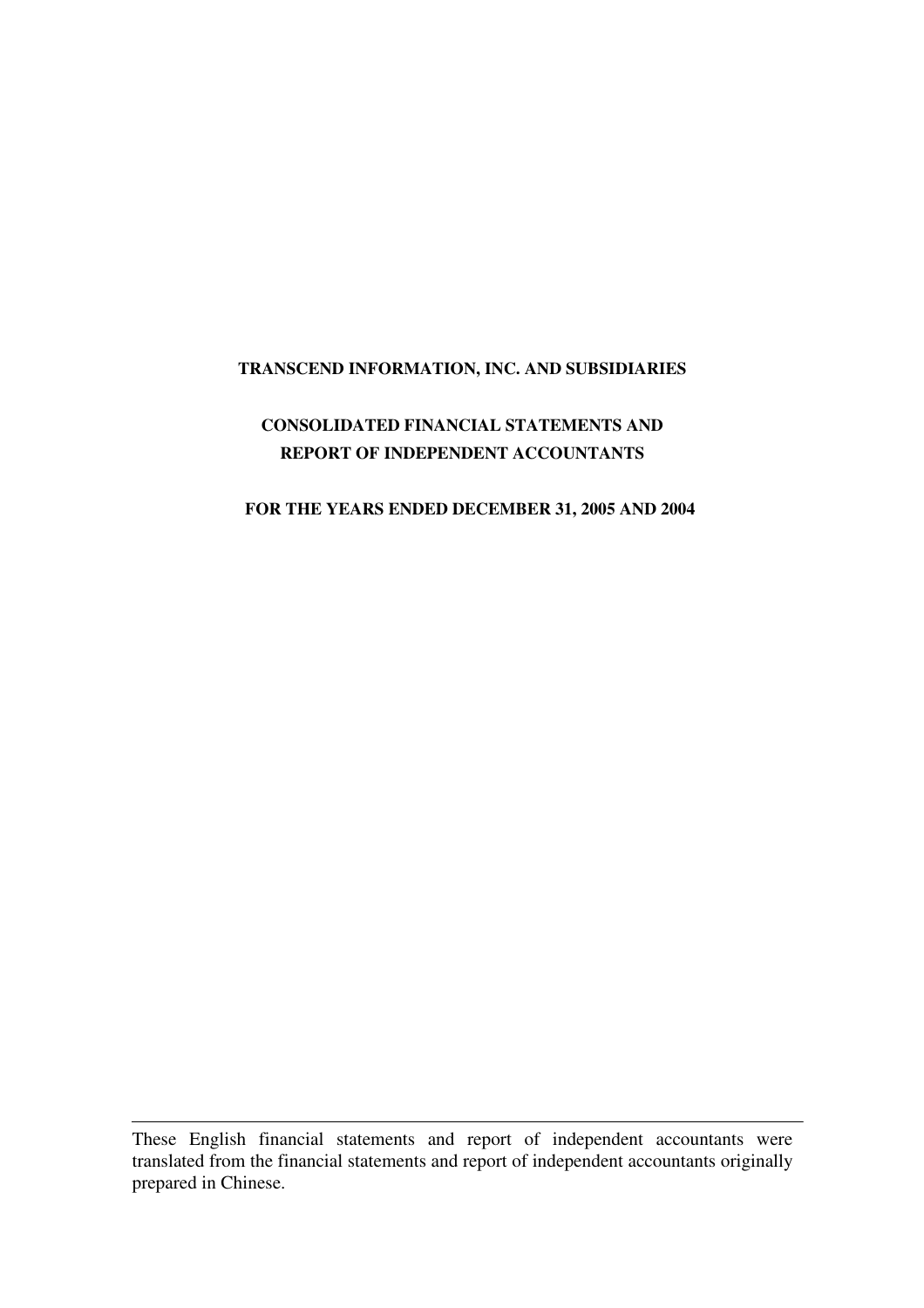## Report of Independent Accountants

### T9030PWCR05000529

To the Board of Directors and Stockholders of Transcend Information, Inc.

We have audited the accompanying consolidated balance sheets of Transcend Information, Inc. and subsidiaries as of December 31, 2005 and 2004, and the related consolidated statements of income, of changes in stockholders' equity and of cash flows for the years then ended. These consolidated financial statements are the responsibility of the Company's management. Our responsibility is to express an opinion on these consolidated financial statements based on our audits. We did not audit the financial statements of Transcend Information Inc. (USA) and Transcend Information Trading GmbH, Hamburg, wholly-owned subsidiaries, which statements reflect total assets of NT\$514,135 thousand and NT\$492,748 thousand, both constituting 6 percent of the related consolidated totals, as of December 31, 2005 and 2004, respectively, and total revenues of NT\$2,715,755 thousand and NT\$3,170,814 thousand, constituting 16 percent and 21 percent of the related consolidated totals, for the years then ended. Those statements were audited by other auditors whose reports thereon have been furnished to us, and our opinion expressed herein, insofar as it relates to the amounts included for Transcend Information Inc. (USA) and Transcend Information Trading GmbH, Hamburg, is based solely on the reports of the other auditors.

We conducted our audits in accordance with the "Rules Governing Examination of Financial Statements by Certified Public Accountants" and generally accepted auditing standards in the Republic of China. Those standards require that we plan and perform the audit to obtain reasonable assurance about whether the consolidated financial statements are free of material misstatement. An audit includes examining, on a test basis, evidence supporting the amounts and disclosures in the consolidated financial statements. An audit also includes assessing the accounting principles used and significant estimates made by management, as well as evaluating the overall financial statement presentation. We believe that our audits provide a reasonable basis for our opinion.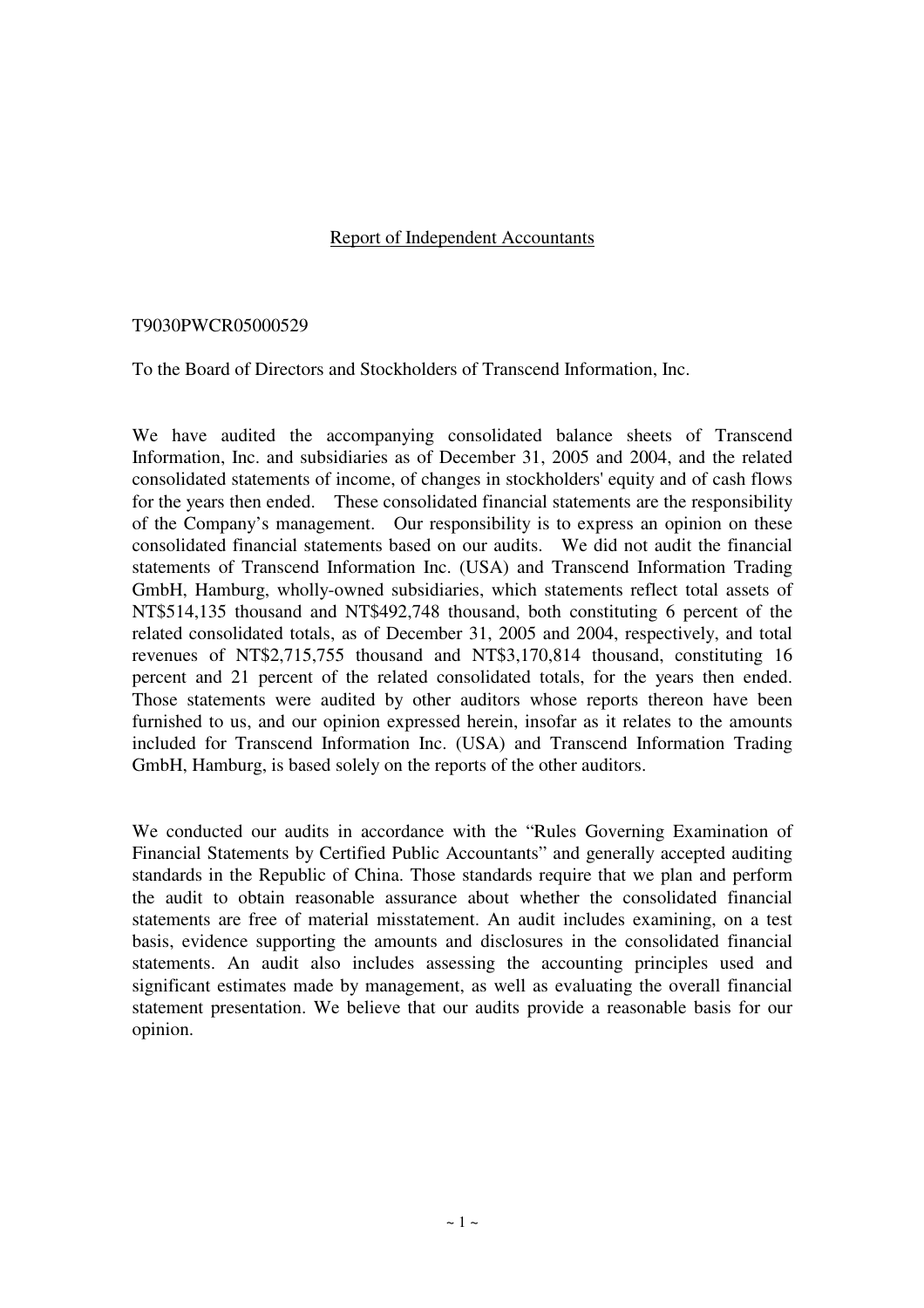In our opinion, based on our audits and the reports of other auditors, the consolidated financial statements referred to above present fairly, in all material respects, the consolidated financial position of Transcend Information, Inc. and subsidiaries as of December 31, 2005 and 2004, and the consolidated results of their operations and their cash flows for the years then ended in conformity with the "The Rules Governing the Preparation of Financial Statements of Securities Issuers" and generally accepted accounting principles in the Republic of China.

# **PricewaterhouseCoopers**

March 15, 2006 Taipei, Taiwan Republic of China

----------------------------------------------------------------------------------------------------------- The accompanying consolidated financial statements are not intended to present the financial position and results of operations and cash flows in accordance with accounting principles and practices generally accepted in countries and jurisdictions other than the Republic of China. The standards, procedures and practices in the Republic of China governing the audit of such consolidated financial statements may differ from those generally accepted in countries and jurisdictions other than the Republic of China. Accordingly, the accompanying financial statements and report of the independent accountants are not intended for use by those who are not informed about the accounting principles or audit standards generally accepted in the Republic of China, and their applications in practice.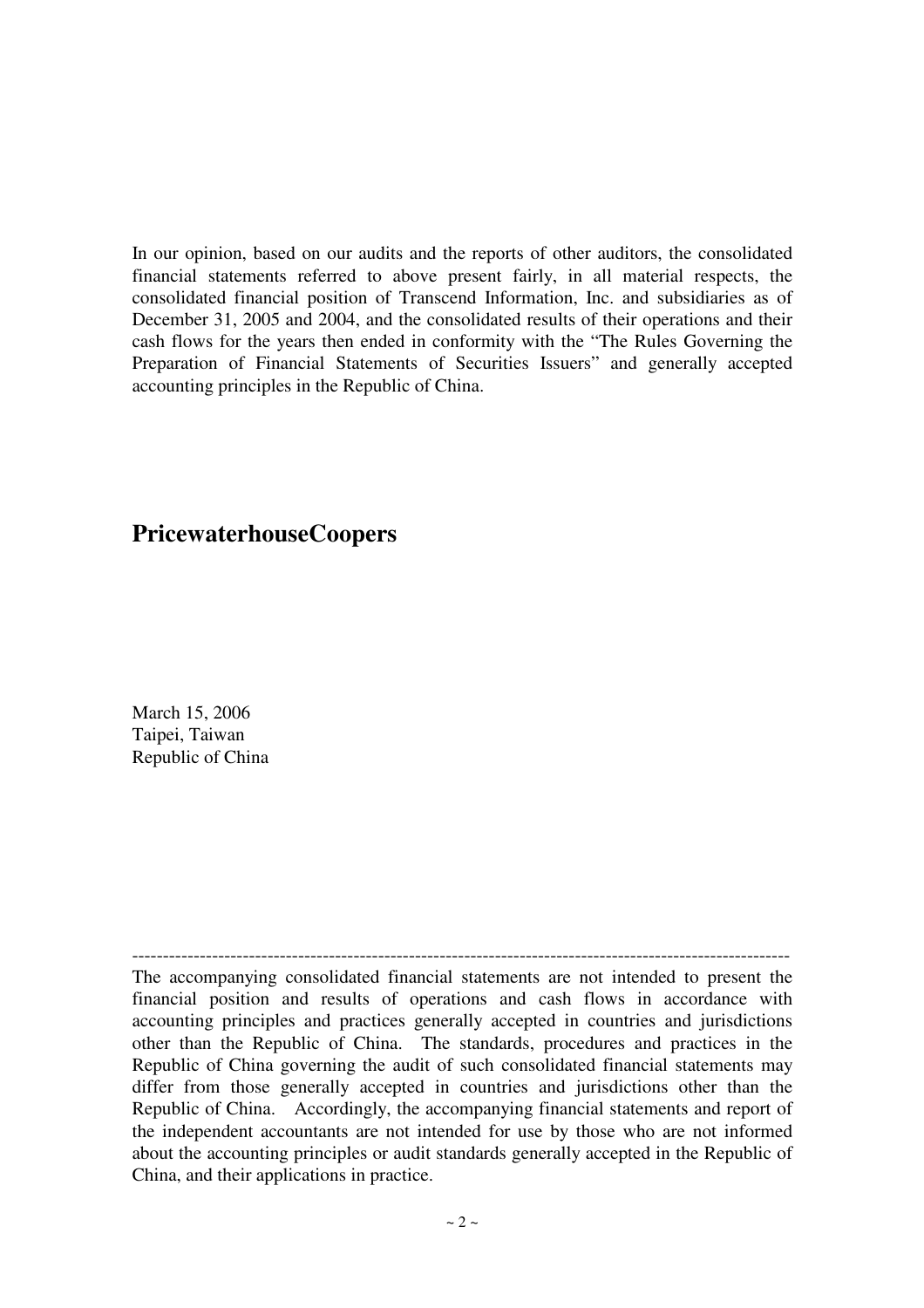#### TRANSCEND INFORMATION, INC. AND SUBSIDIARIESCONSOLIDATED BALANCE SHEETSDECEMBER 31,(EXPRESSED IN THOUSANDS OF NEW TAIWAN DOLLARS)

|                                                              | 2005      |               | 2004      |                                                                 | 2005          | 2004          |
|--------------------------------------------------------------|-----------|---------------|-----------|-----------------------------------------------------------------|---------------|---------------|
| <b>ASSETS</b>                                                |           |               |           | <b>LIABILITIES AND STOCKHOLDERS' EQUITY</b>                     |               |               |
| <b>Current Assets</b>                                        |           |               |           | <b>Current Liabilities</b>                                      |               |               |
| Cash and cash equivalents (Note $4(1)$ )                     | 983,135   | <sup>\$</sup> | 1,624,249 | Short-term bank loans (Note $4(8)$ )                            | \$<br>102,048 | \$<br>229,689 |
| Short-term investments (Notes 4(2) and 11)                   | 1,244,047 |               | 1,791,779 | Notes payable                                                   | 64,250        | 22,656        |
| Notes receivable                                             | 14,332    |               | 21,372    | Accounts payable                                                | 497,238       | 419,653       |
| Accounts receivable – third parties, net (Note $4(3)$ )      | 1,320,454 |               | 1,181,208 | Income tax payable (Note $4(9)$ )                               | 157,175       | 158,478       |
| Accounts receivable – related parties (Notes 5 and 11)       | 285,225   |               | 108,655   | Accrued expenses                                                | 169,520       | 125,957       |
| Inventories, net (Note $4(4)$ )                              | 2,019,348 |               | 1,081,166 | Current portion of long-term liabilities (Notes 4(10) and (11)) | 269,721       | 19,892        |
| Other current assets (Note 4(9))                             | 179,193   |               | 141,175   | Other current liabilities                                       | 41,499        | 122,459       |
|                                                              | 6,045,734 |               | 5,949,604 |                                                                 | , 301, 451    | 1,098,784     |
| Long-term Investment (Notes 4(5) and 11)                     |           |               |           | <b>Long-term Liabilities</b>                                    |               |               |
| Investment accounted for under the cost method               | 1,125     |               | 7,453     | Bonds payable (Note 4(10))                                      |               | 800,678       |
|                                                              |           |               |           | Long-term bank loans (Note 4(11))                               | 42,420        | 65,545        |
| Other financial assets-noncurrent (Note 6)                   | 3,285     |               |           |                                                                 | 42,420        | 866,223       |
| <b>Property, Plant and Equipment, net</b> (Notes 4(6) and 6) |           |               |           | <b>Other Liabilities</b>                                        |               |               |
| Cost                                                         |           |               |           | Accrued pension liabilities (Note 4(12))                        | 21,082        | 18,422        |
| Land                                                         | 852,159   |               | 740,741   | Deferred income tax liabilities-noncurrent (Note 4(9))          | 1,030         |               |
| <b>Buildings</b>                                             | 856,008   |               | 778,636   | Others                                                          | 274           | 1,469         |
| Machinery                                                    | 159,080   |               | 82,555    |                                                                 | 22,386        | 19,891        |
| Transportation equipment                                     | 11,581    |               | 7,082     | <b>Total Liabilities</b>                                        | , 366, 257    | 1,984,898     |
| Furniture and fixtures                                       | 59,052    |               | 55,476    | <b>Stockholders' Equity</b>                                     |               |               |
| Miscellaneous equipment                                      | 5,051     |               | 4,786     | Capital stock                                                   |               |               |
| Total                                                        | 1,942,931 |               | 1,669,276 | Common stock (Note $4(13)$ )                                    | 3, 183, 778   | 2,782,277     |
| Less: accumulated depreciation                               | 197,275)  |               | 131,703)  | Capital reserve                                                 |               |               |
| Prepayments on equipment                                     | 108,351   |               | 13,826    | Paid-in capital in excess of par value (Note $4(14)$ )          | 868,020       | 357,315       |
|                                                              | 1,854,007 |               | ,551,399  | Capital surplus from business combination                       | 59,655        | 59,655        |
| <b>Intangible Assets</b>                                     |           |               |           | Retained earnings                                               |               |               |
| Other intangible assets                                      | 37,308    |               |           | Legal reserve (Note $4(15)$ )                                   | 696,021       | 507,623       |
|                                                              | 37,308    |               |           | Special reserve (Note 4(16))                                    | 857           |               |
| <b>Other Assets</b>                                          |           |               |           | Unappropriated earnings (Note 4(16))                            | 1,842,253     | 2,063,354     |
| Refundable deposits                                          | 4,366     |               | 4,493     | Other adjustments                                               |               |               |
| Deferred expenses                                            | 4,760     |               |           | Cumulative translation adjustment                               | 14,982)       | 857)          |
| Deferred income tax assets – noncurrent (Note $4(9)$ )       |           |               | 1,980     | <b>Total Stockholders' Equity</b>                               | 6,635,602     | 5,769,367     |
| Other assets, net (Note 4(7))                                | 51,274    |               | 239,336   | Commitments and contingent Liabilities (Notes 4(8)) and 7)      |               |               |
|                                                              | 60,400    |               | 245,809   | <b>Significant Subsequent Events (Note 9)</b>                   |               |               |
|                                                              |           |               |           | <b>TOTAL LIABILITIES AND STOCKHOLDERS'</b>                      |               |               |
| <b>TOTAL ASSETS</b>                                          | 8,001,859 |               | 7,754,265 | <b>EQUITY</b>                                                   | 8,001,859     | 7,754,265     |

The accompanying notes are an integral part of these consolidated financial statements. See the report of independent accountants dated March 15, 2006.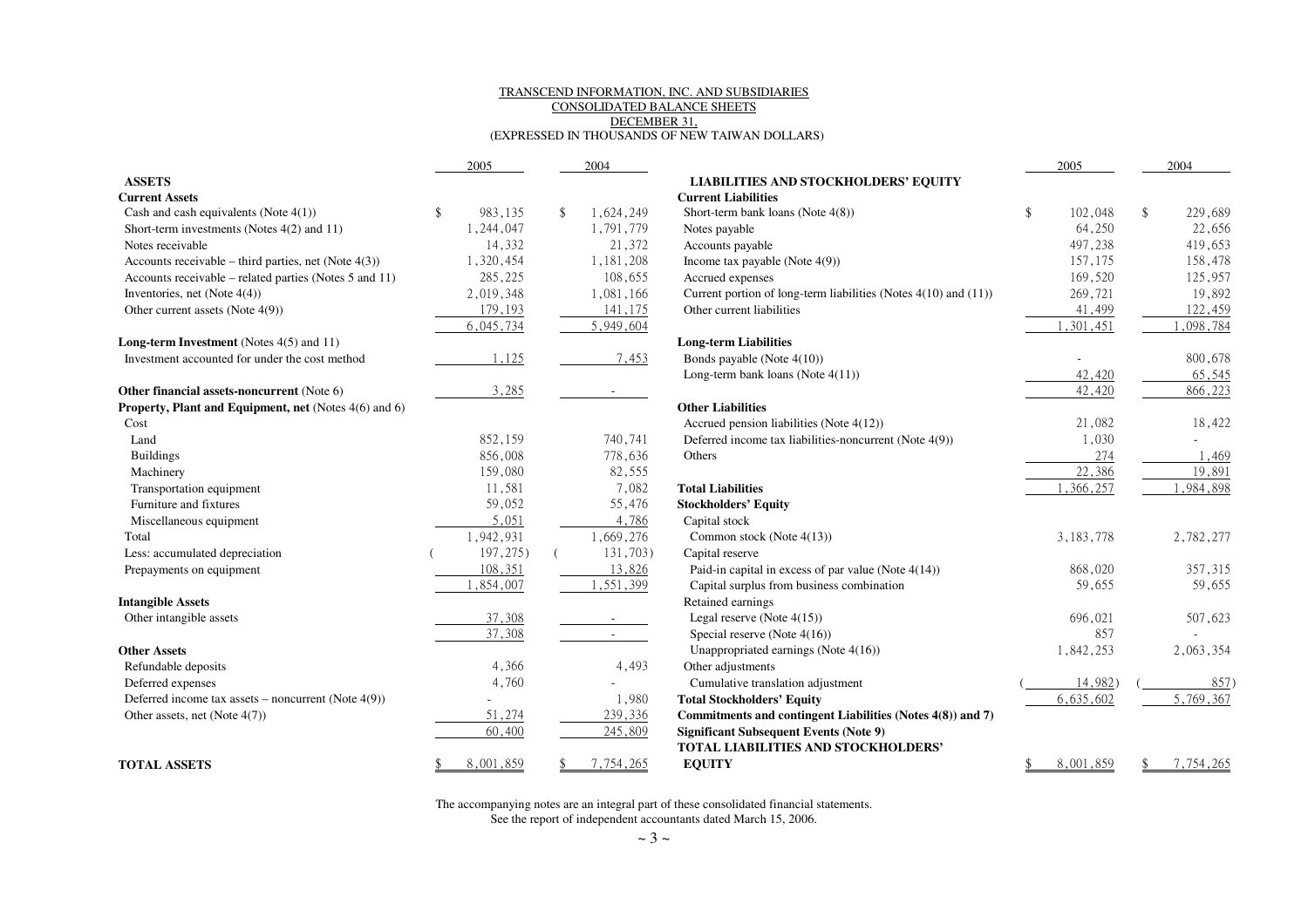### TRANSCEND INFORMATION, INC. AND SUBSIDIARIES CONSOLIDATED STATEMENTS OF INCOME FOR THE YEARS ENDED DECEMBER 31, (EXPRESSED IN THOUSANDS OF NEW TAIWAN DOLLARS EXCEPT FOR EARNINGS PER SHARE AMOUNT)

|                                                | 2005                     | 2004                     |
|------------------------------------------------|--------------------------|--------------------------|
| Operating revenue                              |                          |                          |
| Sales (Note 5)                                 | \$<br>17,160,005         | \$<br>15,319,059         |
| Less: Sales returns                            | 232, 245)                | 363,732)                 |
| Sales allowances                               | 5,926)                   | 8,515                    |
| Net sales                                      | 16,921,834               | 14,946,812               |
| Operating costs                                |                          |                          |
| Cost of sales (Note $4(18)$ )                  | <u>14, 315, 178</u> )    | $12, 175, 394$ )         |
| Gross profit                                   | 2,606,656                | 2,771,418                |
| Operating expenses (Note 4(18))                |                          |                          |
| Selling                                        | 573, 240)                | 524, 531)                |
| General                                        | 201,683)                 | 183,266)                 |
| Research and development                       | 72,633)                  | 60, 104)                 |
| Operating expenses                             | 847,556)                 | 767,901)                 |
| Operating income                               | 759,100                  | 2,003,517                |
| Non-operating income                           |                          |                          |
| Interest income                                | 26,212                   | 26,525                   |
| Gain on disposal of investments                | 21,324                   | 18,537                   |
| Exchange gain - net                            | ÷,                       | 109,834                  |
| Other income                                   | 23,879                   | 30,847                   |
| Non-operating income                           | 71,415                   | 185,743                  |
| Non-operating expenses                         |                          |                          |
| Interest expense                               | 7,482)                   | $6,899$ )                |
| Other investment loss                          | 6,328)                   |                          |
| Exchange loss - net                            | 57,723)                  |                          |
| Other expenses                                 | 10, 139)                 | 2,829)                   |
| Non-operating expenses                         | 81,672)                  | 9,728                    |
| Income before income tax expense               | 1,748,843                | 2,179,532                |
| Income tax expense (Note $4(9)$ )              | 295,576)                 | 295,559)                 |
| Consolidated net income                        | 1,453,267<br>\$          | \$<br>,883,973<br>1      |
| Attributable to:                               |                          |                          |
| Equity holder of the Company                   | 1,453,267                | 1,883,973                |
|                                                | Before<br>After          | Before<br>After          |
|                                                | income tax<br>income tax | income tax<br>income tax |
| Basic earnings per common share (in dollars)   |                          |                          |
| Consolidated net income (Note 4(17))           | 5.51<br><u>4.58</u>      | 7.14<br>6.17             |
| Diluted earnings per common share (in dollars) |                          |                          |
| Consolidated net income (Note 4(17))           | 5.43<br>4.51<br>\$<br>\$ | 6.78<br>\$<br>5.86<br>\$ |

The accompanying notes are an integral part of these consolidated financial statements.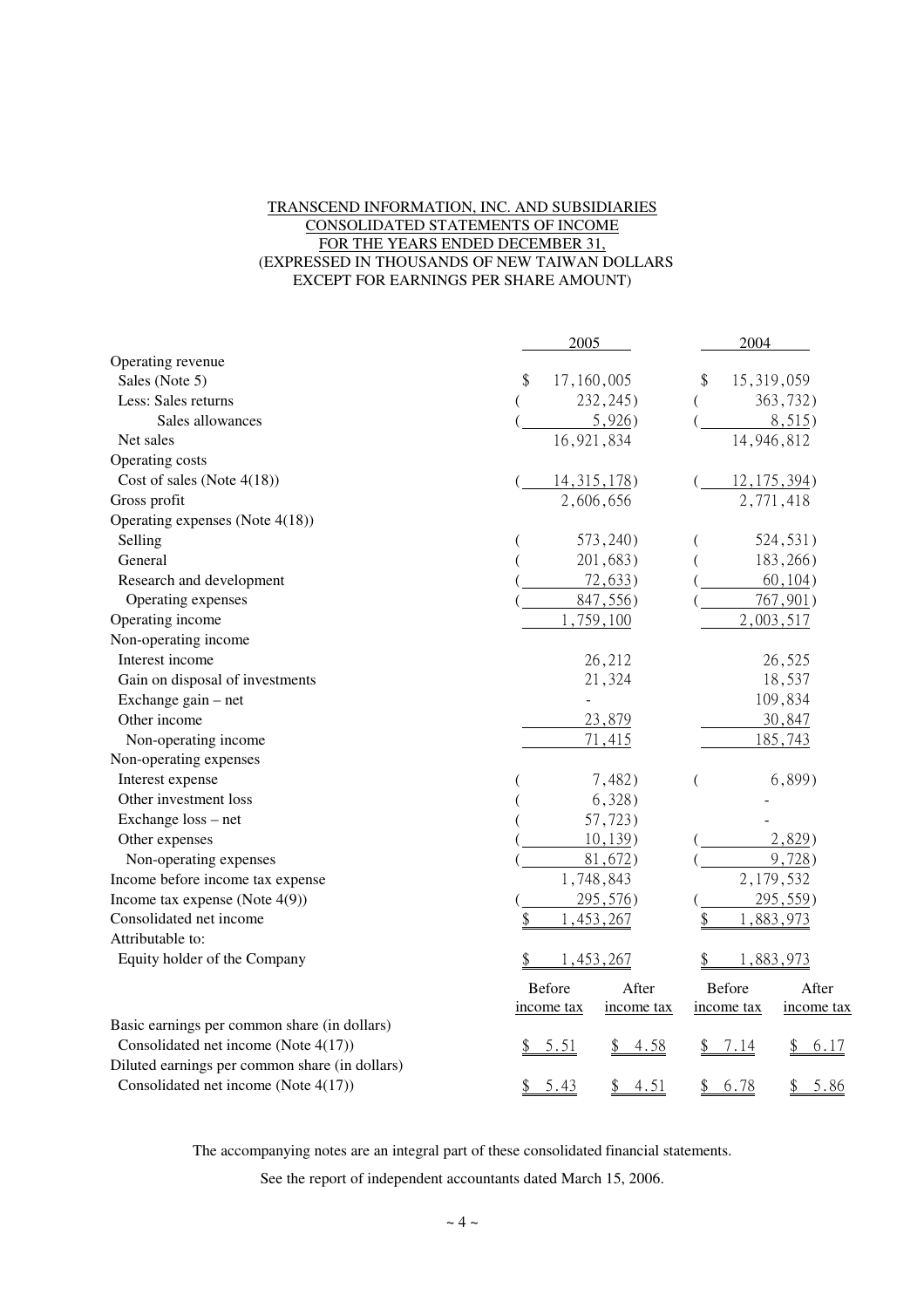### TRANSCEND INFORMATION, INC. AND SUBSIDIARIES CONSOLIDATED STATEMENTS OF CHANGES IN STOCKHOLDERS' EQUITYFOR THE YEARS ENDED DECEMBER 31, 2005 AND 2004(EXPRESSED IN THOUSANDS OF NEW TAIWAN DOLLARS)

|                                        |                     |                        | Retained<br>Earnings |  |                        |    |                            | Cumulative |                           |  |             |
|----------------------------------------|---------------------|------------------------|----------------------|--|------------------------|----|----------------------------|------------|---------------------------|--|-------------|
|                                        | <b>Common Stock</b> | <b>Capital Reserve</b> | Legal Reserve        |  | <b>Special Reserve</b> |    | Unappropriated<br>Earnings |            | Translation<br>Adjustment |  | Total       |
| 2004                                   |                     |                        |                      |  |                        |    |                            |            |                           |  |             |
| Balance at January 1, 2004             | 2,261,000<br>\$     | 130,660<br>\$          | 364,776<br>\$        |  | 4,274                  | \$ | 1,600,058                  |            | \$4,946                   |  | 4, 365, 714 |
| Appropriations of earnings:            |                     |                        |                      |  |                        |    |                            |            |                           |  |             |
| Legal reserve                          |                     |                        | 142,847              |  |                        |    | 142,847)                   |            |                           |  |             |
| Special reserve                        |                     |                        |                      |  | 4,274)                 |    | 4,274                      |            |                           |  |             |
| Stock dividends                        | 452,200             |                        |                      |  |                        |    | 452,200)                   |            |                           |  |             |
| Cash dividends                         |                     |                        |                      |  |                        |    | 791,350)                   |            |                           |  | 791,350)    |
| Employees' bonus                       | 19,285              |                        |                      |  |                        |    | 38,570)                    |            |                           |  | 19,285)     |
| Cumulative translation adjustment      |                     |                        |                      |  |                        |    |                            |            | 5,803)                    |  | $5,803$ )   |
| Conversion of bonds payable to capital | 49,792              | 286,310                |                      |  |                        |    |                            |            |                           |  | 336,102     |
| stock                                  |                     |                        |                      |  |                        |    |                            |            |                           |  |             |
| Consolidated net income for 2004       |                     |                        |                      |  |                        |    | 1,883,973                  |            |                           |  | 1,883,973   |
| Reversal of current dividend payable   |                     |                        |                      |  |                        |    | 16                         |            |                           |  | 16          |
| Balance at December 31, 2004           | 2,782,277           | 416,970                | 507,623              |  |                        |    | 2,063,354                  |            | 857)                      |  | 5,769,367   |
| 2005                                   |                     |                        |                      |  |                        |    |                            |            |                           |  |             |
| Appropriations of earnings:            |                     |                        |                      |  |                        |    |                            |            |                           |  |             |
| Legal reserve                          |                     |                        | 188,398              |  |                        |    | 188,398)                   |            |                           |  |             |
| Special reserve                        |                     |                        |                      |  | 857                    |    | 857)                       |            |                           |  |             |
| Stock dividends                        | 286,823             |                        |                      |  |                        |    | 286,823)                   |            |                           |  |             |
| Cash dividends                         |                     |                        |                      |  |                        |    | 1,147,290)                 |            |                           |  | 1,147,290)  |
| Employees' bonus                       | 20,400              |                        |                      |  |                        |    | $51,000$ )                 |            |                           |  | $30,600$ )  |
| Cumulative translation adjustment      |                     |                        |                      |  |                        |    |                            |            | 14,125)                   |  | 14, 125)    |
| Conversion of bonds payable capital    |                     |                        |                      |  |                        |    |                            |            |                           |  |             |
| stock                                  | 94,278              | 510,705                |                      |  |                        |    |                            |            |                           |  | 604,983     |
| Consolidated net income for 2005       |                     |                        |                      |  |                        |    | , 453, 267                 |            |                           |  | , 453, 267  |
| Balance at December 31, 2005           | 3, 183, 778         | 927,675                | 696,021<br>\$.       |  | 857                    |    | ,842,253                   |            | $(\frac{$14,982}{)$       |  | 6,635,602   |

The accompanying notes are an integral part of these consolidated financial statements.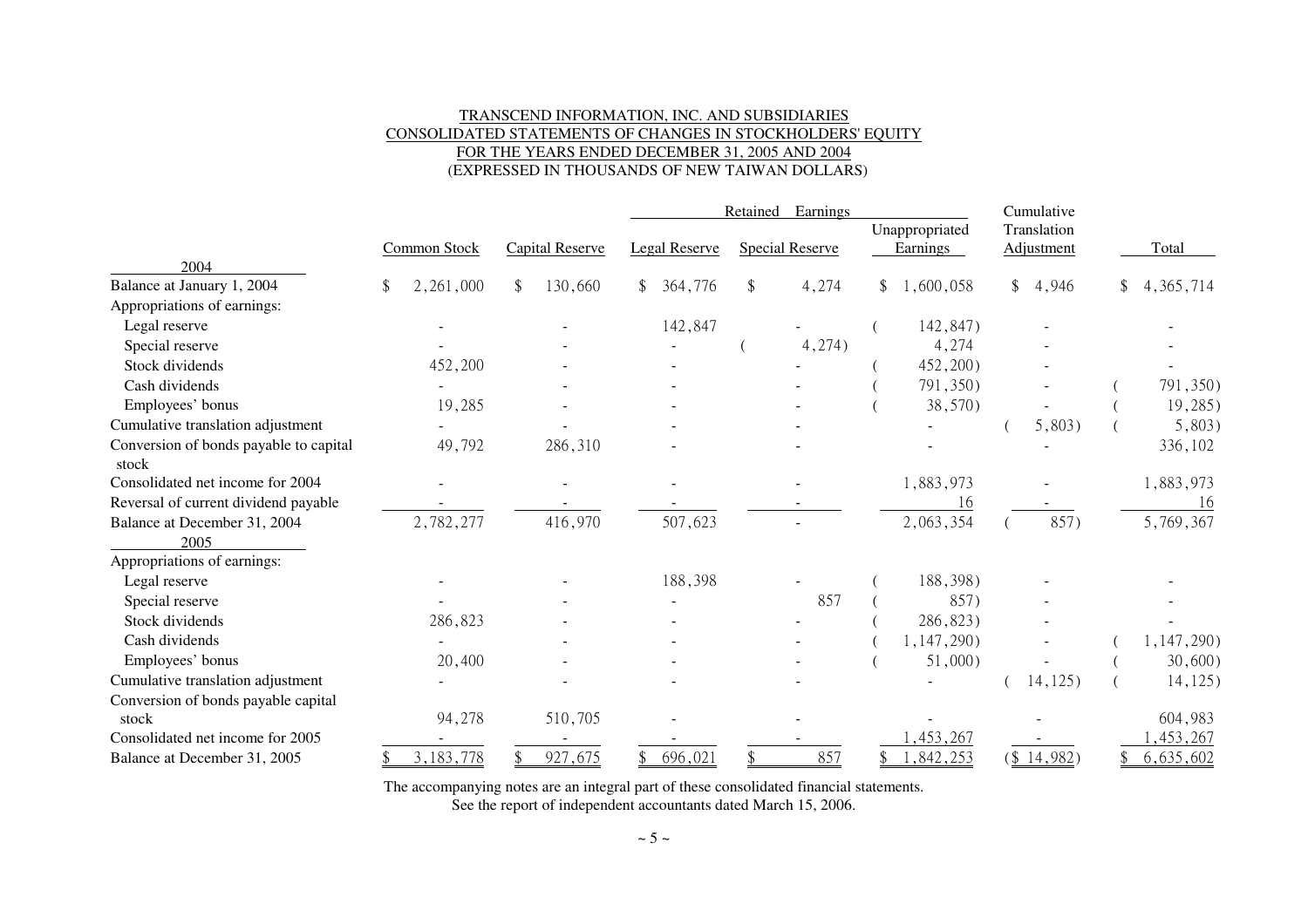# TRANSCEND INFORMATION, INC. AND SUBSIDIARIES CONSOLIDATED STATEMENTS OF CASH FLOWS FOR THE YEARS ENDED DECEMBER 31, (EXPRESSED IN THOUSANDS OF NEW TAIWAN DOLLARS)

|                                                                       |          | 2005      | 2004     |           |  |
|-----------------------------------------------------------------------|----------|-----------|----------|-----------|--|
| <b>Cash flows from operating activities</b>                           |          |           |          |           |  |
| Consolidated net income                                               | \$       | 1,453,267 | \$       | 1,883,973 |  |
| Adjustments to reconcile net income to net cash provided by operating |          |           |          |           |  |
| activities:                                                           |          |           |          |           |  |
| Gain on disposal of short-term investments                            | $\left($ | 21,324)   | $\left($ | 18,537)   |  |
| Bad debt expenses                                                     |          | 6,369     |          | 19,636    |  |
| Provision for (recovery of) decline in market value and obsolescence  |          |           |          |           |  |
| of inventories                                                        |          | 8,239     | $\left($ | 211)      |  |
| Permanent decline in market value of long-tem investments             |          | 6,328     |          |           |  |
| Depreciation                                                          |          | 55,242    |          | 48,904    |  |
| (Gain) loss on disposal of property, plant and equipment              |          | 37)       |          | 861       |  |
| Recovery of decline in net realizable value of idle assets            |          |           |          | 9,973)    |  |
| Unrealized exchange loss (gain) on bonds payable                      |          | 57,250    |          | 52,171)   |  |
| Changes in assets and liabilities:                                    |          |           |          |           |  |
| Increase in notes and accounts receivable                             |          | 315, 145) | €        | 260,906)  |  |
| (Increase) decrease in inventories                                    |          | 946, 421) |          | 161,354   |  |
| Increase in deferred income tax assets and liabilities                |          | 14,080)   | $\left($ | 8,977)    |  |
| Increase in other current assets                                      |          | 35,053)   | (        | 32,597)   |  |
| Increase in notes and accounts payable                                |          | 119,179   |          | 106,590   |  |
| Decrease in income tax payable                                        |          | 1,303)    | €        | 128,931)  |  |
| Increase in accrued expenses                                          |          | 43,563    |          | 54,683    |  |
| (Decrease) increase in other current liabilities                      | (        | 80,960)   |          | 55,811    |  |
| Increase in accrued pension liabilities                               |          | 2,660     |          | 2,593     |  |
| Net cash provided by operating activities                             |          | 337,774   |          | 1,822,102 |  |

### (Continued on next page)

The accompanying notes are an integral part of these consolidated financial statements.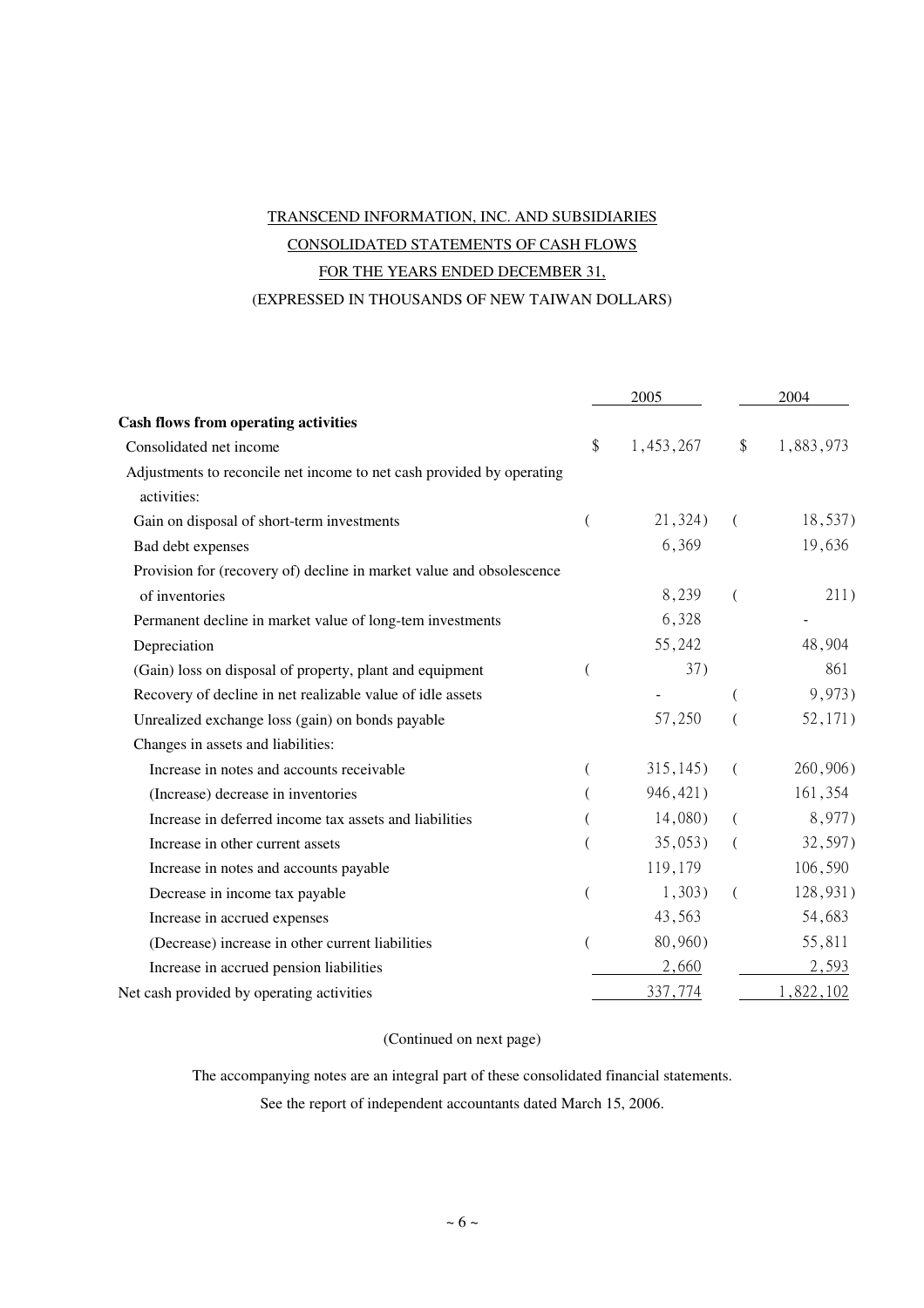# TRANSCEND INFORMATION, INC. AND SUBSIDIARIES CONSOLIDATED STATEMENTS OF CASH FLOWS (CONTINNED) FOR THE YEARS ENDED DECEMBER 31,

### (EXPRESSED IN THOUSANDS OF NEW TAIWAN DOLLARS)

|                                                          |                | 2005       |    | 2004        |
|----------------------------------------------------------|----------------|------------|----|-------------|
| <b>Cash flows from investing activities</b>              |                |            |    |             |
| Decrease (increase) in short-term investments – net      | \$             | 569,056    | (  | 422, 124)   |
| Increase in other financial assets-noncurrent            |                | $3,285$ )  |    |             |
| Additions to property, plant and equipment               | (              | 170,783)   | €  | 68,500)     |
| Proceeds from disposal of property, plant and equipment  |                | 1,032      |    | 18,792      |
| Increase in other intangible assets                      | $\left($       | 37,308)    |    |             |
| Decrease in refundable deposits                          |                | 127        |    |             |
| Increase in deferred expenses                            | (              | 4,760)     |    |             |
| Decrease in other assets – net                           |                |            |    | 8,203       |
| Net cash provided by (used in) investing activities      |                | 354,079    |    | 463,629)    |
| <b>Cash flows from financing activities</b>              |                |            |    |             |
| Decrease in short-term bank loans – net                  | $\overline{(}$ | 127,641)   |    | 45,035)     |
| Decrease in commercial paper payable – net               |                |            |    | $100,000$ ) |
| Repayment of long-term bank loans                        | $\overline{ }$ | 26, 241)   |    | 21,824)     |
| Payment of cash dividends                                |                | 1,147,290) |    | 790,531)    |
| Payment of employees' bonus                              |                | $36,600$ ) |    | 23,137)     |
| (Decrease) increase in guarantee deposits received       |                | 1,195      |    | 184         |
| Net cash used in financing activities                    |                | 1,332,967) |    | 980, 343)   |
| Net (decrease) increase in cash                          |                | 641, 114)  |    | 378,130     |
| Cash and cash equivalents at beginning of year           |                | 1,624,249  |    | 1,246,119   |
| Cash and cash equivalents at end of year                 | \$             | 983,135    | \$ | 1,624,249   |
| Supplemental disclosures of cash flow information        |                |            |    |             |
| Cash paid during the year for:                           |                |            |    |             |
| Interest                                                 | \$             | 7,310      |    | 7,012       |
| Income taxes                                             | \$             | 316,318    | \$ | 433,058     |
| Financing activities which have no effect on cash flows: |                |            |    |             |
| Unpaid cash dividends and employees' bonus               | \$             |            |    | 803         |
| Conversion of bonds payable to capital stock             | \$             | 604,983    | \$ | 336,102     |

The accompanying notes are an integral part of these financial statements.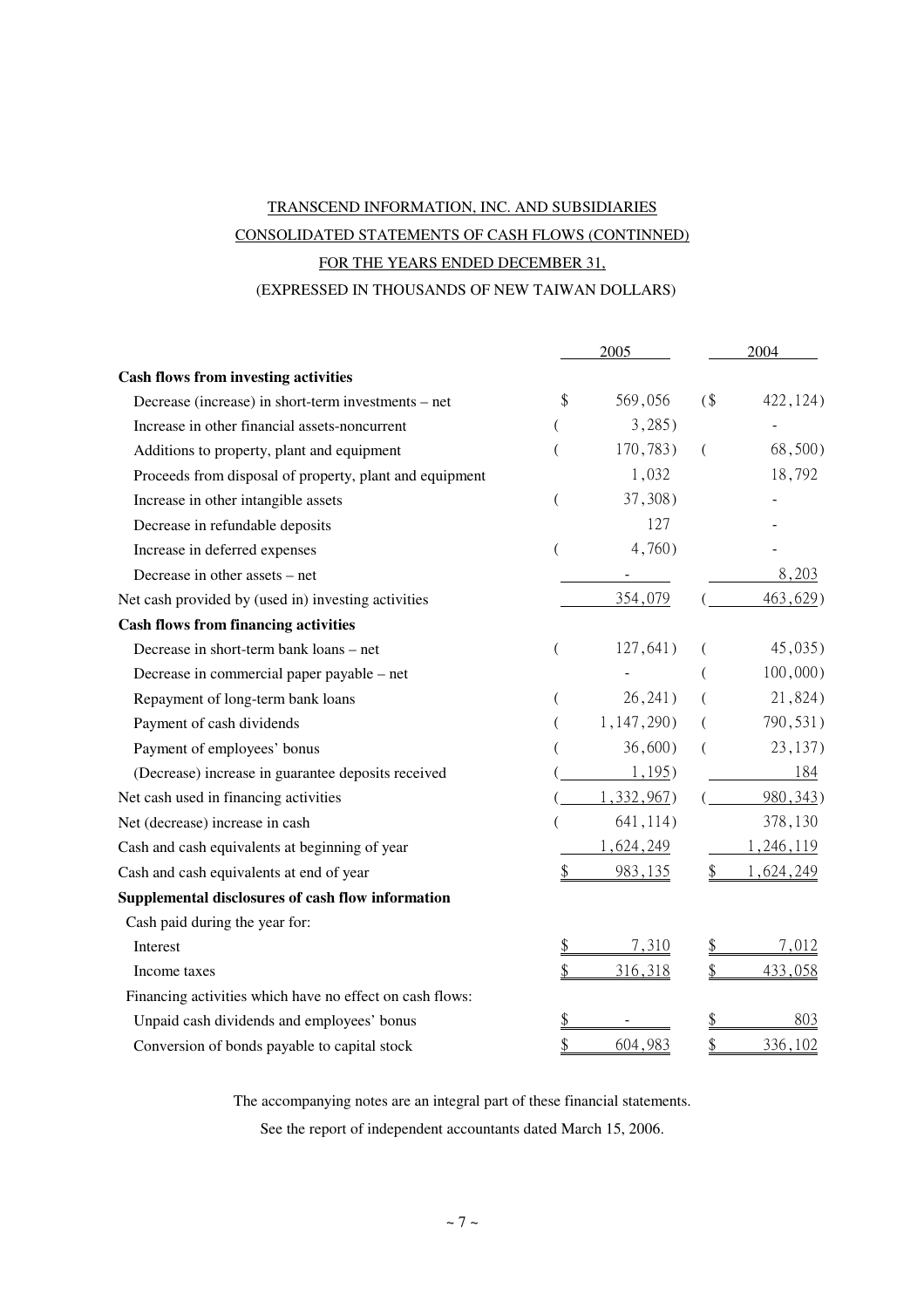# TRANSCEND INFORMATION, INC. AND SUBSIDIARIES NOTES TO CONSOLIDATED FINANCIAL STATEMENTS DECEMBER 31, 2005 AND 2004 (EXPRESSED IN THOUSANDS OF NEW TAIWAN DOLLARS EXCEPT AS INDICATED)

# 1. HISTORY AND ORGANIZATION

1)Transcend Information, Inc. (the "Company") was incorporated under the Company Law of the Republic of China (R.O.C.) in August 1989. As of December 31, 2005, the Company's authorized and total contributed capital were \$4,278,000 and \$3,183,778, respectively. The main activities of the Company are the manufacture, processing and sale of computer software, hardware, peripheral equipment and computer components.

The Securities and Futures Commission of the Republic of China had approved the Company's shares to be listed on the Taiwan Stock Exchange and the shares started trading on May 3, 2001. As of December 31, 2005, the Company had approximately 850 employees.

|                                                                   |                   |                                                                     | Ownership percentage as |
|-------------------------------------------------------------------|-------------------|---------------------------------------------------------------------|-------------------------|
| Name                                                              | Relationship      | Main activities                                                     | of December 31, 2005    |
| Saffire Investment Ltd.<br>(Saffire)                              | Note a            | Investments holding<br>company                                      | 100%                    |
| Transcend Japan Inc.<br>(Transcend Japan)                         | $^{\prime\prime}$ | Wholesaler of computer<br>memory modules and<br>peripheral products | $^{\prime\prime}$       |
| <b>Transcend Information</b><br><b>UK</b> Limited                 | Notes a<br>and e  | n                                                                   | $\prime\prime$          |
| (Transcend UK)                                                    |                   |                                                                     |                         |
| Memhiro Pte. Ltd.<br>(Memhiro)                                    | Note b            | Investments holding<br>company                                      | $^{\prime\prime}$       |
| <b>Transcend Information</b><br>Inc. (Transcend USA)              | Note c            | Wholesaler of computer<br>memory modules and<br>peripheral products | $^{\prime\prime}$       |
| <b>Transcend Information</b><br>Europe B.V.<br>(Transcend Europe) | n                 | n                                                                   | $^{\prime\prime}$       |

2) Consolidated subsidiaries: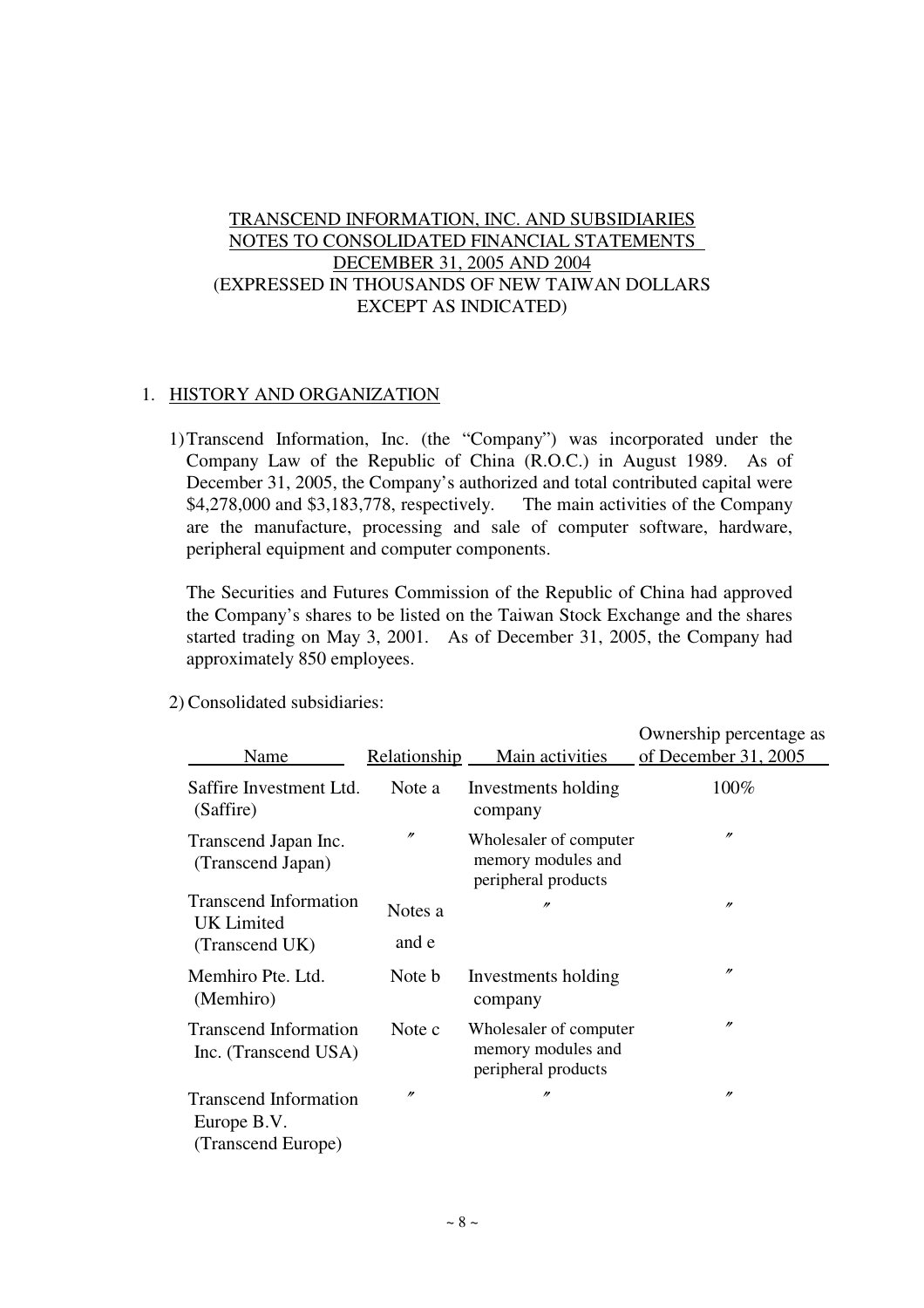| Name                                                                            | Relationship     | Main activities                                                                                                                 | Ownership percentage as<br>of December 31, 2005 |
|---------------------------------------------------------------------------------|------------------|---------------------------------------------------------------------------------------------------------------------------------|-------------------------------------------------|
| <b>Transcend Information</b><br>Trading GmbH,<br>Hamburg (Transcend<br>Germany) | Note c           | Wholesaler of computer<br>memory modules and<br>peripheral products                                                             | 100%                                            |
| <b>Transcend Information</b><br>(Shanghai), Ltd.                                | Notes c<br>and e | Manufacture,<br>processing and sale<br>of computer<br>software, hardware,<br>peripheral equipment<br>and computer<br>components | $^{\prime\prime}$                               |
| <b>Transcend Information</b><br>Maryland Inc.<br>(Transcend MD)                 | Notes d<br>and e | Wholesaler of computer<br>memory modules and<br>peripheral products                                                             | $^{\prime\prime}$                               |

Note : a. Subsidiaries of the Company.

- b. Subsidiary of Saffire.
- c. Subsidiaries of Memhiro.
- d. Indirectly owned subsidiary of Memhiro.
- e. Newly consolidated subsidiaries in 2005.

3) Non-consolidated subsidiaries: None.

4) Adjustment and approach for difference of accounting period and policy of subsidiaries: None.

5) Special operating risk of foreign subsidiaries: None.

# 2. SUMMARY OF SIGNIFICANT ACCOUNTING POLICIES

The consolidated financial statements were prepared in accordance with the "Rules Governing the Preparation of Financial Statements of Securities Issuers" and generally accepted accounting principles in the Republic of China. The Company's significant accounting policies are summarized below:

# 1) Basis for preparation of consolidated financial statements

Effective January 1, 2005, all majority-owned subsidiaries and controlled entities are included in the consolidated financial statements. The income (loss) of the subsidiaries is included in the consolidated statement of income effective the date on which the Company gains control over the subsidiaries. The income (loss) of the subsidiaries is excluded from the consolidated statement of income effective the date on which the Company loses control over the subsidiaries.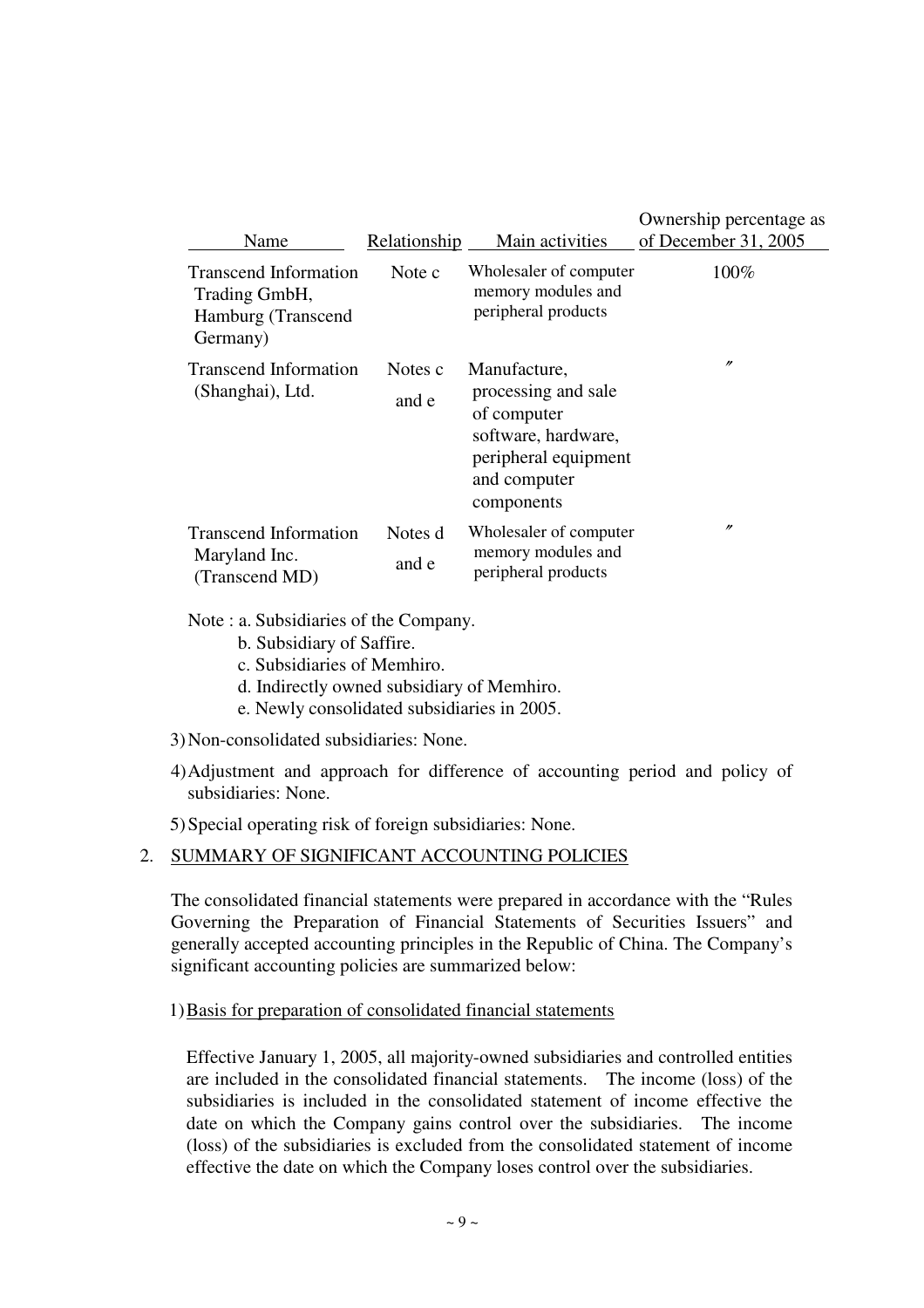Significant inter-company transactions and assets and liabilities arising from inter-company transactions are eliminated.

# 2) Translation of foreign subsidiaries' financial statements

Assets and liabilities of foreign subsidiaries are translated into New Taiwan dollars using the exchange rates at the balance sheet date. Equity accounts are translated at historical exchange rates, except for beginning retained earnings which is stated at the carrying amount of the prior year. Profit and loss accounts are translated at the average exchange rate prevailing during the year.

The resulting translation differences are included in the stockholders' equity account as "Cumulative Translation Adjustments".

### 3) Translation of foreign currency transactions

The accounts of the Company and the consolidated subsidiaries are maintained in their respective functional currencies. Transactions arising in foreign currencies are translated into their respective functional currencies at the exchange rates prevailing at the transaction dates. Monetary assets and liabilities denominated in foreign currencies are translated into their respective functional currencies at the exchange rates prevailing at the balance sheet date. Foreign exchange gains or losses are included in the current year's net income.

### 4) Derivative financial instruments

# A. Foreign Currency Forward Contracts

Forward exchange contracts in the form of hedges are recorded and translated using the exchange rates prevailing at the contract date. Discounts or premiums on the forward exchange contracts are amortized over the contract period. The balance at period-end is translated into New Taiwan dollars at the exchange rates prevailing at the balance sheet date, and any translation difference is recognized in the current year's net income.

B. Option Contracts

Premiums on option contracts are recorded at cost. Unrealized gains and losses on option contracts entered into for hedging purposes for existing assets and liabilities are carried at market value; option contracts entered into for hedging purposes for expected transaction risks are deferred and recognized as income (loss) at settlement date. Option contracts entered into for trading purposes are carried at market value.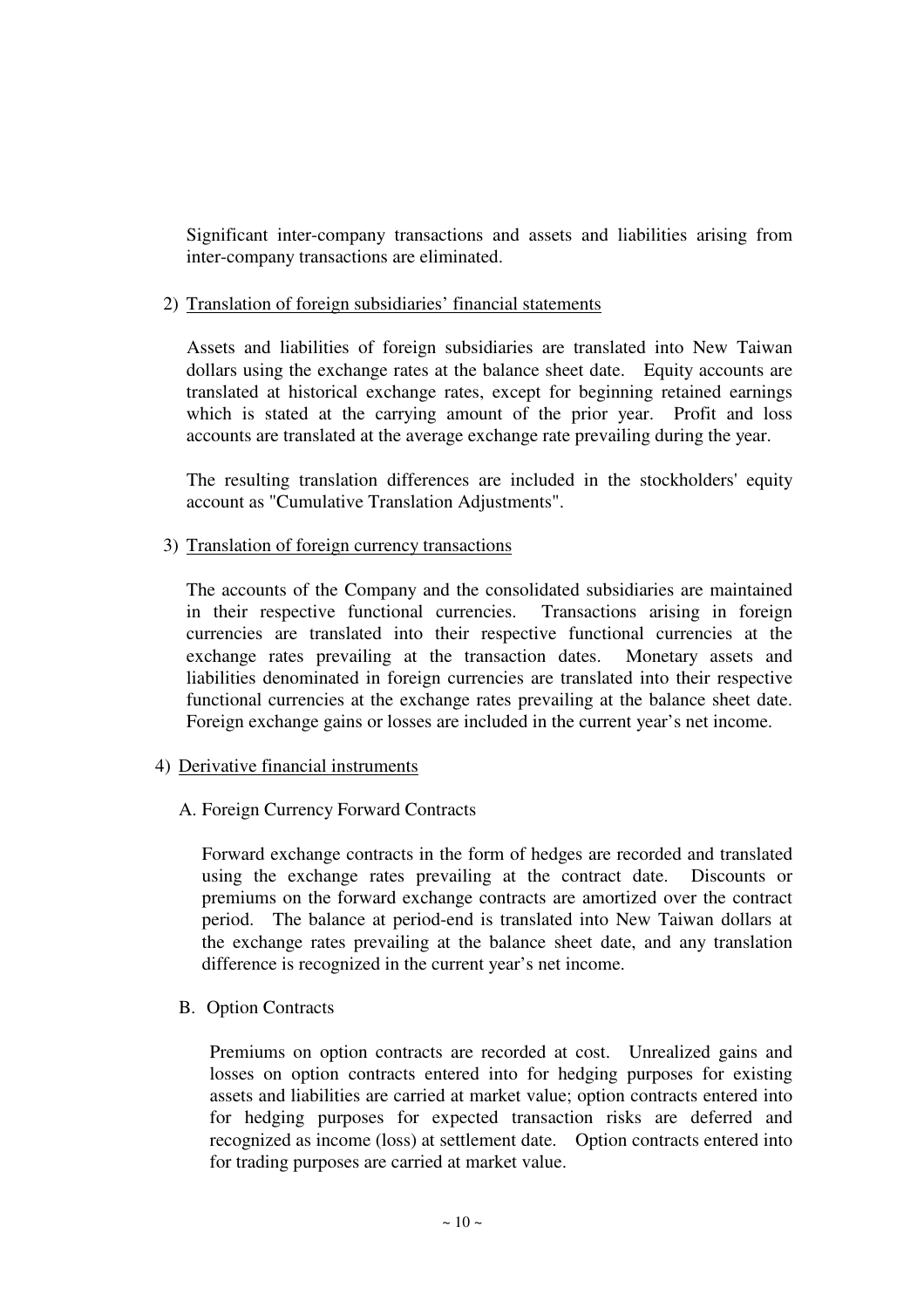# 5) Cash equivalents

Cash equivalents are short-term, highly liquid investments which are readily convertible to known amounts of cash and with maturity dates that do not present significant risk of changes in value due to changes in interest rates.

# 6) Short-term investments

Short-term investments are stated at the lower of cost or market value, cost is determined using the moving average method. Any excess of aggregate cost over the market value is recorded as unrealized loss. Subsequent recovery in market value is recognized to the extent of the original cost and is reflected under non-operating income.

# 7) Allowance for doubtful accounts

Allowance for doubtful accounts is provided based on past experience and the evaluation of the collectibility of accounts, notes and other receivables, taking into account the aging analysis of receivables.

## 8) Inventories

Inventories are stated at the lower of cost or market value based on the aggregate value method. Cost is determined using the weighted average method for the Company, Transcend Japan, Transcend Germany and Transcend Europe and firstin, first-out method for Transcend USA. The market value for raw materials is determined based on the current replacement cost while market values for work in process and finished goods are determined based on net realizable value. Allowance for obsolete inventories is provided when necessary.

### 9) Long-term investments

Long-term investments in which the Company owns less than 20% of an investee company's voting rights and has no ability to exercise significant influence over the investee company are accounted for under the cost method. If the Company owns at least 20% of an investee company's voting rights, the investment is accounted for using the equity method, unless there is evidence that the Company has no ability to exercise significant influence over the investee company, in which case it is accounted for under the cost method. The excess of the acquisition cost over the investee company's net asset value is amortized over 5 years.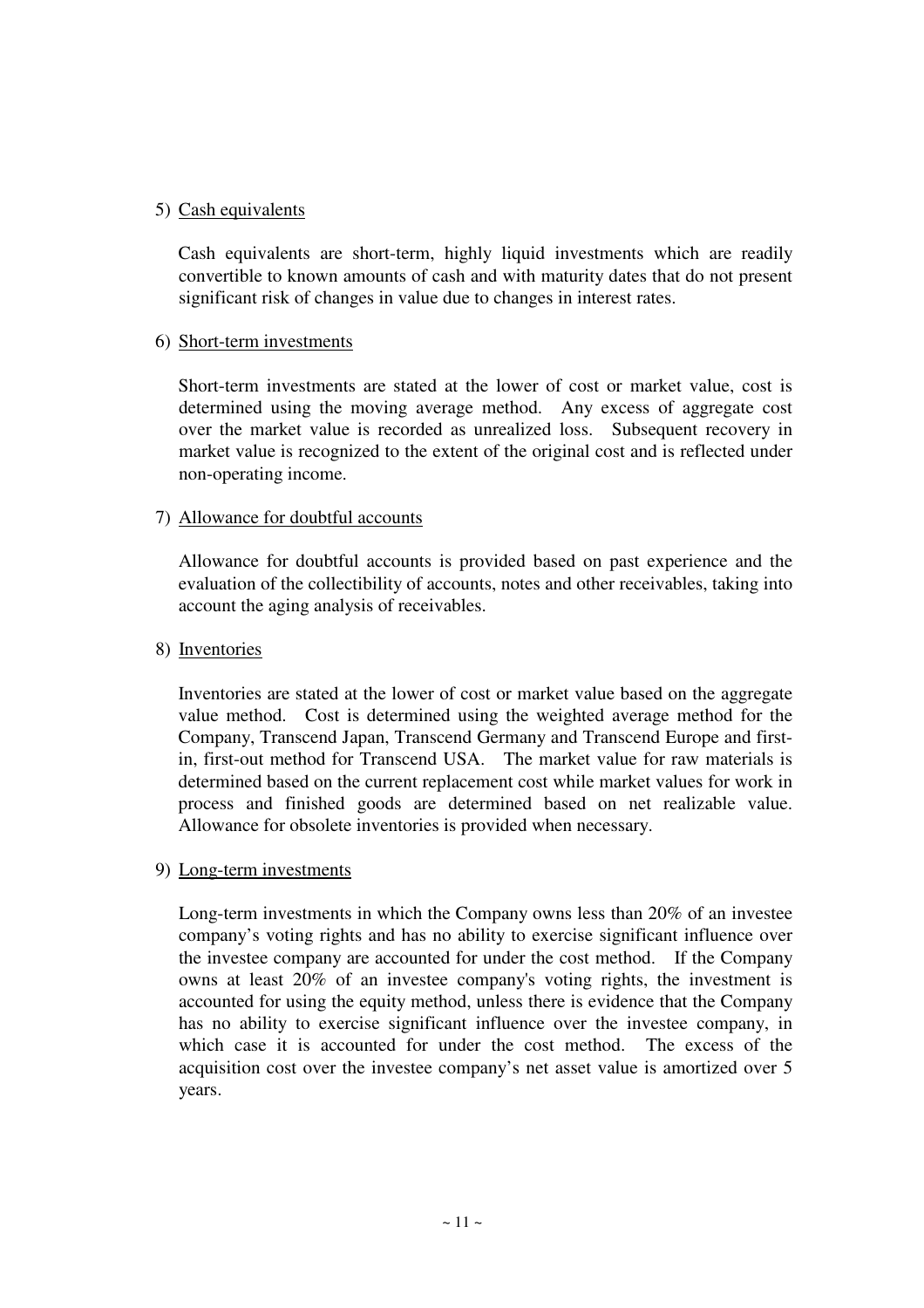# 10) Property, plant and equipment

- A. Property, plant and equipment are stated at cost. Interest incurred during the construction or installation of the assets is capitalized.
- B. Depreciation is provided using the straight-line method over the estimated useful lives of the assets plus one year as salvage value. Fully depreciated assets still in use are depreciated based on the salvage value over the remaining useful lives of the assets. The estimated useful lives are 2 to 55 years for buildings and 2 to 13 years for the other property, plant and equipment.
- C. Transcend USA calculates depreciation using the straight-line method for buildings and the double declining balance method for the other property, plant and equipment. The estimated useful life of property, plant and equipment is 7 years, except for buildings, the estimated useful life of which is 2 to 55 years.
- D. Significant renewals or betterments are capitalized and depreciated accordingly. Maintenance and repairs are charged to expense as incurred. When an asset is sold or retired, the cost and accumulated depreciation are removed from the respective accounts and the resulting gain or loss is included in current income.
- 11) Intangible assets

Intangible assets include royalties paid for land use right and are amortized over the contract period using the straight-line method.

- 12) Convertible bonds
	- A. Upon conversion, the book value of bonds, interest payable on redemption, interest payable, and deferred issuance costs are credited to "Common Stock" at an amount equal to the par value of the shares to be issued, and any excess is credited to capital reserve; no gain or loss is recognized on bond conversion.
	- B. Convertible bonds with redemption rights are reported as current liabilities or long-term liabilities based on the expiry date of the right of redemption.
- 13) Pension plan
	- A. Under the defined benefit pension plan, net periodic pension costs are recognized in accordance with the actuarial calculations. Net periodic pension costs include service cost, interest cost, expected return on plan assets, and amortization of unrecognized net transition obligation and gains or losses on plan assets. Unrecognized net transition obligation is amortized on a straight-line basis over 20 years. Under the defined contribution pension plan, net periodic pension costs are recognized as incurred.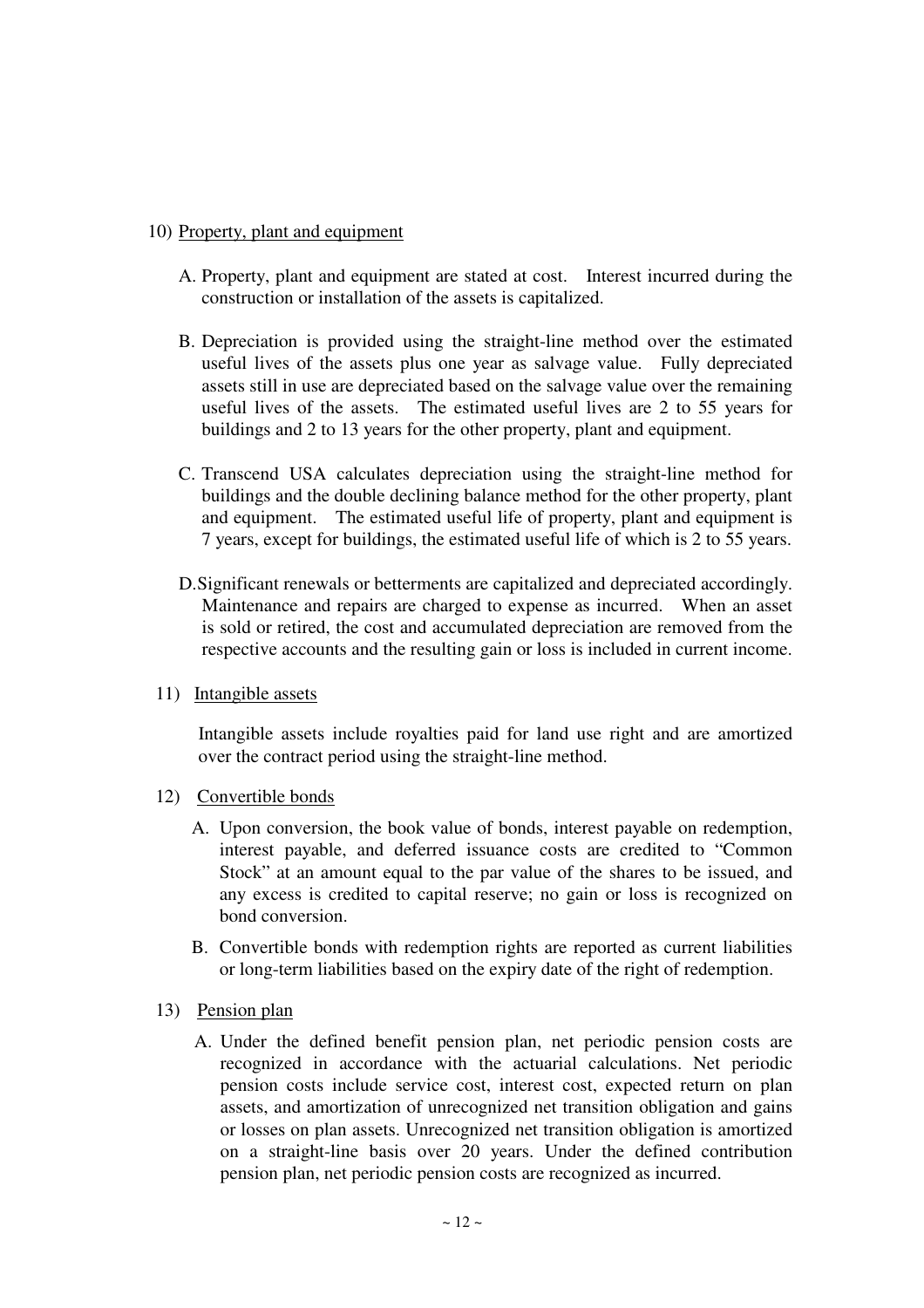B. Transcend USA and Transcend Europe have a defined contribution plan covering all regular employees. Monthly contributions to the Plan is based on a fixed percentage of the employees' monthly salaries and wages.

### 14) Revenue recognition

Revenue is recognized when the earning process is completed and the revenue is realized or realizable. Costs and expenses are recognized when incurred.

- 15) Income tax
	- A. Provision for income tax includes deferred income tax on items reported in different periods for tax and financial reporting purposes. Deferred income tax consequences attributable to deductible temporary differences, taxable temporary differences and investment tax credits are recognized as deferred income tax assets or liabilities. Valuation allowance on deferred income tax assets is provided to the extent that it is more likely than not that the tax benefits will not be realized. The deferred income tax assets and liabilities are classified as current and non-current according to the nature of the underlying assets and liabilities and the timing of their expected realization.
	- B. Over or under provision of prior year's income tax liability is included in the current year's income tax expense.
	- C. According to SFAS No.12 of R.O.C "Accounting for income tax credit", the Company's income tax credits generated from the acquisition of automation equipment or technology, expenses for research and development, employee training and equity investments are recognized as incurred.
	- D. The additional 10% corporate income tax on earnings derived on or after January 1, 1998, which are not distributed in the following year is included in the income tax expense in the following year when shareholders resolve to retain the earnings.
- 16) Asset impairment

The Company recognizes impairment loss when there is indication that the recoverable amount of an asset is less than its carrying amount. The recoverable amount is the higher of the fair value less costs to sell and value in use. The fair value less costs to sell is the amount obtainable from the sale of the asset in an arm's length transaction after deducting any direct incremental disposal costs. The value in use is the present value of estimated future cash flows to be derived from continuing use of the asset and from its disposal at the end of its useful life. When the impairment no longer exists, the impairment loss recognized in prior years shall be recovered.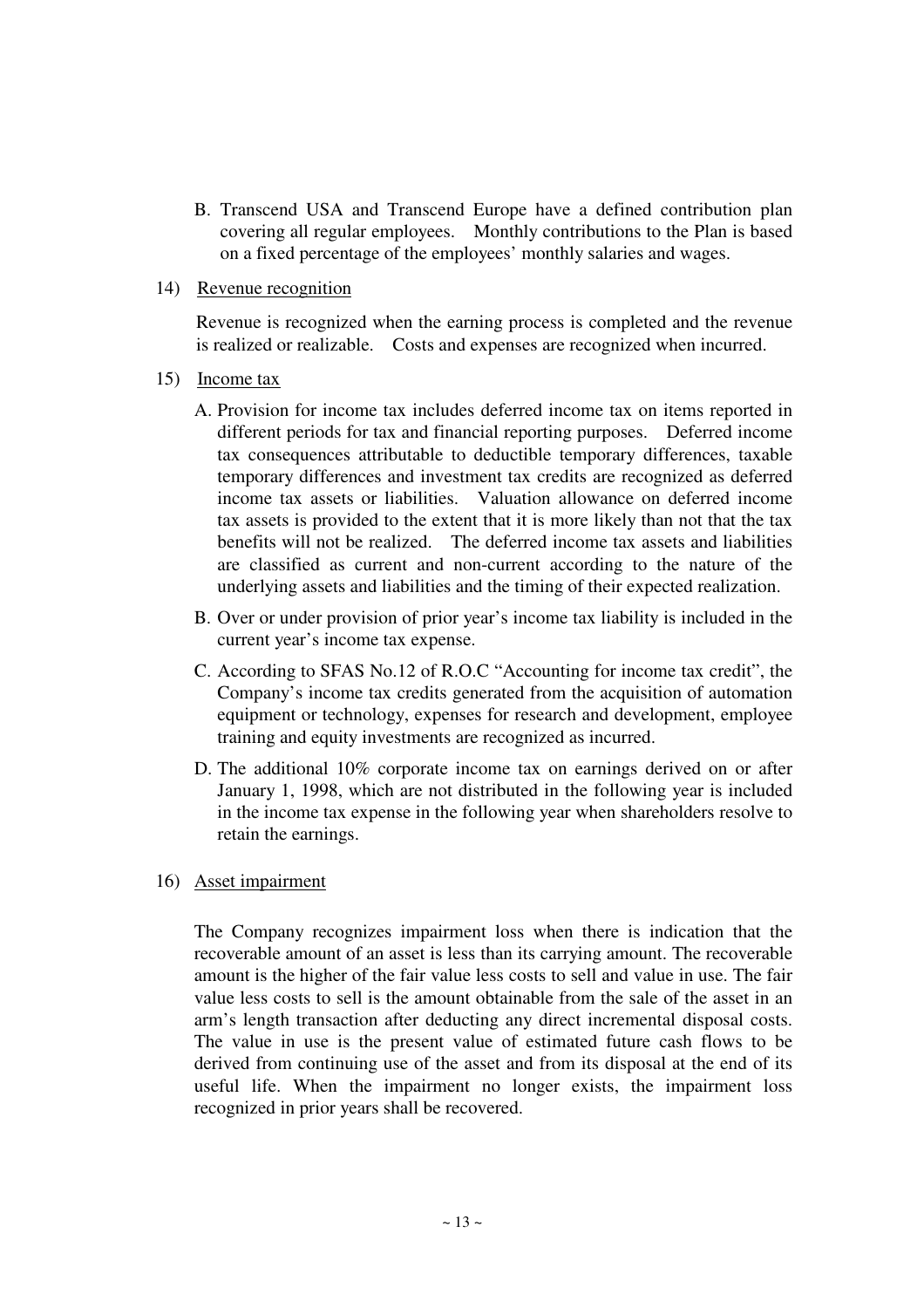# 17) Use of estimates

The preparation of consolidated financial statements in conformity with generally accepted accounting principles requires management to make estimates and assumptions that affect the amounts reported in the consolidated financial statements and accompanying notes. Actual results could differ from those estimates and assumptions.

# 3. EFFECT OF CHANGES IN ACCOUNTING PRINCIPLES

Effective January 1, 2005, the Company adopted ROC SFAS No. 35 "Accounting for Asset Impairment". The adoption of SFAS No. 35 had no significant impact on the consolidated financial statements.

# 4. SIGNIFICANT ACCOUNTS

# 1) Cash and cash equivalents

|                                       | December 31, |         |                   |  |  |
|---------------------------------------|--------------|---------|-------------------|--|--|
|                                       |              | 2005    | 2004              |  |  |
| Petty cash and cash on hand           | \$           | 346     | 277               |  |  |
| Checking and savings deposits         |              | 761,164 | 1,144,714         |  |  |
| Time deposits                         |              | 188,325 | 382,094           |  |  |
| Bonds purchased with resale agreement |              | 33,300  | $^{\prime}$ , 164 |  |  |
|                                       |              |         | .624,249          |  |  |

As of December 31, 2005 and 2004, time deposits over 1 year amounted to \$82,125 and \$245,010, respectively.

2) Short-term investments

|                          | December 31, |           |
|--------------------------|--------------|-----------|
|                          | 2005         | 2004      |
| Listed stocks            |              | 3,305     |
| Beneficiary certificates | 1,026,332    | 1,584,072 |
| <b>Bonds</b>             | 217,715      | 204,402   |
|                          | .244.047     |           |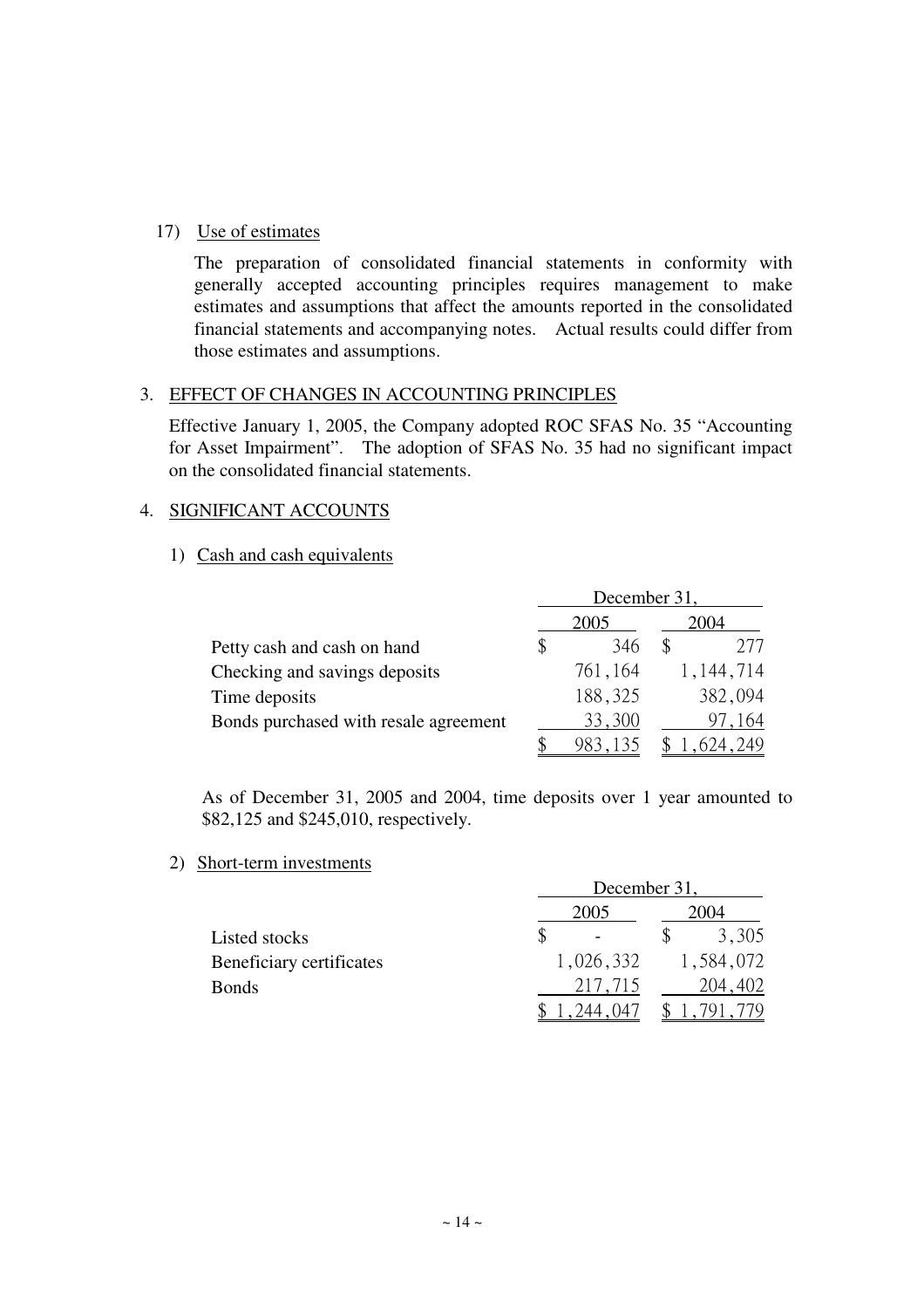# 3) Accounts receivable

|                                       | December 31, |             |
|---------------------------------------|--------------|-------------|
|                                       | 2005         | 2004        |
| Accounts receivable                   | \$1,347,732  | \$1,202,117 |
| Less: Allowance for doubtful accounts | 27, 278)     | 20,909)     |
|                                       |              |             |

As of December 31, 2005, the Company reclassified uncollectible accounts receivable in the amount of \$10,728 to other assets-others which was fully provided with allowance.

# 4) Inventories

|                                       | December 31,  |           |  |  |
|---------------------------------------|---------------|-----------|--|--|
|                                       | 2005          | 2004      |  |  |
| Finished goods                        | 657,518<br>\$ | 637,580   |  |  |
| Work in process                       | 238,545       | 141,277   |  |  |
| Raw materials                         | 1,108,231     | 302,585   |  |  |
| Inventories in transit                | 49,991        | 26,422    |  |  |
|                                       | 2,054,285     | 1,107,864 |  |  |
| Less: Allowance for decline in market |               |           |  |  |
| value and inventory obsolescence      | 34,937        | 26,698)   |  |  |
|                                       |               |           |  |  |

# 5) Long-term investment

Long-term investment is as follows:

|                  | Percentage of |              | Book value |              |  |  |
|------------------|---------------|--------------|------------|--------------|--|--|
| Investee company | ownership     | December 31, |            |              |  |  |
|                  |               | 2005         |            | 2004         |  |  |
| Cost method:     |               |              |            |              |  |  |
| Dramexchange     |               |              |            |              |  |  |
| Tech. Inc.       | $2\%$         | 1.125        |            | $45^{\circ}$ |  |  |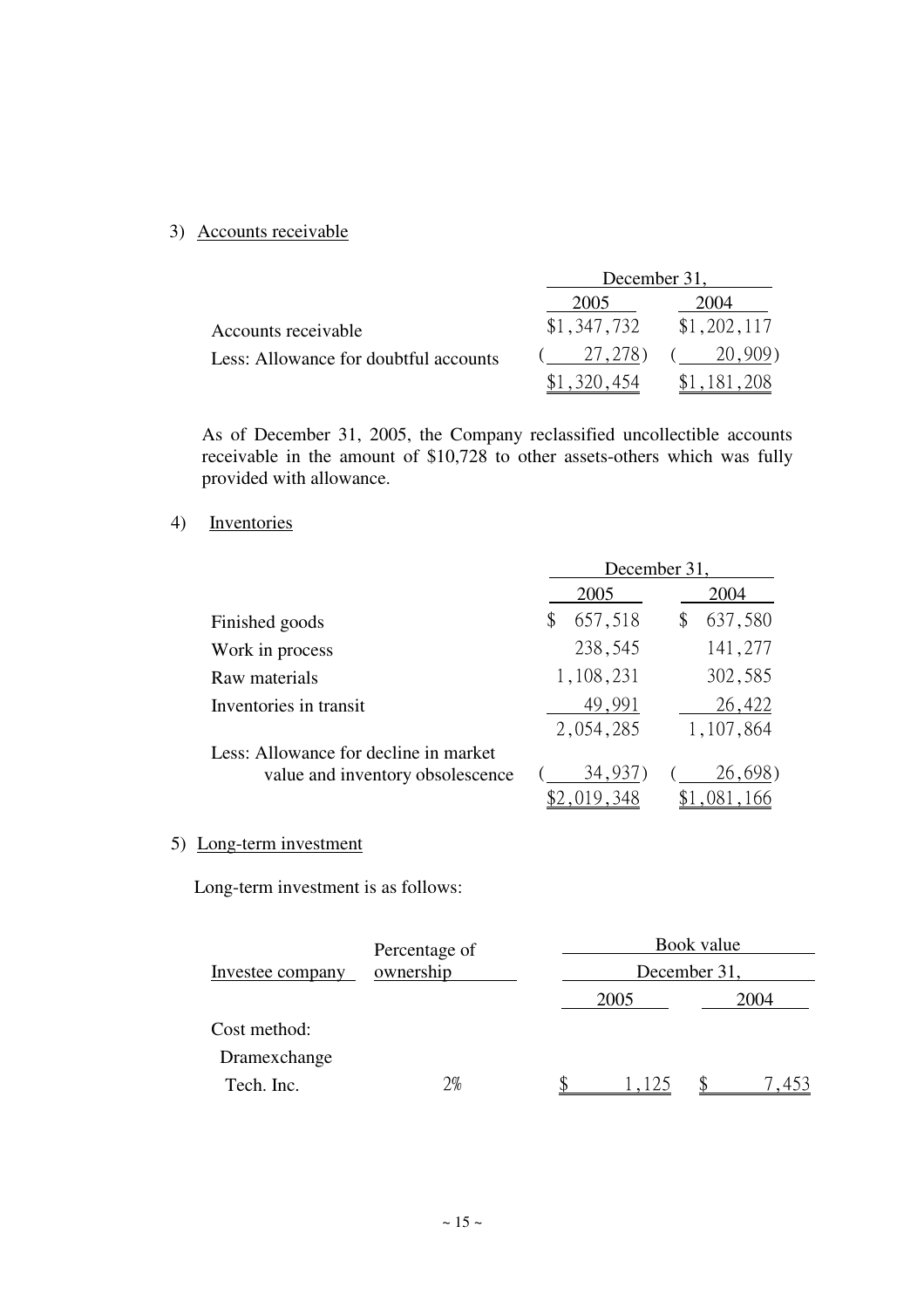# 6) Property, plant and equipment

|                          | December 31, 2005 |     |            |    |           |  |
|--------------------------|-------------------|-----|------------|----|-----------|--|
|                          | Accumulated       |     |            |    |           |  |
| Item                     | Original cost     |     | Book value |    |           |  |
| Land                     | \$<br>852,159     | \$  |            | \$ | 852,159   |  |
| <b>Buildings</b>         | 856,008           |     | 102,650)   |    | 753,358   |  |
| Machinery                | 159,080           |     | 50,973)    |    | 108,107   |  |
| Transportation equipment | 11,581            |     | 5,964)     |    | 5,617     |  |
| Furniture and fixtures   | 59,052            |     | 34, 349)   |    | 24,703    |  |
| Miscellaneous equipment  | 5,051             |     | 3,339)     |    | 1,712     |  |
| Prepayments on equipment | 108,351           |     |            |    | 108,351   |  |
|                          | 2,051,282         | `\$ | .97, 275   |    | 1,854,007 |  |

|                          | December 31, 2004 |     |              |            |           |  |
|--------------------------|-------------------|-----|--------------|------------|-----------|--|
|                          | Accumulated       |     |              |            |           |  |
| Item                     | Original cost     |     | depreciation | Book value |           |  |
| Land                     | \$<br>740,741     | \$  |              | \$         | 740,741   |  |
| <b>Buildings</b>         | 778,636           |     | 59, 313)     |            | 719,323   |  |
| Machinery                | 82,555            |     | 34, 366)     |            | 48,189    |  |
| Transportation equipment | 7,082             |     | 5,177)       |            | 1,905     |  |
| Furniture and fixtures   | 55,476            |     | 29,823)      |            | 25,653    |  |
| Miscellaneous equipment  | 4,786             |     | 3,024)       |            | 1,762     |  |
| Prepayments on equipment | 13,826            |     |              |            | 13,826    |  |
|                          | 1,683,102         | `\$ | 131,703)     |            | 1,551,399 |  |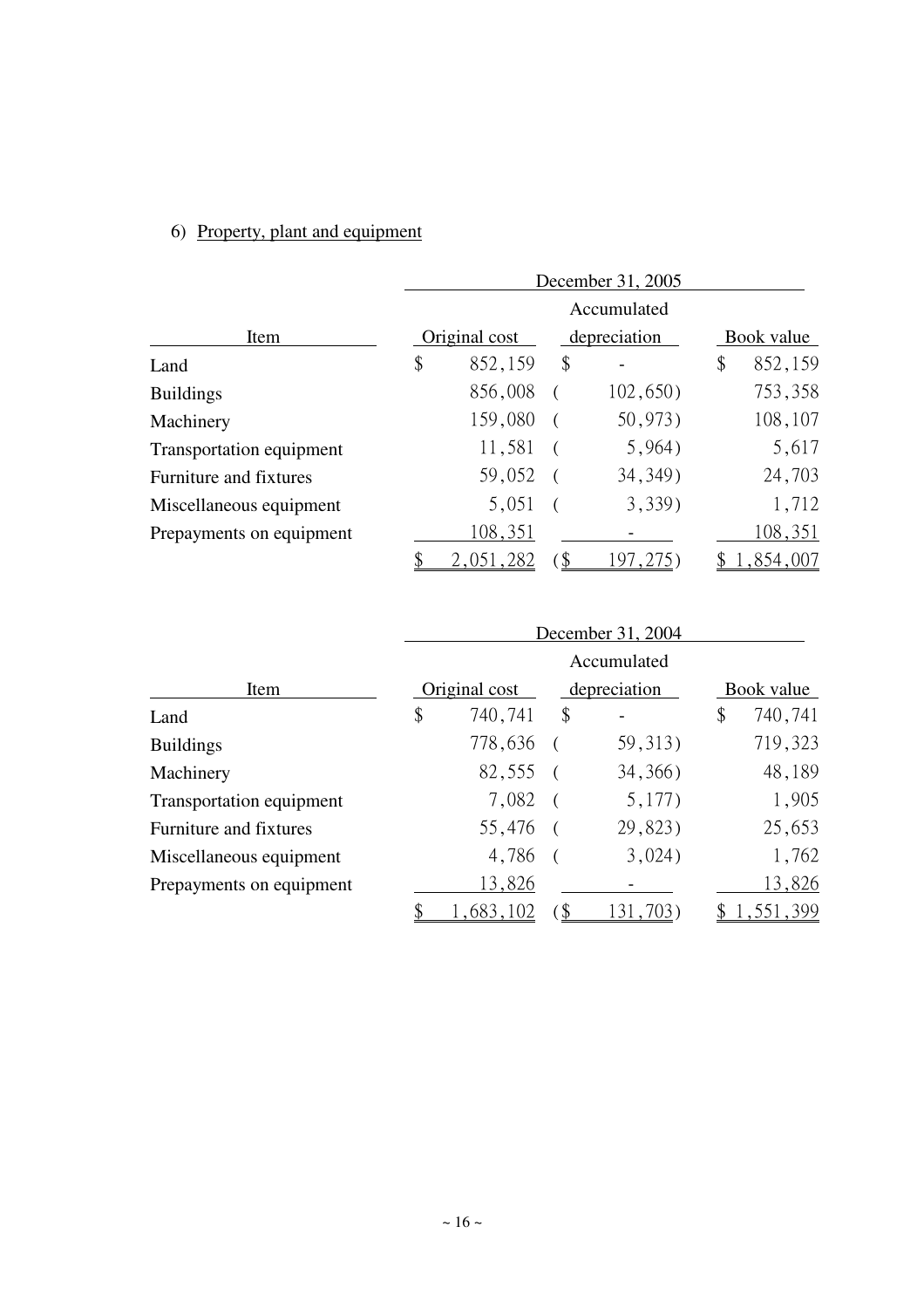# 7) Other Assets

|                                    | December 31, 2005 |                |                            |                 |                           |                |  |
|------------------------------------|-------------------|----------------|----------------------------|-----------------|---------------------------|----------------|--|
|                                    |                   |                |                            | Accumulated     |                           |                |  |
| Item                               |                   | Original cost  | depreciation               |                 | Book value                |                |  |
| <b>Idle Assets-</b>                |                   |                |                            |                 |                           |                |  |
| Land                               | \$                | 31,500         | $\boldsymbol{\mathsf{\$}}$ |                 | $\boldsymbol{\mathsf{S}}$ | 31,500         |  |
| <b>Buildings</b>                   |                   | 41,995         | $\left($                   | 7,121)          |                           | 34,874         |  |
| Furniture and fixtures             |                   | 1,086          | $\left($                   | 1,014)          |                           | 72             |  |
| Less: Allowance for decline in net |                   |                |                            |                 |                           |                |  |
| realizable value                   |                   | 15,172)        |                            |                 |                           | 15,172)        |  |
|                                    | \$                | 59,409         | $$^{+}$                    | 8,135)          | \$                        | 51,274         |  |
|                                    | December 31, 2004 |                |                            |                 |                           |                |  |
|                                    |                   |                |                            | Accumulated     |                           |                |  |
| Item                               |                   | Original cost  |                            | depreciation    |                           | Book value     |  |
| <b>Rental Assets -</b>             |                   |                |                            |                 |                           |                |  |
| Land                               | \$                | 121,463        | \$                         |                 | \$                        | 121,463        |  |
| <b>Buildings</b>                   |                   | 81,429         | $\left($                   | 15,854)         |                           | 65,575         |  |
| Furniture and fixtures             |                   | 207            | $\left($                   | 180)            |                           | 27             |  |
| <b>Idle Assets-</b>                |                   |                |                            |                 |                           |                |  |
| Land                               |                   | 31,500         |                            |                 |                           | 31,500         |  |
| <b>Buildings</b>                   |                   | 41,995         | $\left($                   | 6,169)          |                           | 35,826         |  |
| Furniture and fixtures             |                   | 1,086          | $\left($                   | 969)            |                           | 117            |  |
| Less: Allowance for decline in net |                   |                |                            |                 |                           |                |  |
| realizable value                   |                   | 15,172)        |                            |                 |                           | 15,172)        |  |
|                                    | $\frac{1}{2}$     | <u>262,508</u> | $\frac{1}{2}$              | <u>23,172</u> ) | $\frac{1}{2}$             | <u>239,336</u> |  |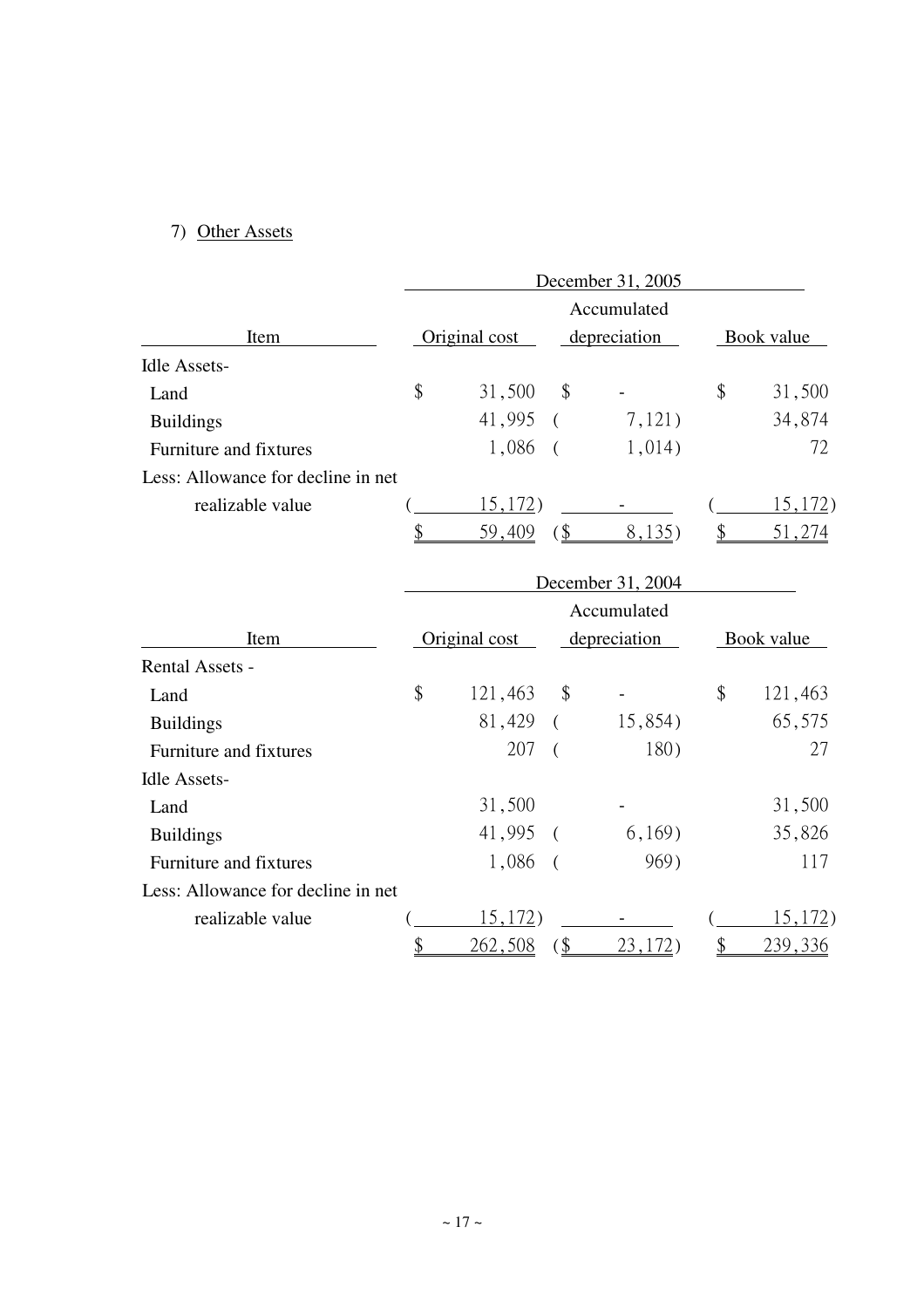### 8) Short-term bank loans

|                       |         | December 31,            |
|-----------------------|---------|-------------------------|
|                       | 2005    | 2004                    |
| Short-term loans      | 102,048 |                         |
| Annual interest rates |         | $0.76$ 4.57 $0.62$ 3.04 |

As of December 31, 2005 and 2004, the Company opened letters of credit to provide guarantees for Transcend Japan in the amount of 0.265 and 0.425 billion, respectively, and for Transcend USA in the amount of US\$2 million and US\$5 million, respectively.

9) Income tax

|                                        | 2005      | 2004      |
|----------------------------------------|-----------|-----------|
| Income tax expense                     | \$295,576 | \$295,559 |
| Net change of deferred income tax      | 14,080    | 8,977     |
| (Under) over provision of prior year's |           |           |
| income tax                             | 17,566)   | 1,736     |
| Prepaid income tax                     | 134,915)  | 147,794)  |
| Income tax payable                     | 157, 175  |           |

A. As of December 31, 2005 and 2004, the deferred income tax assets and liabilities are as follows:

|                                       |        | December 31, |
|---------------------------------------|--------|--------------|
|                                       | 2005   | 2004         |
| Total deferred income tax assets      | 32,058 | 26,546       |
| Total deferred income tax liabilities | 10.398 |              |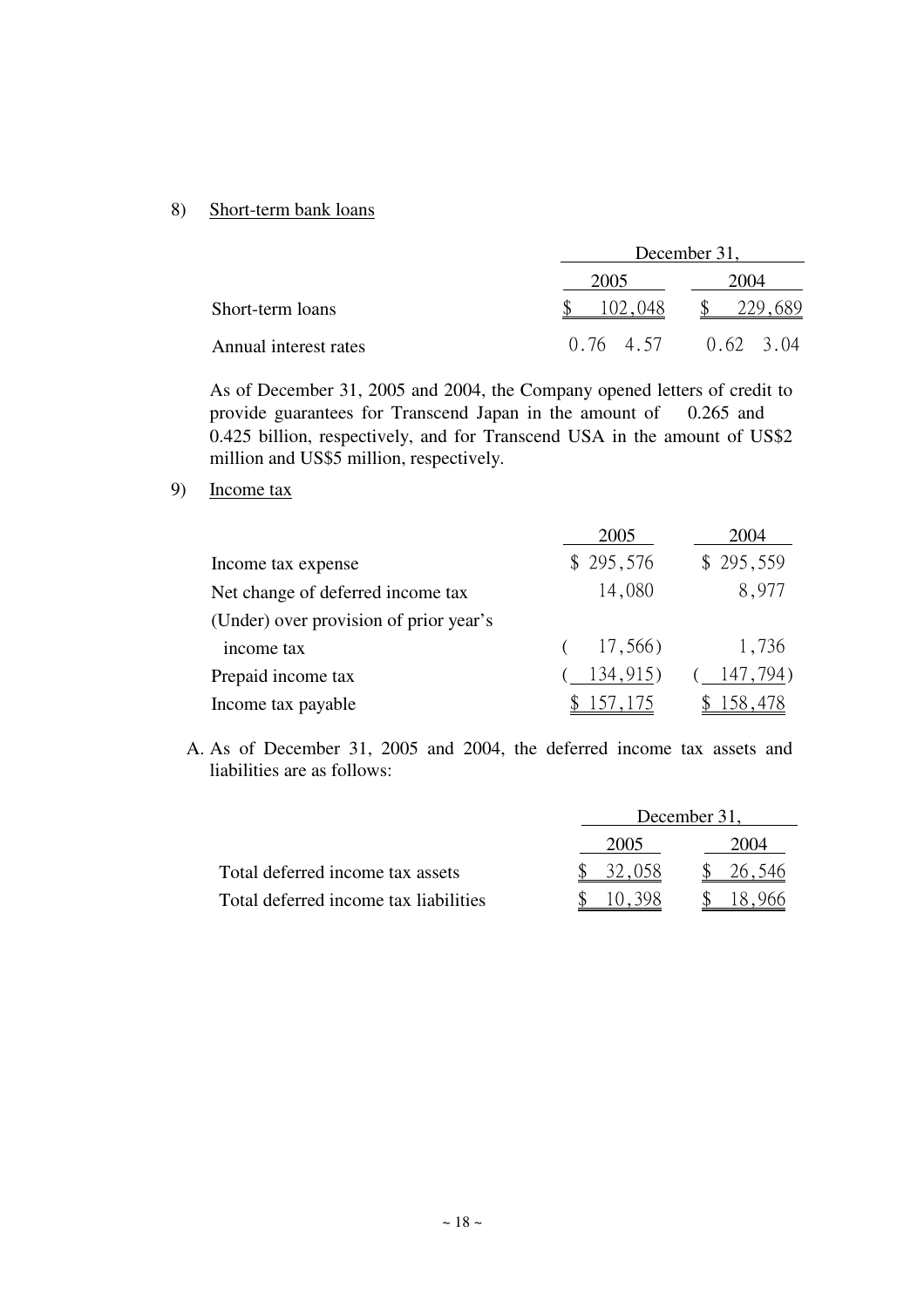|                                                                                                   | December 31, |              |               |                        |          |              |               |              |  |
|---------------------------------------------------------------------------------------------------|--------------|--------------|---------------|------------------------|----------|--------------|---------------|--------------|--|
| Items                                                                                             |              | 2005         |               |                        |          | 2004         |               |              |  |
|                                                                                                   |              | Amount       |               | Tax Effect             |          | Amount       |               | Tax Effect   |  |
| Current:                                                                                          |              |              |               |                        |          |              |               |              |  |
| Unrealized loss on decline<br>in market value and<br>inventory obsolescence                       | \$           | 35,996       | \$            | 8,999                  | \$       | 27,640       | \$            | 6,910        |  |
| Allowance for doubtful<br>accounts                                                                |              | 6,136        |               | 1,534                  |          | 5,424        |               | 1,356        |  |
| Unrealized profit on<br>intercompany transactions                                                 |              | 25,246       |               | 6,312                  |          | 40,895       |               | 10,224       |  |
| Unrealized exchange loss<br>(gain)                                                                |              | 14,130       |               | 3,533                  | $\left($ | $55,300$ (   |               | 13,825)      |  |
| Others                                                                                            |              | 9,248        |               | 2,312<br><u>22,690</u> |          | 3,740        |               | 935<br>5,600 |  |
| Noncurrent:                                                                                       |              |              |               |                        |          |              |               |              |  |
| Pension expense                                                                                   |              | 15,973       |               | 3,993                  |          | 13,313       |               | 3,328        |  |
| Investment income on<br>foreign long-term<br>investments accounted for<br>under the equity method | (            | $41,592$ ) ( |               | $10,398)$ (            |          | $20,565$ ) ( |               | 5,141)       |  |
| Unrealized loss on decline<br>in net realizable value of<br>idle assets                           |              | 15,172       |               | 3,793                  |          | 15,172       |               | 3,793        |  |
| Unrealized permanent<br>decline in market value of<br>long-term investments                       |              | 6,328        |               | 1,582                  |          |              |               |              |  |
|                                                                                                   |              |              |               | 1,030)                 |          |              |               | 1,980        |  |
|                                                                                                   |              |              | $\mathcal{S}$ | 21.660                 |          |              | $\mathcal{S}$ | 7.580        |  |

B. As of December 31, 2005 and 2004, details of deferred income tax assets and liabilities are as follows: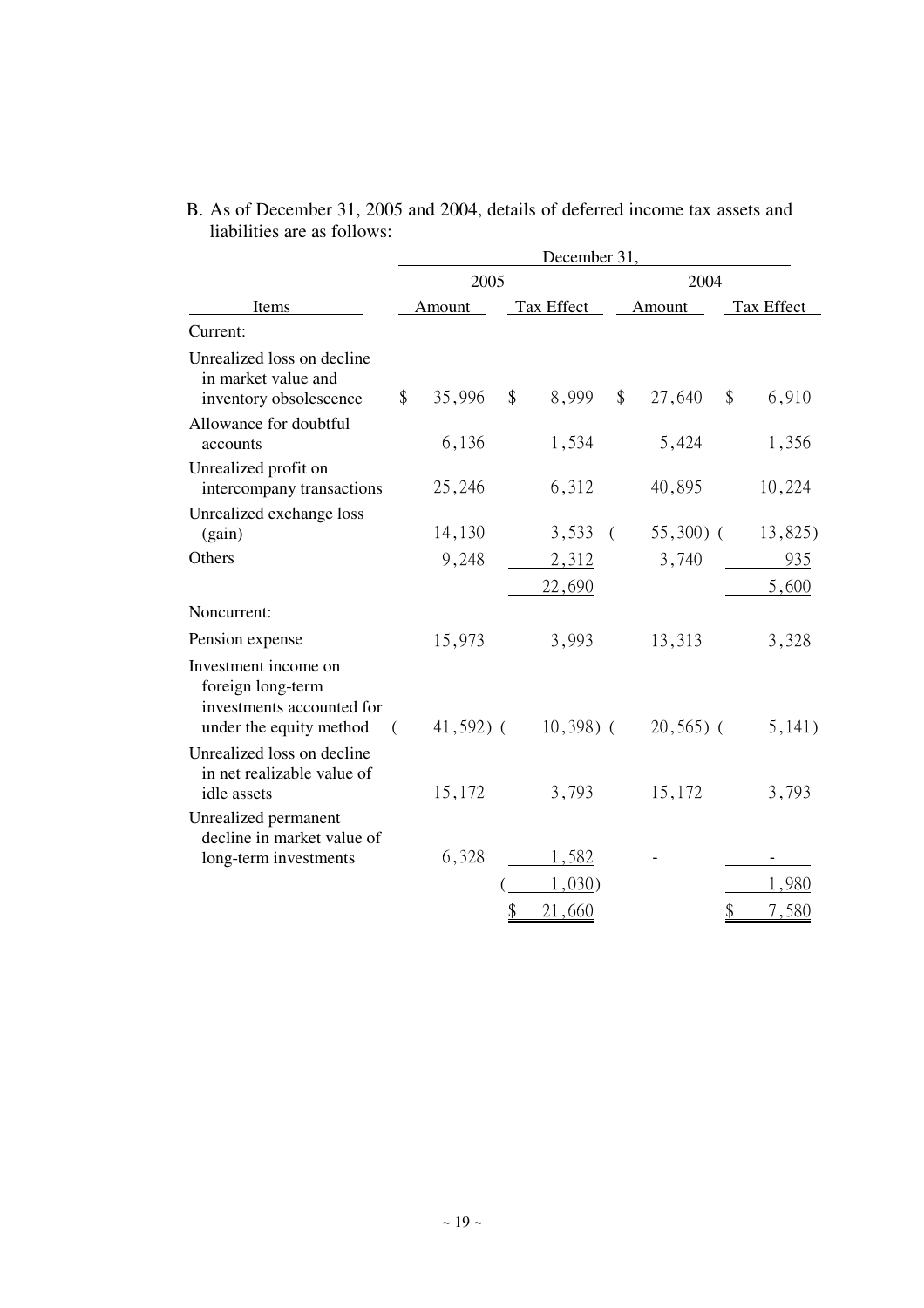C. The Company was granted a five-year tax holiday with respect to income derived from its data storage memory and computer peripheral equipment production. The expiry date is as follows:

| Approval date<br>and number                                           | Date of tax-exempt<br>related equipment<br>ready for production | Tax-exempt<br>periods                             | equipment | Cost of tax-<br>exempt related |
|-----------------------------------------------------------------------|-----------------------------------------------------------------|---------------------------------------------------|-----------|--------------------------------|
| Taipei-City-Chien-<br>One No.<br>09370306300 on<br>14th April, 2004   | 1st January, 2004                                               | 1st January,<br>$2004 - 31$ st<br>December, 2008  | \$        | 35,119                         |
| Taipei-City-Chien-<br>One No.<br>09470339400 on 7th<br>November, 2005 | 1st October, 2005                                               | 1st October,<br>$2005 - 30$ th<br>September, 2010 |           | 76,089                         |

- D. For the years ended December 31, 2005 and 2004, the income tax expense included the additional 10% corporate income tax related to the 2004 and 2003 undistributed earnings amounting to \$20,940 and \$2,109, respectively. These amounts were recognized based on the resolution adopted in the Company's stockholders' meeting to retain the 2004 and 2003 earnings.
- E. The Company's income tax returns for the years through 2002 have been assessed and approved by the Tax Authority.

### 10) Bonds payable

|                           | December 31. |  |         |  |  |
|---------------------------|--------------|--|---------|--|--|
|                           | 2005         |  | 2004    |  |  |
| Bonds payable             | 252,945      |  | 800,678 |  |  |
| Less: Due within one year |              |  |         |  |  |
|                           |              |  |         |  |  |

 In July 2003, the Company issued 0% unsecured Convertible Bonds in the amount of US\$35 million at par value due in 2008, which are listed in the Luxembourg Stock Exchange. The significant terms of the Bonds are summarized below:

a) Conversion right: Unless previously redeemed, converted or purchased and cancelled, the Bonds may be converted into common stock of the Company during the conversion period at the conversion price then in effect, determined based on a fixed exchange rate of NT\$34.472 (in dollars) : US\$1.00 (in dollar).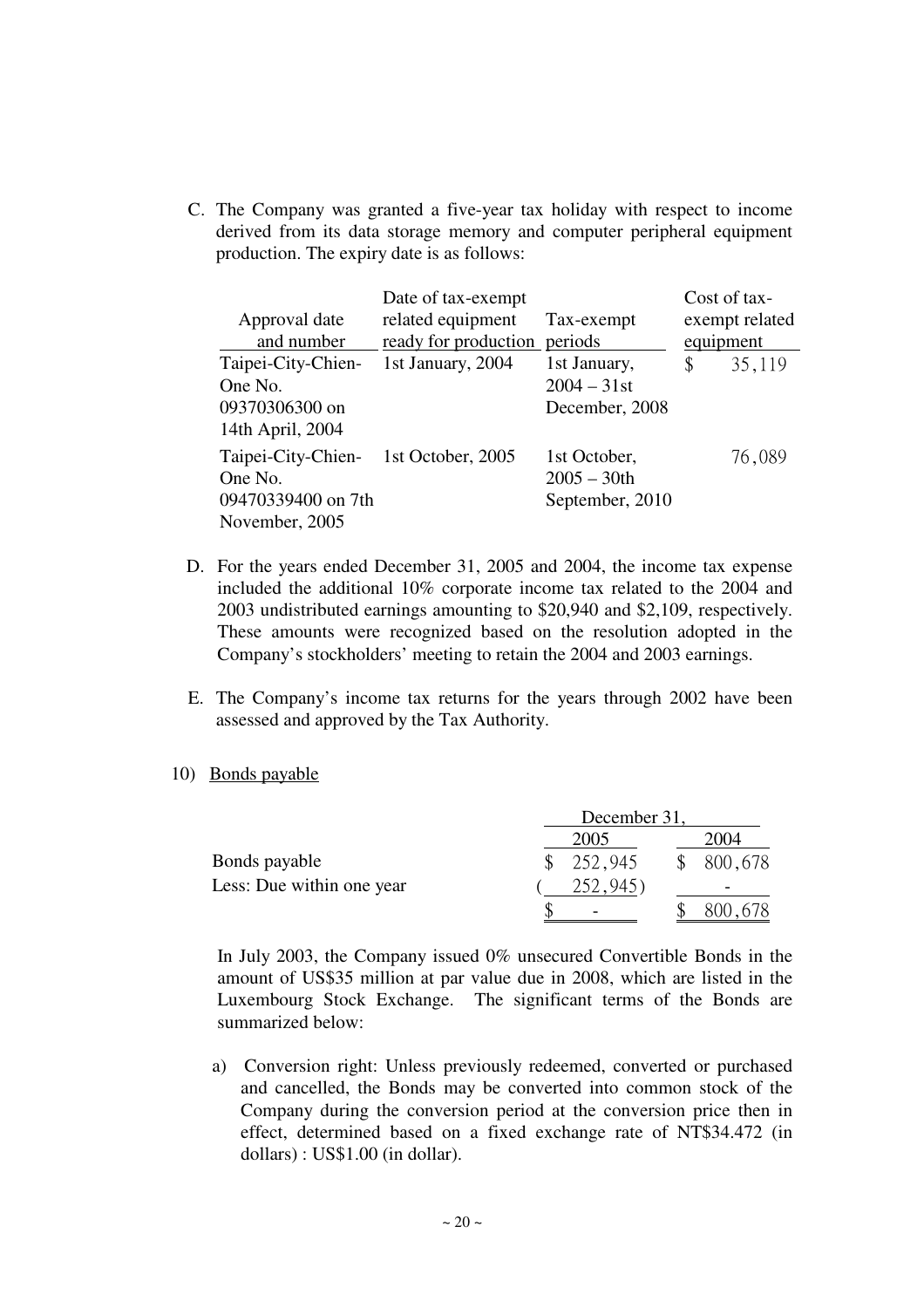- b) Conversion Period: The Bonds are convertible anytime from August 17, 2003 to June 17, 2008.
- c) Conversion Price adjustment: The initial conversion price per share was set at NT\$95 (in dollars). After the issuance of the Bonds, the conversion price may be adjusted based on the terms of the contract. As of December 31, 2005, the adjusted conversion price was NT\$54.93 (in dollars).
- d) Conversion Price reset: The conversion price shall be adjusted downward on February 25, 2005, February 25, 2006, February 25, 2007 and February 25, 2008 (the "Reset Date" and each a "Reset Date") in the event that the average closing price of the Shares on the TSE translated into U.S. Dollars at the then prevailing exchange rate for 20 consecutive Trading Days immediately prior to the relevant Reset Date is lower than the conversion price, converted into U.S. Dollars at the fixed exchange rate of \$34.472 (in dollars) : US\$1.00 (in dollar); provided that the Reset Price (on a cumulative basis, if applicable) shall not be less than 80% of the initial conversion price after anti-dilution adjustments, if any.
- e) Company redemption or purchase:
	- (1) Redemption at maturity: Unless previously redeemed, converted or purchased and cancelled, the Bonds will be redeemed at their principal amount in US Dollars on July 17, 2008.
	- (2) Redemption at the option of the Company: The Company may, after giving not less than 40 days nor more than 60 days notice to the Bondholders, call all, or part only, of the Bonds on or at any time after January 17, 2005 at their principal amount in the event that the closing price of the Shares on the TSE in U.S. Dollars, calculated at the prevailing exchange rate, for each of the 20 consecutive Trading Days, the last of which occurs not more than 5 days prior to the date upon which notice of such redemption is published, is at least 130% of the Conversion Price in effect on each such Trading Day translated into U.S. Dollars at the fixed exchange rate of NT\$34.472 (in dollars) : US\$1.00 (in dollar). The Company may, at any time, redeem all of the Bonds, after giving not less than 40 days nor more than 60 days notice to the Bondholders, at their principal amount if at least 90% in principal amount of the Bonds have already been redeemed, converted, or purchased and cancelled.
	- (3) Redemption at the option of Bondholders: Until and unless previously redeemed, converted or repurchased and cancelled, the Company will, at the Bondholder's option, redeem all or part of the Bondholder's Bonds at their principal amount on January 17, 2005 and July 17, 2006,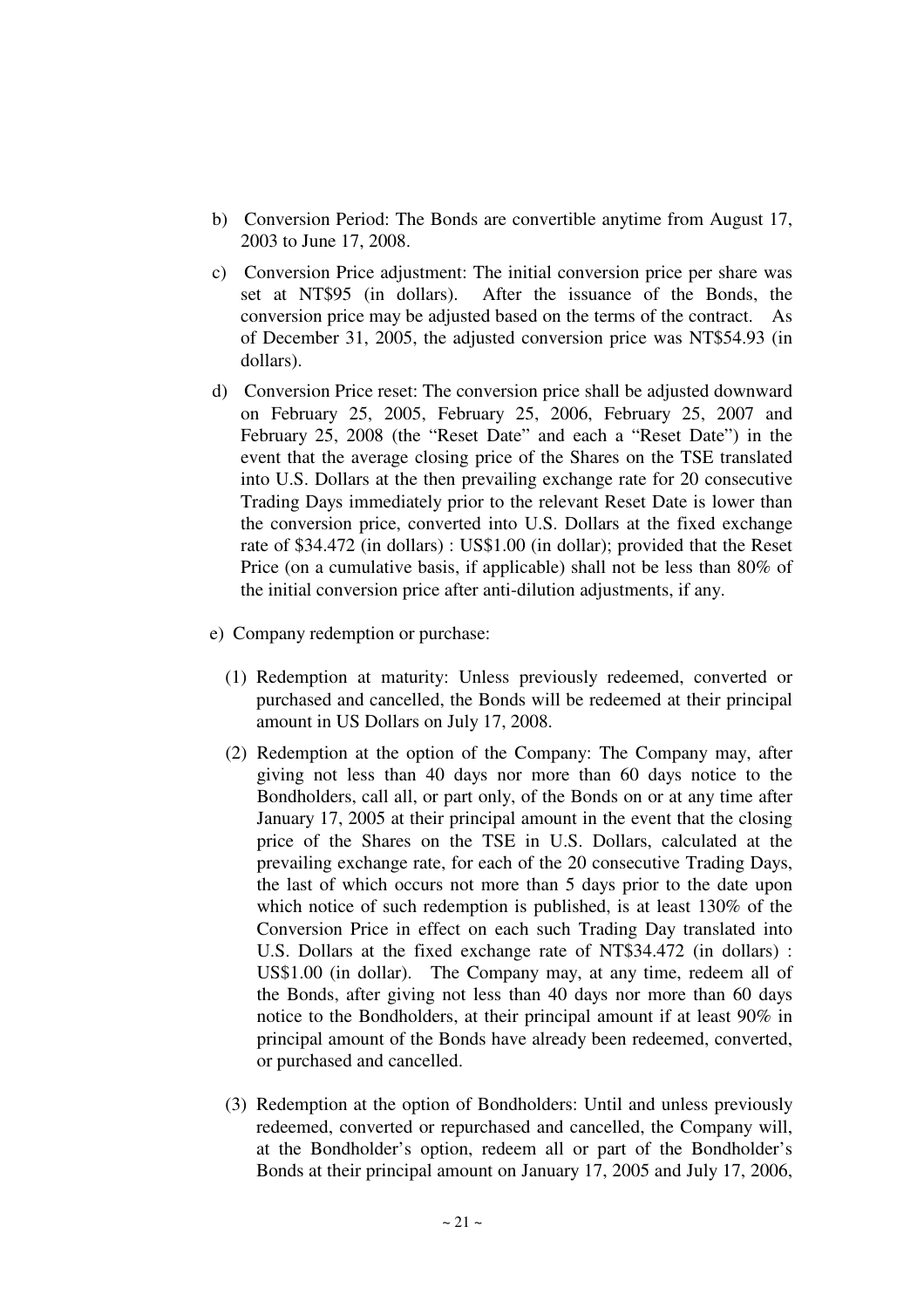respectively. In addition, the Company will, at the option of the holder of any Bond, redeem all but not part of the Bonds held by that Bondholder at their principal amount in the event that the Shares cease being traded or listed on the TSE.

- f) As of December 31, 2005, bonds in the amount of US\$27,300,000 had been converted into 14,406,975 common shares based on the conversion price per share at date of conversion. The excess of the bond cost over par value of the shares amounting to \$797,015 was credited to capital reserve.
- 11) Long-term loans

|                           |   | December 31, |      |         |  |  |  |  |
|---------------------------|---|--------------|------|---------|--|--|--|--|
|                           |   | 2005         | 2004 |         |  |  |  |  |
| Long-term loans           | S | 59,196       |      | 85,437  |  |  |  |  |
| Less: Due within one year |   | 16,776)      |      | 19,892) |  |  |  |  |
|                           |   |              |      | 65.545  |  |  |  |  |
| Annual interest rates     |   | -4 80        |      | 480     |  |  |  |  |

- 12) Retirement plan
	- A) The Company has a non-contributory and funded defined benefit pension plan in accordance with the Labor Standards Law, covering all regular employees. Under the defined benefit plan, two units are accrued for each year of service for the first 15 years and one unit for each additional year thereafter, subject to a maximum of 45 units. Pension benefits are based on the number of units accrued and the average monthly salaries and wages of the last 6 months prior to retirement. The company contributes monthly an amount equal to 2% of the employees' monthly salaries and wages to the retirement fund deposited with Central Trust of China, the trustee, under the name of the independent retirement fund committee.
	- B) As of December 31, 2005 and 2004, the balance of the retirement fund with the Central Trust of China was \$17,864 and \$14,087, respectively.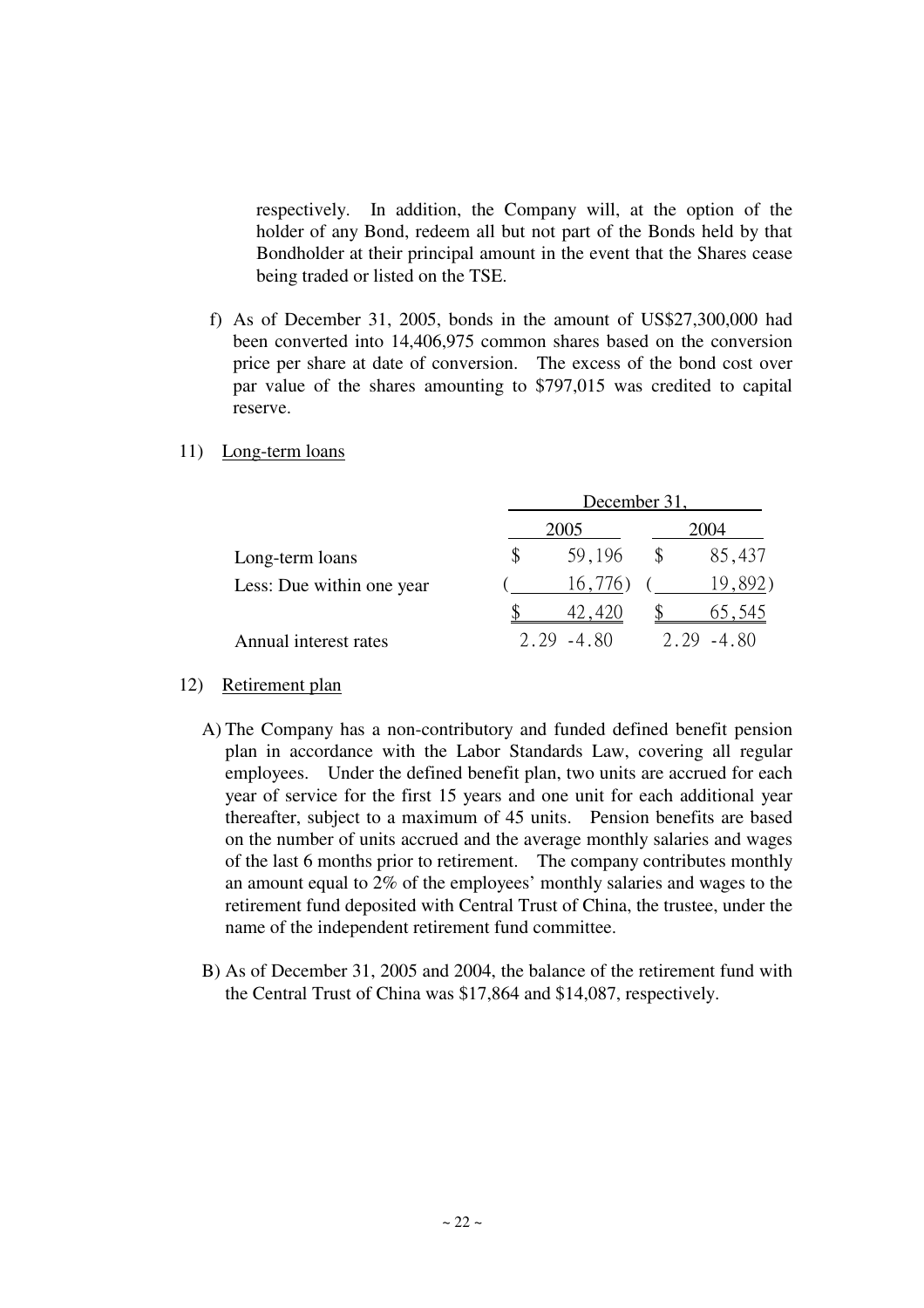C) The related actuarial assumptions used to calculate the net periodic pension cost based on the measurement dates as of December 31, 2005 and 2004, are as follows:

|                                | 2005  | 2004  |
|--------------------------------|-------|-------|
| Discount rate                  | 3.50% | 3.00% |
| Rate of increase in salary     | 2.00% | 3.00% |
| Expected return on plan assets | 2.50% | 3.00% |

D) Reconciliation of the plan funded status and the accrued pension liabilities are as follows:

|                                        | December 31. |              |         |  |  |
|----------------------------------------|--------------|--------------|---------|--|--|
|                                        |              | 2005         | 2004    |  |  |
| Benefit obligation:                    |              |              |         |  |  |
| Vested benefit obligation              | (            | $90)$ (\$)   | 45)     |  |  |
| Non-vested benefit obligation          |              | $33,704$ ) ( | 26,289) |  |  |
| Accumulated benefit obligation         |              | $33,794$ ) ( | 26,334) |  |  |
| Additional benefits based on projected |              |              |         |  |  |
| future salaries increase               |              | $15,170)$ (  | 19,044) |  |  |
| Projected benefit obligation           |              | $48,964$ ) ( | 45,378) |  |  |
| The fair value of plan assets          |              | 17,864       | 14,087  |  |  |
| <b>Funded status</b>                   |              | $31,100)$ (  | 31,291) |  |  |
| Unrecognized net transition obligation |              | 21           | 22      |  |  |
| Unrecognized pension loss              |              | 9,997        | 12,818  |  |  |
| Accrued pension liabilities            | \$           | 21,082       | 18,451  |  |  |

E) For the years ended December 31, 2005 and 2004, the details of the Company's net periodic pension costs are as follows:

|                                             | December 31 |       |      |       |  |  |
|---------------------------------------------|-------------|-------|------|-------|--|--|
|                                             |             | 2005  |      | 2004  |  |  |
| Service cost                                | \$          | 4,981 | \$   | 4,923 |  |  |
| Interest cost                               |             | 1,361 |      | 865   |  |  |
| Expected return on plan assets              | 485) (      |       | 371) |       |  |  |
| Amortization of unrecognized net transition |             |       |      |       |  |  |
| obligation                                  |             |       |      |       |  |  |
| Amortization of unrecognized pension loss   |             | 350   |      |       |  |  |
| Net periodic pension cost                   |             |       |      |       |  |  |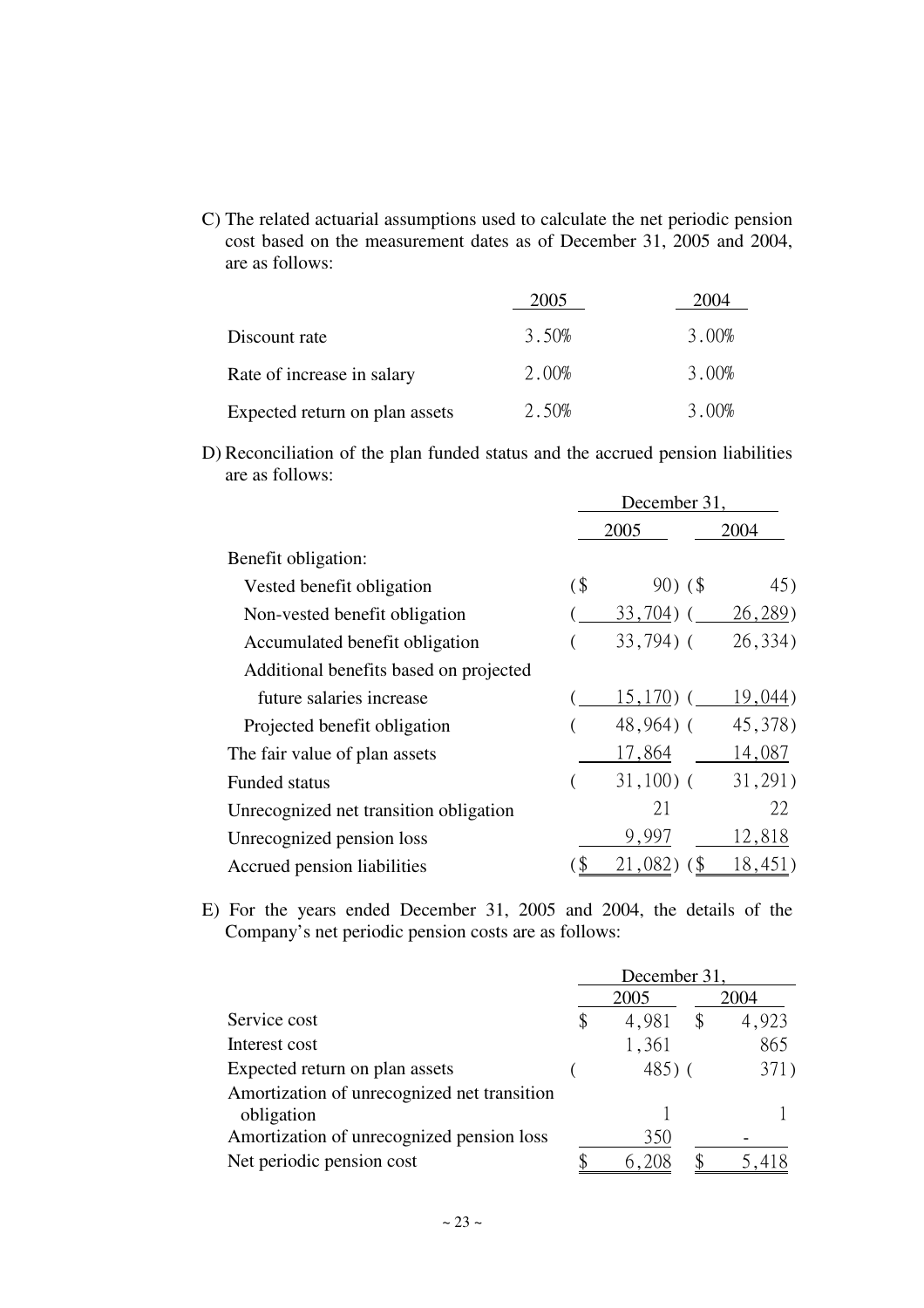F) Effective July 1, 2005, the Company has established a funded defined contribution pension plan (the "New Plan") under the Labor Pension Act (the "Act"). Employees have the option to be covered under the New Plan. Under the New Plan, the Company contributes monthly an amount based on 6% of the employees' monthly salaries and wages to the employees' individual pension accounts at the Bureau of Labor Insurance. The benefits accrued are portable when the employee is terminated. The net pension cost recognized under the New Plan for the year ended December 31, 2005 was \$5,291.

# 13) Capital stock

According to the resolution adopted at the stockholders meeting in June 2005 and as approved by the R.O.C. SFC, the Company issued common stock by capitalizing the unappropriated retained earnings and employees' stock bonus of \$307,223, or 30,722 thousand shares, at par value, \$10 per share. The registration of this capital increase was completed on August 2, 2005.

# 14) Capital reserve

In accordance with the ROC Company Law, the Company may use the capital reserve to cover accumulated deficit first; and thereafter may apply to capitalize the capital reserve arising from the paid in capital in excess of par from the issuance of stock and donations. However, according to the ROC SFC regulations, the amount of capital reserve to be capitalized is restricted to 10% of the Company's contributed capital.

15) Legal reserve

According to the ROC Company Law, the annual net income should be used initially to cover any accumulated deficit; thereafter 10% of the annual net income should be set aside as legal reserve until the legal reserve has reached 100% of contributed capital. The legal reserve shall be exclusively used to cover accumulated deficit or, if the balance of reserve exceeds 50% of contributed capital, to increase capital not exceeding 50% of reserve balance and shall not be used for any other purpose. The legal reserve as of December 31, 2005 represents the accumulated appropriations through 2004.

### 16) Special reserve / Retained earnings

A. In accordance with the Company's Articles of Incorporation, the annual net income should be used initially to cover any accumulated deficit; 10% of the annual net income should be set aside as legal reserve; setting aside an additional special reserve pursuant to regulations; and reserving a certain amount with no effect on the Company's normal operations, no violation of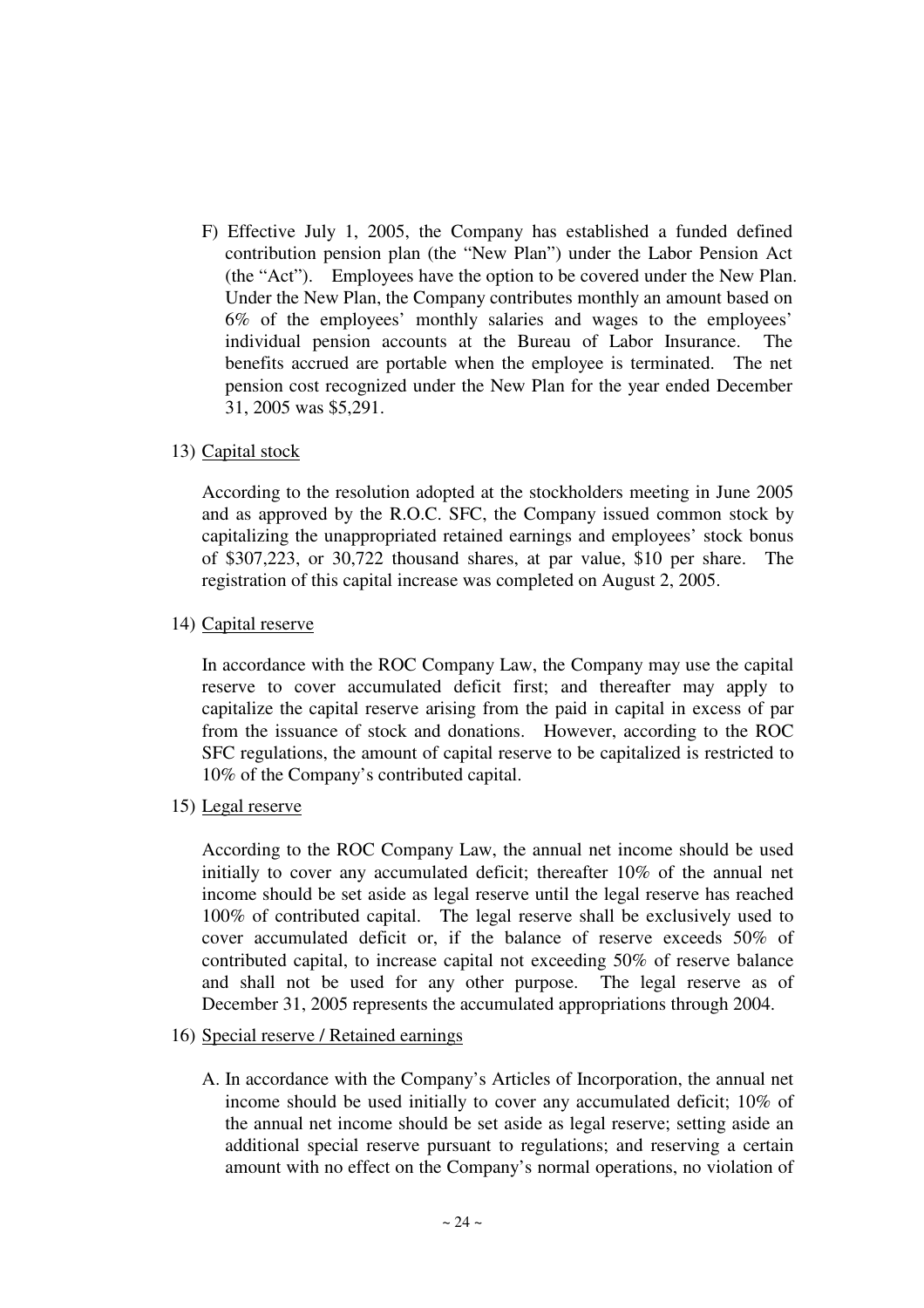regulation and balance stock dividend policy; thereafter, the board of directors shall propose and the stockholders shall approve to appropriate the amount of the residual earnings to be distributed. When distributing the remaining retained earnings, the Company should distribute at least 3% for employees' bonuses; the amount of dividend to be distributed has to be 50% of the amount available for distribution as dividend and cash dividend shall be at least 5% of the dividend to be distributed.

- B. Under Article 41 of ROC Security Exchange Act, in addition to the amount appropriated for legal reserve, the Company should set aside a special reserve from retained earnings if the total of the cumulative translation adjustment and unrealized loss on long-term investments results in a net reduction of the stockholders' equity as of the end of the current year.
- C. In 2005, the stockholders approved to distribute \$4.0 (in dollar) cash dividends per share and \$1.0 (in dollar) stock dividends per share. In 2004, the stockholders approved to distribute \$3.5 (in dollar) cash dividends per share and \$2.0 (in dollar) stock dividends per share.
- D. As of March 15, 2006, the board of directors has not approved the earning distribution proposed by management. The information regarding the board of directors' approval of earning distribution will be posted to the Market Observation Post System of Taiwan Stock Exchange Corporation website when it is available.
- E. The amount of the retained earnings distributed in 2004 for employee bonuses and directors' and supervisors' remunerations are as follows:

|                                                    | The<br>amount of the actual<br>earnings distribution approved |
|----------------------------------------------------|---------------------------------------------------------------|
|                                                    | by the board of directors and<br>the stockholders             |
| a) The amount of the retained earnings distributed |                                                               |
| as:                                                |                                                               |
| Employees' cash bonuses                            | 30,600                                                        |
| Employees' stock bonuses                           |                                                               |
| Shares (in thousands)                              | 2,040                                                         |
| Amounts                                            | \$<br>20,400                                                  |
| As a percentage of outstanding common shares       | 0.73                                                          |
| Directors' and supervisors' remunerations          | \$                                                            |
| b) Information regarding earnings per common       |                                                               |
| share (in dollars)                                 |                                                               |
| Original earnings per common share                 | \$<br>6.85                                                    |
| (Note a)                                           |                                                               |
| Adjusted earnings per common share                 | \$<br>6.67                                                    |
| (Note b)                                           |                                                               |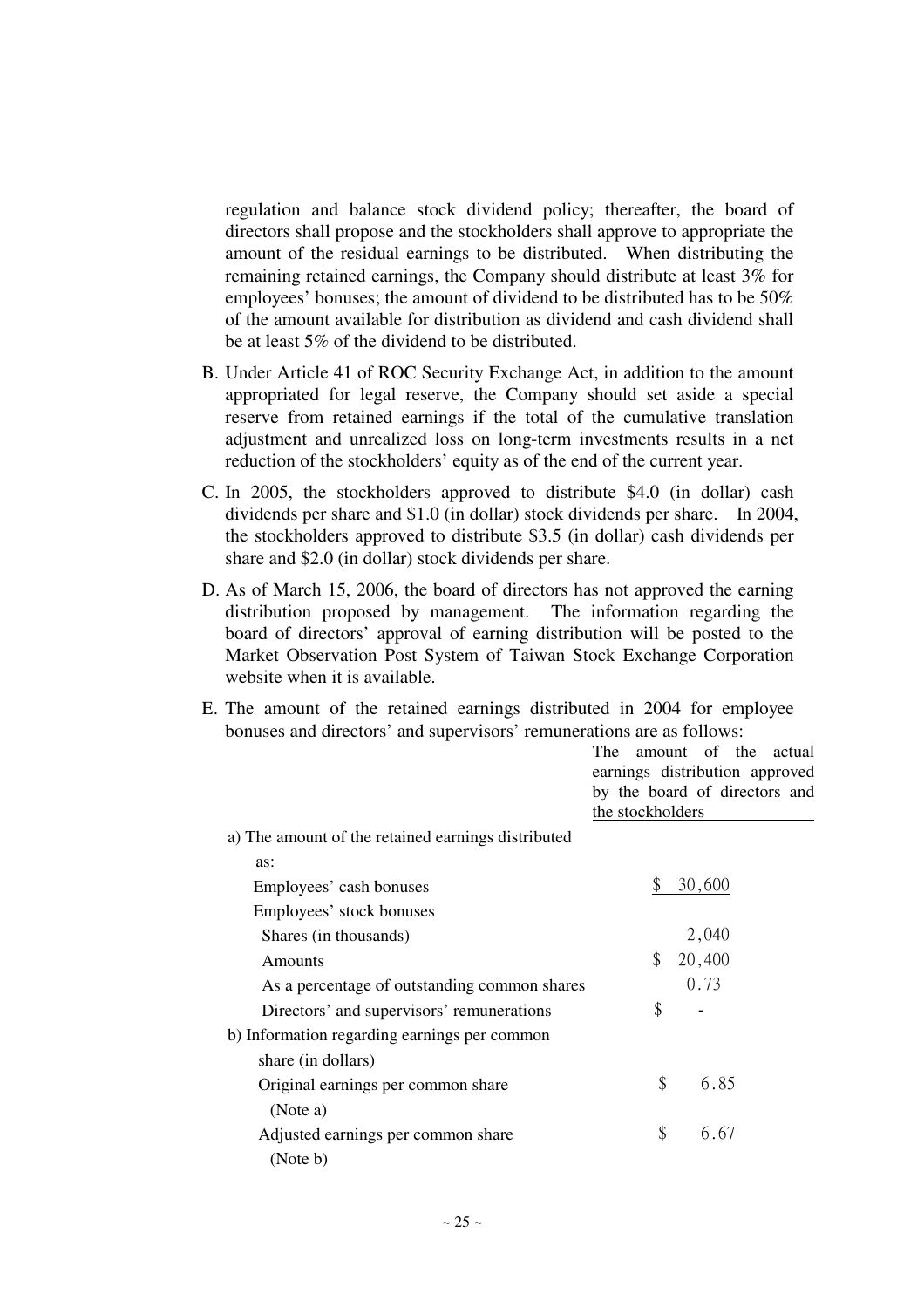- Note : a. Excludes the number of retroactively adjusted common shares issued on capitalization of earnings, capital reserve and capitalization of employees' dividends in 2004.
	- b. Adjusted earnings per share = (Net income Employees' bonus Remunerations to directors and supervisors)/Weighted average number of outstanding common shares.
- F. The Taiwan imputation tax system requires that any undistributed current earnings, on tax basis, of a company derived on or after 1st January, 1998 be subject to an additional 10% corporate income tax if the earnings are not distributed before a specific time. This 10% additional tax on undistributed earnings paid by the Company can be used as tax credit by the shareholders, including foreign shareholders, against the withholding tax on dividends. In addition, the domestic shareholders can claim a proportionate share in the Company's corporate income tax as a tax credit against its individual income tax liability effective 1998. The actual creditable tax ratio of distributed earnings in 2004 was 17.54%. As of December 31, 2005, the imputation tax credit account balance was \$179,579 and the estimated creditable tax ratio was 18.88%. As of December 31, 2005, the Company's undistributed earnings derived before and after the adoption of the imputation tax system were \$121,097 and \$1,721,156, respectively.

17) Earnings per common share

|                                                                                                          |               |                           | For the year ended December 31, 2005 |        |        |
|----------------------------------------------------------------------------------------------------------|---------------|---------------------------|--------------------------------------|--------|--------|
|                                                                                                          |               |                           | Weighted                             |        |        |
|                                                                                                          |               |                           | average number Earnings per common   |        |        |
|                                                                                                          | Amount        |                           | of outstanding share (in NT dollars) |        |        |
|                                                                                                          | <b>Before</b> | After                     | common shares                        | Before | After  |
|                                                                                                          | income tax    | income tax                | (in thousands) income tax income tax |        |        |
| Basic earnings per common<br>share:                                                                      |               |                           |                                      |        |        |
| Consolidated net income                                                                                  |               | $$1,748,843$ $$1,453,267$ | 317,122                              | \$5.51 | \$4.58 |
| The effect of outstanding<br>securities or rights that are<br>potentially dilutive to<br>common stock:   |               |                           |                                      |        |        |
| Convertible bonds                                                                                        |               |                           | 4,832                                |        |        |
| Diluted earnings per common<br>share:                                                                    |               |                           |                                      |        |        |
| Consolidated net income<br>and the effect of<br>outstanding securities or<br>rights that are potentially |               |                           |                                      |        |        |
| dilutive to common stock                                                                                 |               | $$1,748,843$ $$1,453,267$ | 321,954                              | 5.43   |        |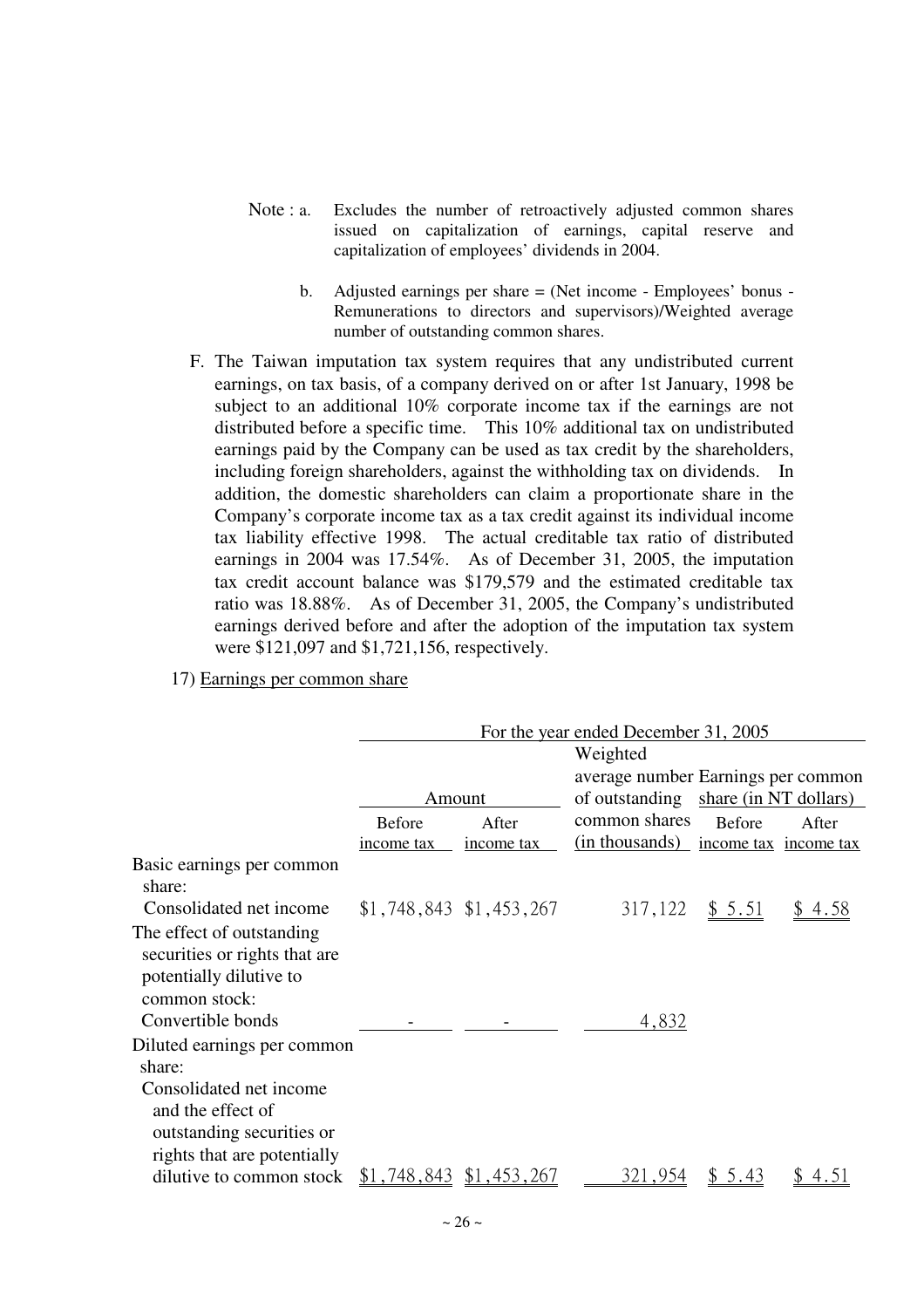|                                                                                                          |               |                          | For the year ended December 31, 2004 |               |                       |  |
|----------------------------------------------------------------------------------------------------------|---------------|--------------------------|--------------------------------------|---------------|-----------------------|--|
|                                                                                                          |               | Weighted                 |                                      |               |                       |  |
|                                                                                                          |               |                          | average number Earnings per common   |               |                       |  |
|                                                                                                          | Amount        |                          | of outstanding share (in NT dollars) |               |                       |  |
|                                                                                                          | <b>Before</b> | After                    | common shares                        | <b>Before</b> | After                 |  |
|                                                                                                          | income tax    | income tax               | (in thousands)                       |               | income tax income tax |  |
| Basic earnings per common<br>share:                                                                      |               |                          |                                      |               |                       |  |
| Consolidated net income                                                                                  |               | $$2,179,532$ \$1,883,973 | 305,391                              | 7.14          | 6.17                  |  |
| The effect of outstanding<br>securities or rights that are<br>potentially dilutive to                    |               |                          |                                      |               |                       |  |
| common stock:                                                                                            |               |                          |                                      |               |                       |  |
| Convertible bonds                                                                                        |               |                          | 15,846                               |               |                       |  |
| Diluted earnings per common<br>share:                                                                    |               |                          |                                      |               |                       |  |
| Consolidated net income<br>and the effect of<br>outstanding securities or<br>rights that are potentially |               |                          |                                      |               |                       |  |
| dilutive to common stock                                                                                 |               | \$2,179,532 \$1,883,973  | 321,237                              | 6.78<br>Ж.    | 5.86                  |  |

The above weighted-average number of outstanding common shares have been adjusted retroactively in proportion to retained earnings and capital reserve capitalized for the years ended December 31, 2005 and 2004.

18) Personnel, depreciation and amortization expenses

The Company's personnel, depreciation and amortization expenses are as follows:

|                    | For the year ended December 31, 2005 |                                       |    |         |       |         |  |
|--------------------|--------------------------------------|---------------------------------------|----|---------|-------|---------|--|
|                    |                                      | Operating expenses<br>Operating costs |    |         | Total |         |  |
| Personnel expenses |                                      |                                       |    |         |       |         |  |
| <b>Salaries</b>    |                                      | 169,171                               | \$ | 426,758 |       | 595,929 |  |
| Insurance          |                                      | 13,135                                |    | 46,212  |       | 59,347  |  |
| Pension            |                                      | 8,089                                 |    | 4,722   |       | 12,811  |  |
| Others             |                                      | 14,259                                |    | 11,197  |       | 25,456  |  |
| Depreciation       |                                      | 26,569                                |    | 28,673  |       | 55,242  |  |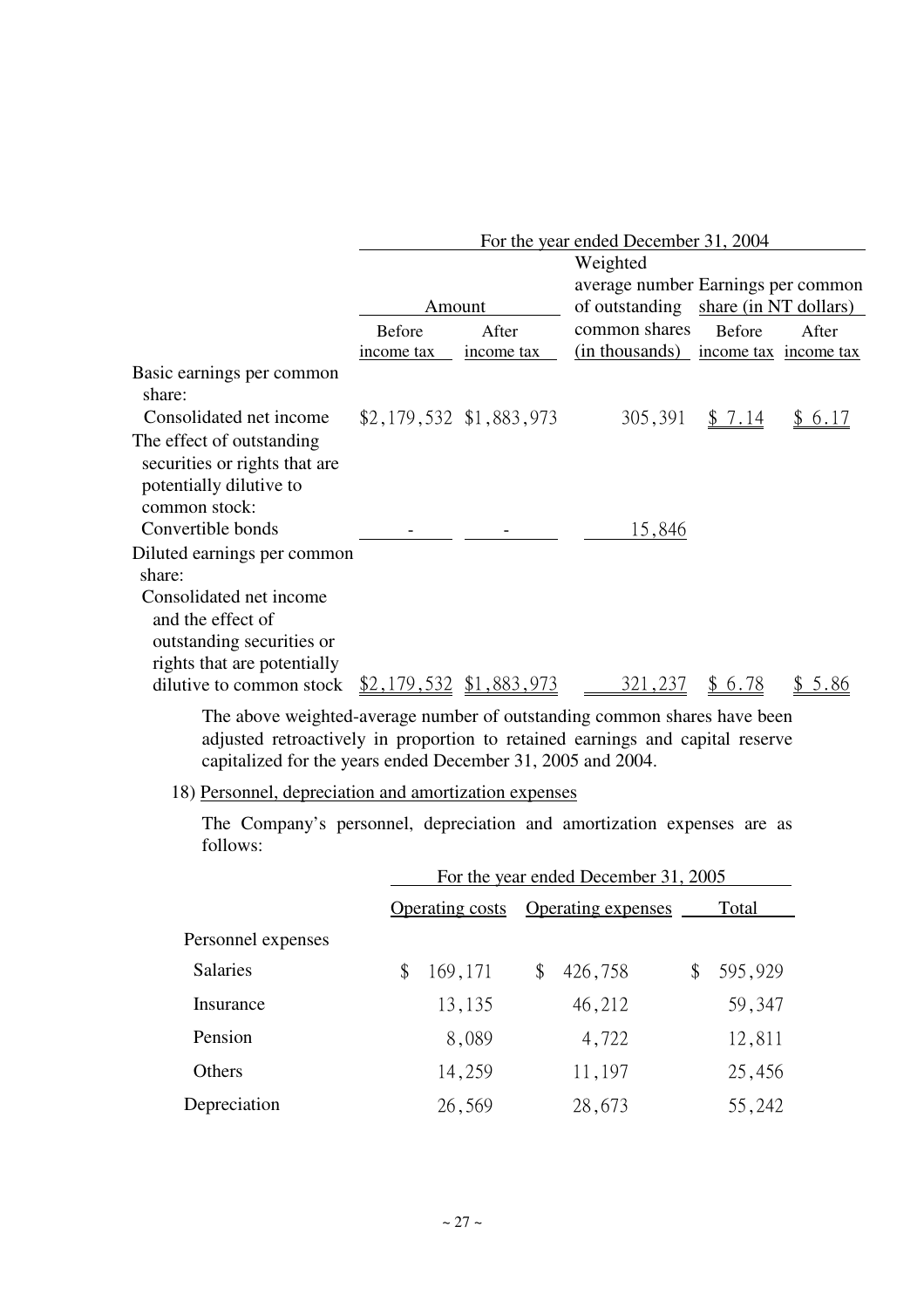|                    | For the year ended December 31, 2004 |                        |                           |         |    |         |  |
|--------------------|--------------------------------------|------------------------|---------------------------|---------|----|---------|--|
|                    |                                      | <b>Operating costs</b> | <b>Operating expenses</b> |         |    | Total   |  |
| Personnel expenses |                                      |                        |                           |         |    |         |  |
| <b>Salaries</b>    | \$                                   | 130,822                | \$                        | 384,784 | \$ | 515,606 |  |
| Insurance          |                                      | 9,073                  |                           | 46,481  |    | 55,554  |  |
| Pension            |                                      | 2,583                  |                           | 4,199   |    | 6,782   |  |
| <b>Others</b>      |                                      | 10,848                 |                           | 8,150   |    | 18,998  |  |
| Depreciation       |                                      | 19,980                 |                           | 28,924  |    | 48,904  |  |

# 5. RELATED PARTY TRANSACTIONS

# 1) Names of related parties and their relationship with the Company

| Name                                                        | Relationship with the Company                               |  |  |  |
|-------------------------------------------------------------|-------------------------------------------------------------|--|--|--|
| C-Tech Corporation                                          | The Company's general manager is the chairman<br>of C-Tech. |  |  |  |
| Transcend (H.K.) Limited<br>(Transcend H.K.)                | Substantial related party                                   |  |  |  |
| Shanghai Transcend Information<br>Inc. (Shanghai Transcend) | $\prime\prime$                                              |  |  |  |

# 2) Significant transactions with related parties

## A. Sales

|                    | 2005    |           | 2004      |           |  |
|--------------------|---------|-----------|-----------|-----------|--|
|                    | $\%$ of |           |           | $\%$ of   |  |
|                    | Amount  | net sales | Amount    | net sales |  |
| C-Tech Corporation | 915,292 |           | \$397,063 |           |  |
| Transcend H.K.     | 377,428 |           | 306,476   |           |  |
| Shanghai Transcend | 61,074  |           | 67,254    |           |  |
|                    |         |           |           |           |  |

The prices and terms to related parties have no significant difference from those to third parties, but the receipts are based on the operating condition of the related parties.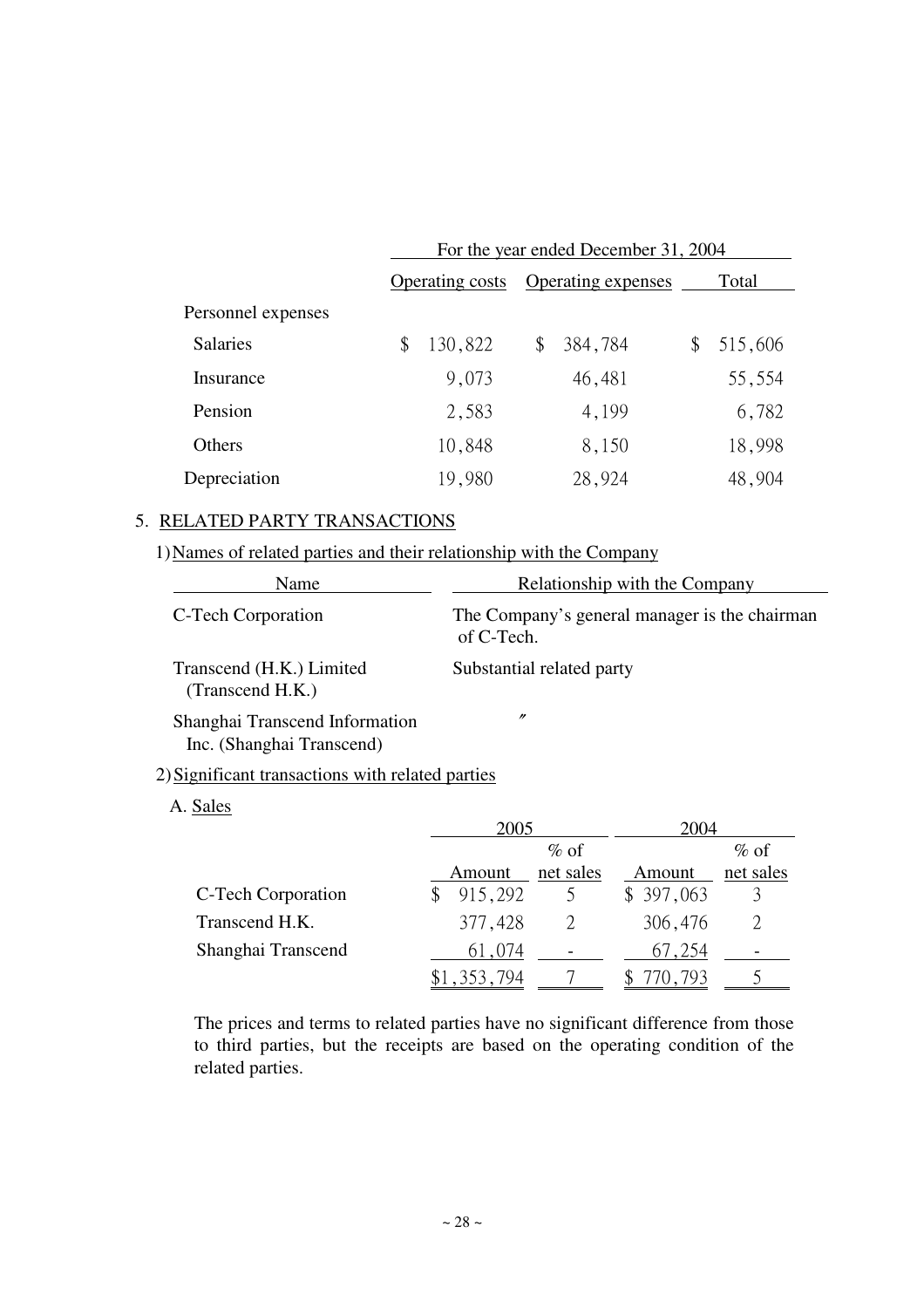# B. Accounts receivable

|                    |         | December 31, 2005 |        |         | December 31, 2004 |
|--------------------|---------|-------------------|--------|---------|-------------------|
|                    |         | $\%$ of           |        |         | $\%$ of           |
|                    |         | accounts          |        |         | accounts          |
|                    | Amount  | receivable        | Amount |         | receivable        |
| C-Tech Corporation | 169,265 | $\vert$ ()        |        | 64,451  |                   |
| Transcend H.K.     | 85,969  |                   |        | 14,128  |                   |
| Shanghai Transcend | 29.991  |                   |        | 30,076  |                   |
|                    | 285,225 |                   |        | 108.655 |                   |

# 6. PLEDGED ASSETS

|                                                                      |                                                                | <b>Book Value</b> |             |  |  |
|----------------------------------------------------------------------|----------------------------------------------------------------|-------------------|-------------|--|--|
|                                                                      |                                                                | December 31,      |             |  |  |
| Nature of Assets                                                     | Nature of liability secured                                    | 2005              | 2004        |  |  |
| Property, plant and<br>equipment and other<br>assets                 | Commercial paper payable,<br>long-term and short-term<br>loans | \$1,048,275       | \$1,095,558 |  |  |
| Other financial assets- Patent deposit<br>noncurrent-time<br>deposit |                                                                | 3,285             |             |  |  |
|                                                                      |                                                                |                   |             |  |  |

# 7. COMMITMENTS AND CONTINGENT LIABILITIES

As of December 31, 2005, in addition to those items disclosed in Note 4(8), the significant commitment and contingent liability is as follows:

The Company has unused letters of credit for purchase of merchandise amounting to \$200,000.

# 8. SIGNIFICANT LOSS OR DAMAGE EXPERIENCE

None.

# 9. SIGNIFICANT SUBSEQUENT EVENTS

On 21st February, 2006, the Company got the letter of approbation of No. 09500024490 by INVESTMENT COMMISSION, MOEA to invest US\$9.8 million at most in Mainland China.

As of 15th March, 2006, the Company had already invested US\$3,000,000 in Mainland China.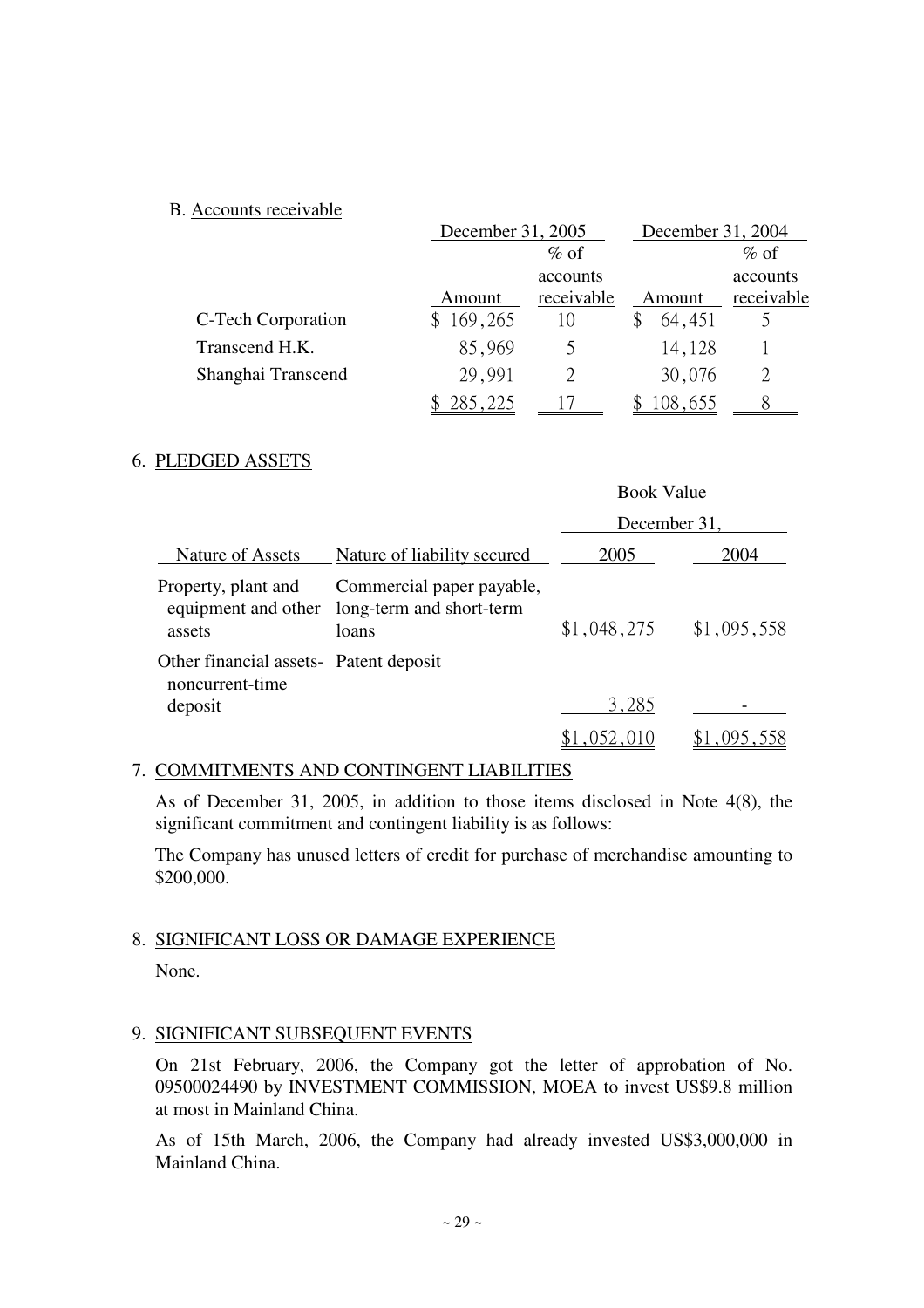### 10. OTHERS

1) Financial instruments disclosure:

A. Non-derivative financial instruments:

|                             | December 31, 2005 |                                                  | December 31, 2004 |            |  |
|-----------------------------|-------------------|--------------------------------------------------|-------------------|------------|--|
|                             | Book value        | Fair value                                       | Book value        | Fair value |  |
| Assets                      |                   |                                                  |                   |            |  |
| Financial instrument assets |                   |                                                  |                   |            |  |
| with book value equal to    |                   |                                                  |                   |            |  |
| fair value                  |                   | $$2,737,310 \$2,737,310 \$3,039,675 \$3,039,675$ |                   |            |  |
| Short-term investments      | 1, 244, 047       | 1,247,518                                        | 1,791,779         | 1,810,118  |  |
| Long-term investments       | 1,125             | 1,125                                            | 7,453             | 7,453      |  |
| Liabilities                 |                   |                                                  |                   |            |  |
| Financial instrument        |                   |                                                  |                   |            |  |
| liabilities with book       |                   |                                                  |                   |            |  |
| value equal to fair value   | 1,336,115         | 1,336,115                                        | 1,865,903         | 1,865,903  |  |
| Accrued pension liabilities | 21,082            | 31,100                                           | 18,422            | 31,291     |  |

B. Derivative financial instruments:

|                         | December 31, 2005              |            |       |  | December 31, 2004            |    |                          |  |
|-------------------------|--------------------------------|------------|-------|--|------------------------------|----|--------------------------|--|
|                         | Book value                     | Fair value |       |  | Book value                   |    | Fair value               |  |
| Assets                  |                                |            |       |  |                              |    |                          |  |
| Forward exchange        |                                |            |       |  |                              |    |                          |  |
| contracts               | \$<br>$\overline{\phantom{a}}$ | \$         | 70 \$ |  | $\qquad \qquad \blacksquare$ | \$ | $\overline{\phantom{m}}$ |  |
| Liabilities             |                                |            |       |  |                              |    |                          |  |
| Foreign currency option |                                |            |       |  |                              |    |                          |  |
| contracts               |                                |            |       |  | 35,000                       |    | 77,916                   |  |

The related assumptions on the fair values of financial instruments are as follows:

A) Financial assets and liabilities with book value equal to fair value.

The carrying amounts of short-term non-derivative assets and liabilities, which include cash and cash equivalents, receivables, payables and other current liabilities, approximate the fair values due to their short maturities.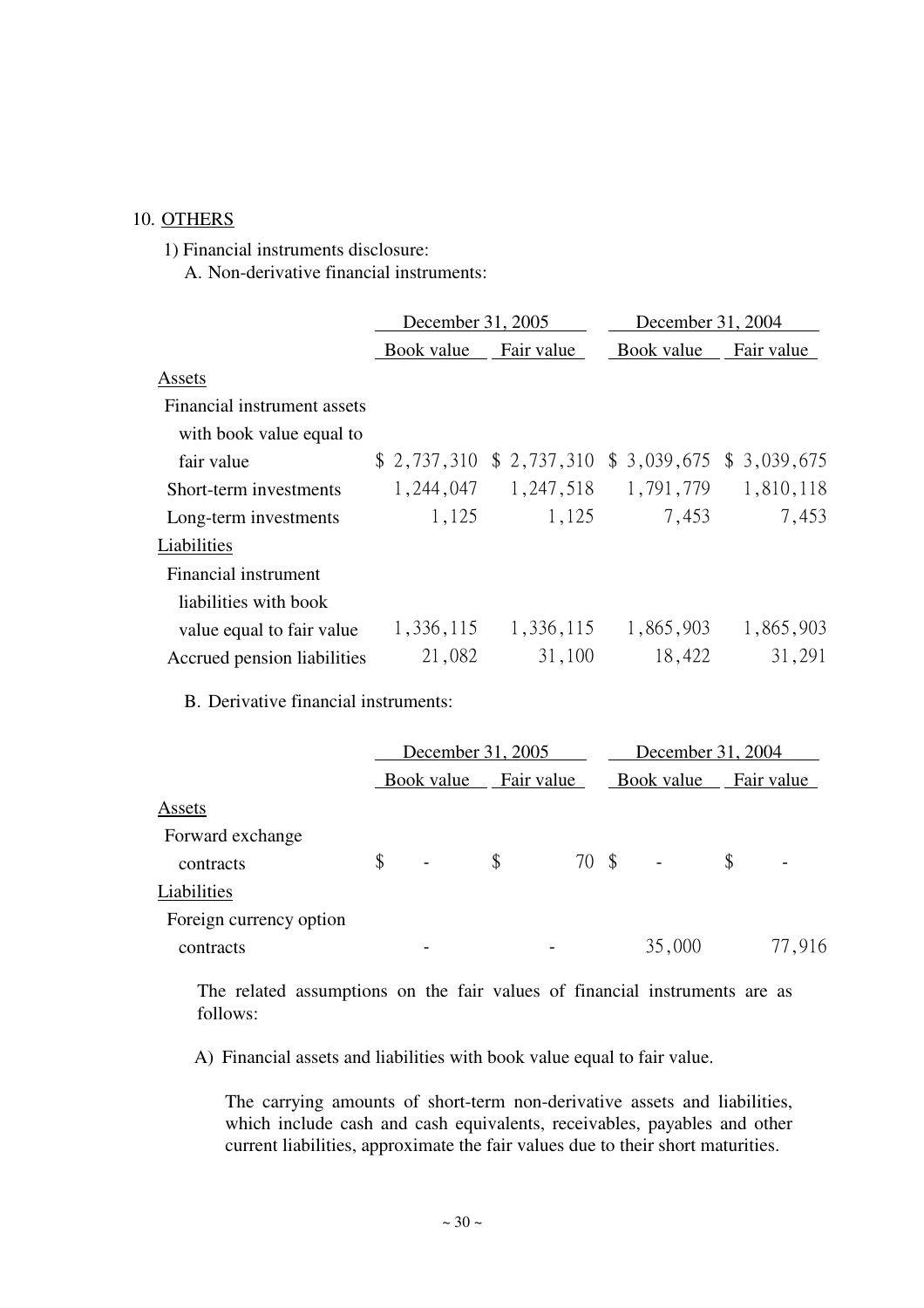- B) The fair value of short-term and long-term investments is based on market value, or other financial information, if market value is not available.
- C) The fair value of accrued pension liabilities is based on the actuarial pension report, the measurement dates of which were December 31, 2005 and 2004.
- D) The fair values of derivative financial instruments are based on the estimated amount the Company will receive or pay if the contract is cancelled at the balance sheet date, including the unrealized gains or losses outstanding at the balance sheet date. Such fair values are estimated using discounted future cash flows.
- E) Financial instruments that have balance sheet credit risk:

|                                  |        | December 31, 2005       | December 31, 2004 |                         |  |  |
|----------------------------------|--------|-------------------------|-------------------|-------------------------|--|--|
|                                  |        | <b>Guarantee Amount</b> |                   | <b>Guarantee Amount</b> |  |  |
| Guarantee for Transcend<br>Japan | 265    | million                 | 425               | million                 |  |  |
| Guarantee for Transcend          |        |                         |                   |                         |  |  |
| <b>IISA</b>                      | US\$ 2 | million                 | US\$ 5            | million                 |  |  |

The Company provided guarantees only to the investees which it has the ability to exercise significant influence. As the Company has the complete control over the credit condition of the investees, collateral was not required. The maximum loss which the Company will incur would be equal to the amounts guaranteed.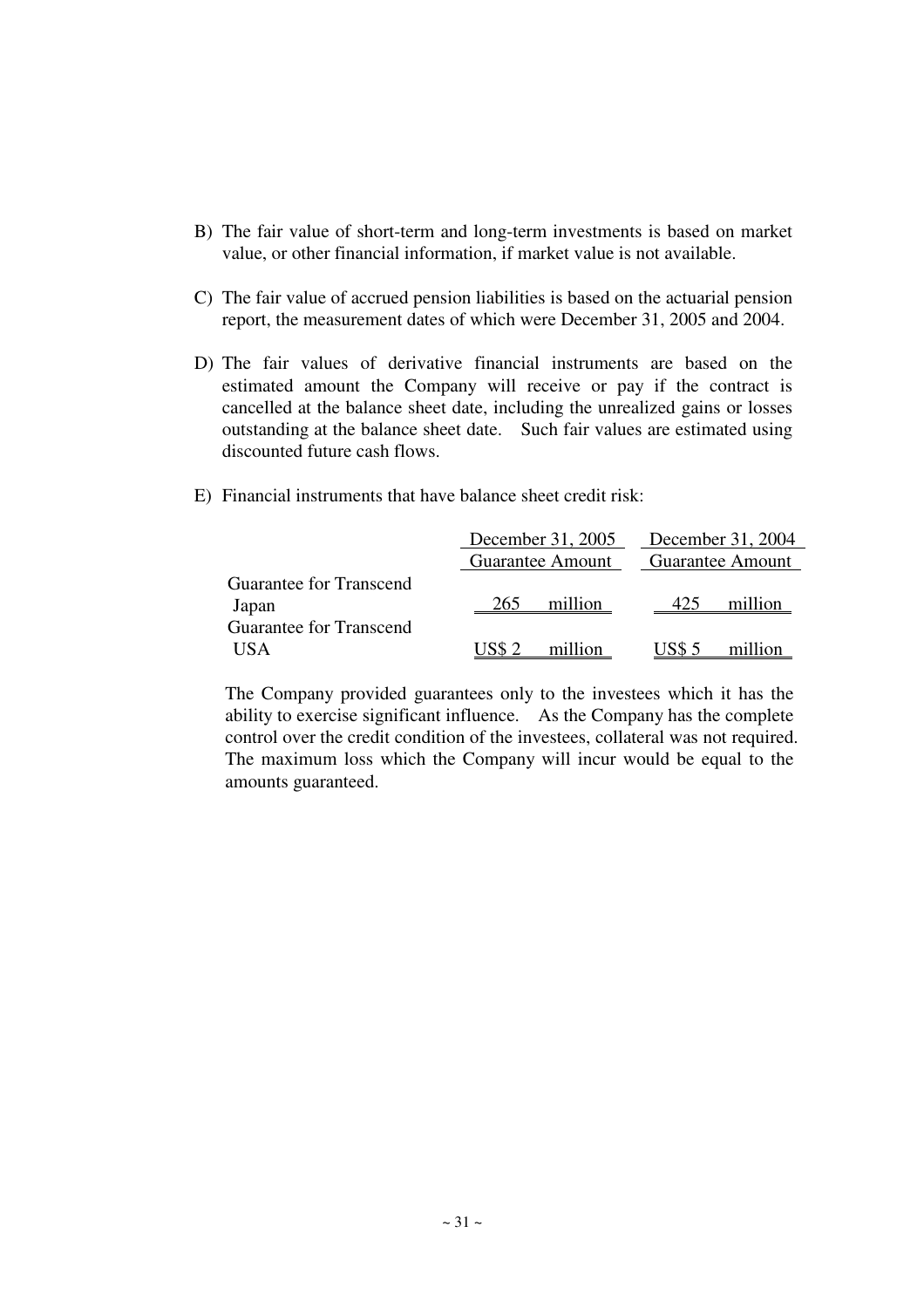### 2) Information on derivative instruments

As of December 31, 2005 and 2004, the Company's outstanding derivative financial instruments contracts are as follows:

### A. Forward exchange contracts

A) Contract amount or nominal principal and credit risk

|                  | December 31, 2005                                               |  | December 31, 2004 |                          |  |  |  |  |  |
|------------------|-----------------------------------------------------------------|--|-------------------|--------------------------|--|--|--|--|--|
|                  | Contract amount                                                 |  | Contract amount   |                          |  |  |  |  |  |
|                  | (Nominal principal) Credit risk (Nominal principal) Credit risk |  |                   |                          |  |  |  |  |  |
| Forward exchange | $1,000$ thousand $\quad$ -                                      |  |                   | $\overline{\phantom{a}}$ |  |  |  |  |  |
| contracts        |                                                                 |  |                   |                          |  |  |  |  |  |

The banks which the Company deal with are all in good credit standing and, therefore, the possibility is low for the banks not to comply with the terms of the contracts. In the event that the banks fail to comply with the contracts, this will not cause any major losses to the Company.

B) Market Risk

The main purpose of the forward contracts is to hedge exchange losses. The exchange gain or loss from rate fluctuation will be hedged by these transactions. Accordingly, no significant market risks are expected.

- C) Future cash flow, periods and risk
	- A. Future cash flow and period:

On 14th March, 2006 the forward contracts cash inflow is expected to be in the amount of US\$1,192 thousand and related cash outflow is EUR\$1,000 thousand.

- B. No significant cash flow risks are expected.
- D) Terms, characteristics and purposes of the derivative contracts

The Company entered into forward foreign exchange contracts with banks to hedge the risk on accounts receivable. The Company reviews the hedge strategy periodically.

E) Disclosure

The net future cash flow of the forward foreign exchange contracts is shown as current assets or liabilities.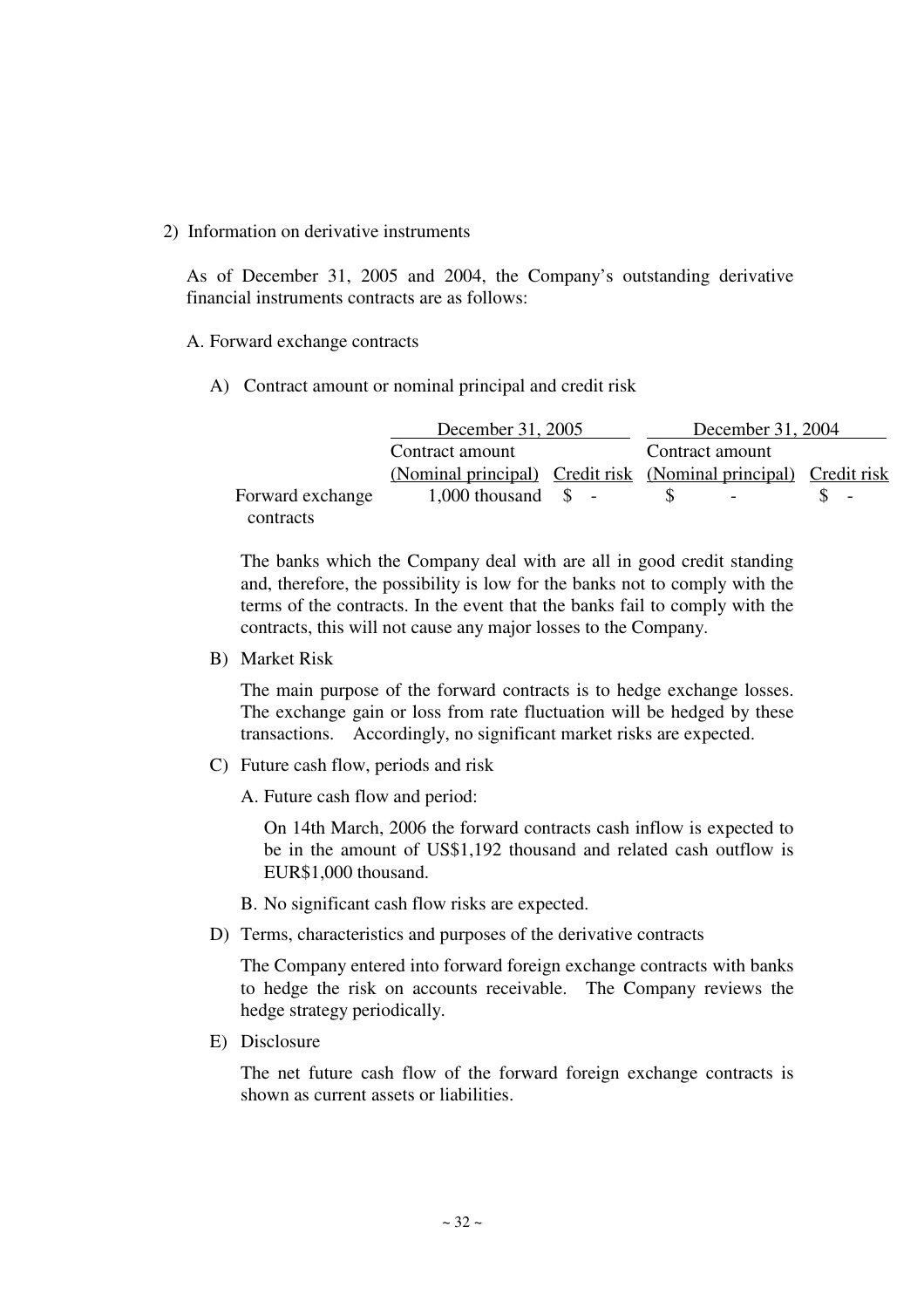### B. Foreign currency option contracts

A) Contract amount, nominal principal and credit risk

|                                      |                     |             | (Amount in thousands) |             |
|--------------------------------------|---------------------|-------------|-----------------------|-------------|
|                                      | December 31, 2005   |             | December 31, 2004     |             |
|                                      | Contract amount     |             | Contract amount       |             |
|                                      | (Nominal principal) | Credit risk | (Nominal principal)   | Credit risk |
| Sale of call option<br>contracts     |                     | \$          | 22,700                | \$          |
| Sale of put option<br>contracts      |                     |             | 7,000                 |             |
| Sale of call option<br>contracts     |                     |             | US\$1,000             |             |
| Sale of call option<br>contracts     |                     |             | US\$10,500            |             |
| Sale of put option<br>contracts      |                     |             | US\$21,500            |             |
| Purchase of call<br>option contracts |                     |             | 7,000                 |             |
| Purchase of put<br>option contracts  |                     |             | 4,500                 |             |
| Purchase of call<br>option contracts |                     |             | US\$8,000             |             |
| Purchase of put<br>option contracts  |                     |             | US\$10,500            |             |

The banks which the Company deal with are all in good credit standing and, therefore, the possibility is low for the banks not to comply with the terms of the contracts.

B) Market risk

The main purpose of the transaction is to hedge exchange loss. The exchange gain or loss from rate fluctuation will be hedged by these transactions. Accordingly, no significant market risks are expected.

- C) Future cash flow periods and risk
	- a. Future cash flow and period: Not applicable.
	- b. The Company entered into foreign currency option contracts to hedge foreign exchange losses. There is no cash flow risk because the Company's working capital is sufficient to settle the contracts.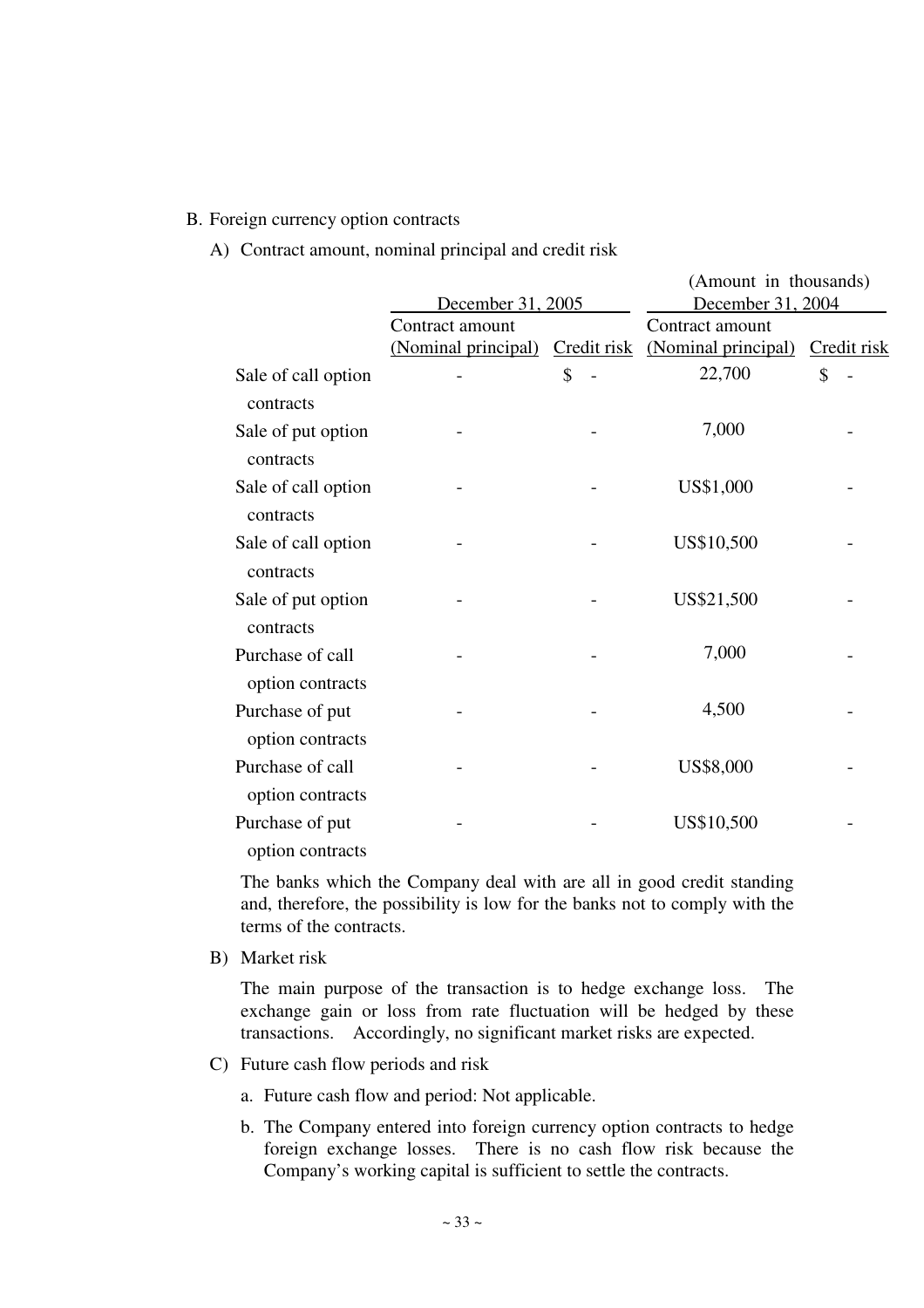D) Term, characteristics and purpose of derivative contracts

|                                    |               | For the year ended December 31, 2004 |                                                             |
|------------------------------------|---------------|--------------------------------------|-------------------------------------------------------------|
| Contracts                          |               |                                      | Inception dates Settlement dates Settlement rates (dollars) |
| Sale of call option $2004.10.06~$  |               | $2005.01.03-$                        | 1.27~1.332 (EUR:US\$)                                       |
|                                    | 2004.12.23    | 2005.06.22                           |                                                             |
| Sale of put option                 | 2004.12.06    | $2005.01.21 -$                       | 1.326 (EUR:US\$)                                            |
|                                    |               | 2005.03.21                           |                                                             |
| Sale of call option 2004.12.23     |               | 2005.04.27                           | 32.55 (US\$:NT\$)                                           |
| Sale of call option $2004.12.02$ ~ |               | $2005.01.21 -$                       | 103.50~105.70                                               |
|                                    | 2004.12.14    | 2005.05.11                           | (US\$:YEN)                                                  |
| Sale of put option                 | $2004.10.13-$ | $2005.01.18-$                        | 100~107.30 (US\$:YEN)                                       |
|                                    | 2004.12.23    | 2005.06.27                           |                                                             |
| Purchase of call                   | 2004.12.06    | $2005.01.21 -$                       | 1.326 (EUR:US\$)                                            |
| option                             |               | 2005.03.21                           |                                                             |
| Purchase of put                    | $2004.10.06-$ | $2005.01.03-$                        | $1.27 - 1.30$ (EUR:US\$)                                    |
| option                             | 2004.10.29    | 2005.03.21                           |                                                             |
| Purchase of call                   | $2004.10.13-$ | $2005.01.21 -$                       | $105.20 - 107.25$                                           |
| option                             | 2004.12.14    | 2005.05.11                           | (US\$:YEN)                                                  |
| Purchase of put                    | $2004.12.02-$ | $2005.01.21 -$                       | 103.50~105.70                                               |
| option                             | 2004.12.14    | 2005.05.11                           | (US\$:YEN)                                                  |

The Company entered into foreign option contracts with banks to hedge the risk of exchange rate fluctuations. The Company reviews the hedge strategy periodically.

E) Disclosure

The foreign currency option contracts entered into for hedging purposes are carried at market value, and are classified as current foreign exchange gains or losses and other current liabilities. As of December 31, 2004, the amount was \$35,000.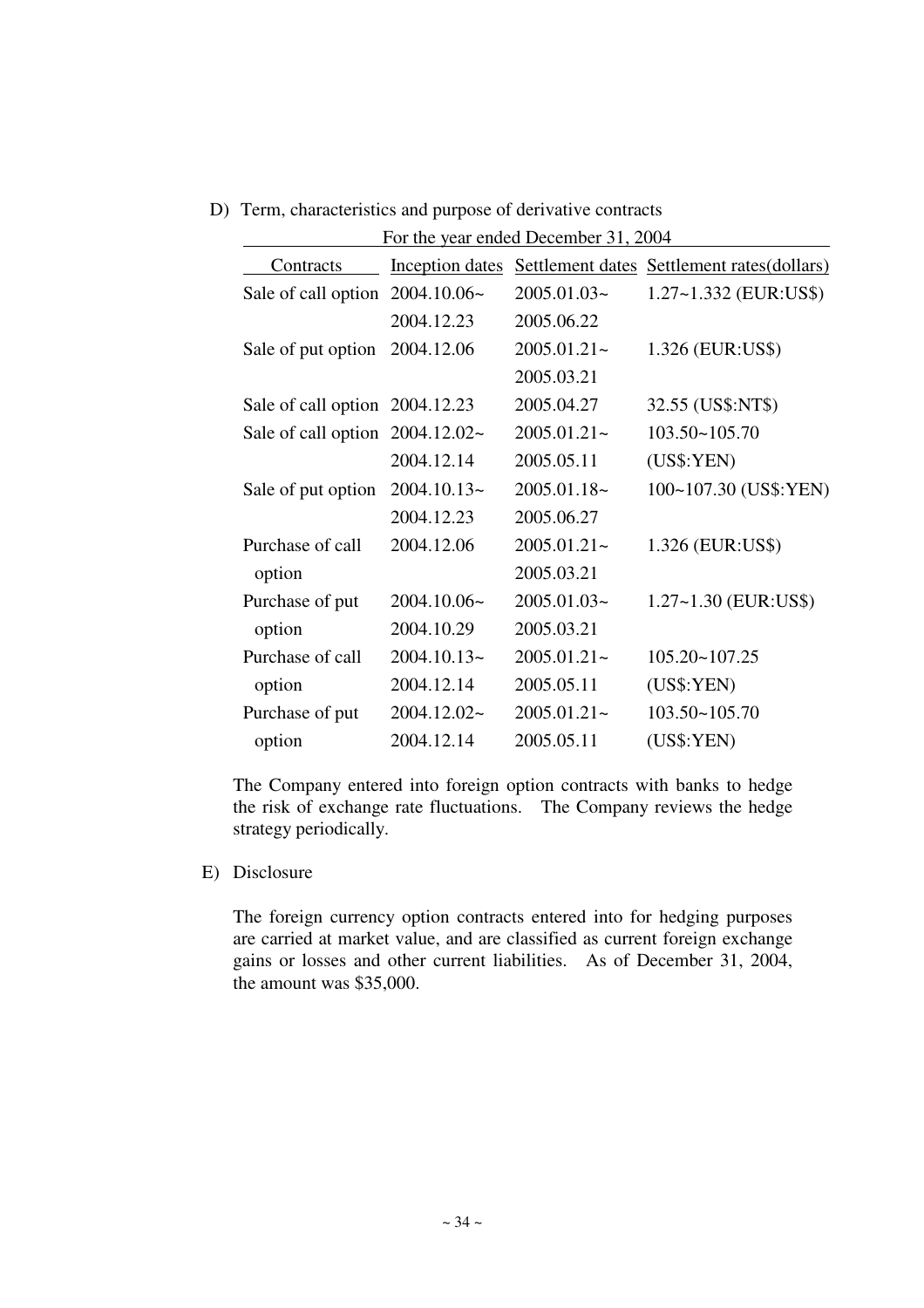| 3) Elimination of transactions between the Company and subsidiaries |
|---------------------------------------------------------------------|
|---------------------------------------------------------------------|

| Transactions                                                         | <b>Transcend Japan</b> |              | Saffire     |         |           | Transcend UK Transcend USA Transcend Germany Transcend Europe |                                |
|----------------------------------------------------------------------|------------------------|--------------|-------------|---------|-----------|---------------------------------------------------------------|--------------------------------|
| A) Elimination of long-term<br>investments                           | \$<br>95,909           | $\mathbb{S}$ | 399,437 (\$ | 885) \$ |           | \$                                                            | \$<br>$\overline{\phantom{a}}$ |
| B) Elimination of intercompany<br>receivable and payable<br>accounts |                        |              |             |         |           |                                                               |                                |
| Accounts receivable                                                  | 554,378                |              |             |         | 181,913   | 185,238                                                       | 529,625                        |
| C) Elimination of income<br>statement accounts                       |                        |              |             |         |           |                                                               |                                |
| <b>Sales</b>                                                         | 1,630,195              |              |             |         | 1,288,001 | 1,216,216                                                     | 2,744,942                      |
| Purchases                                                            |                        |              |             |         | 15,557    |                                                               |                                |
| Unrealized profit on<br>intercompany transactions                    | 17,241                 |              |             |         | 2,306     | 3,937                                                         | 1,762                          |
| Realized profit on<br>intercompany transactions                      | 10,595                 |              |             |         | 4,984     | 7,365                                                         | 17,951                         |
| Selling expenses                                                     | 3,162                  |              |             |         |           | 11,985                                                        | 13,253                         |
| Other revenues                                                       | 4,716                  |              |             |         | 3,969     | 2,590                                                         | 8,145                          |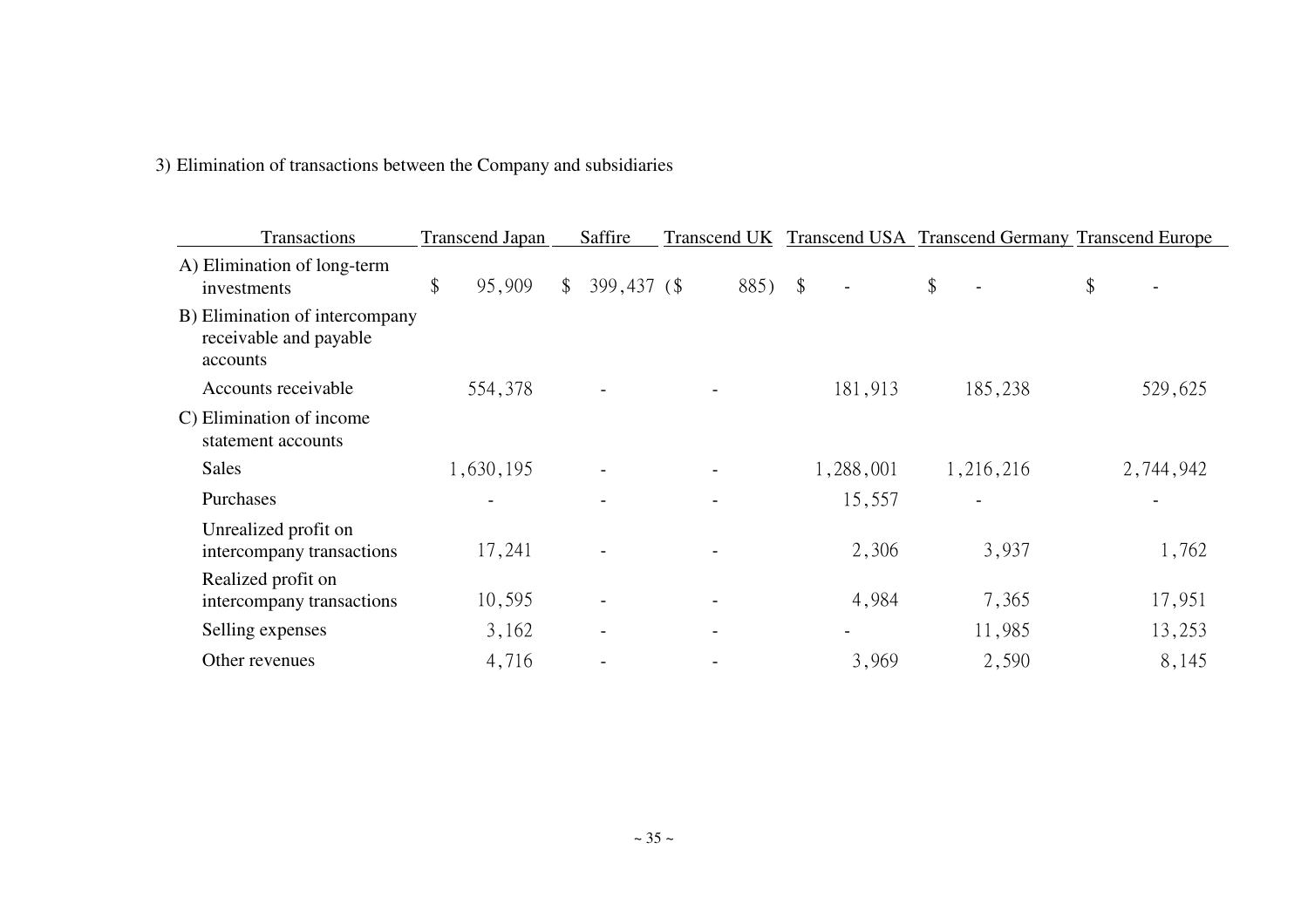#### 11. ADDITIONAL DISCLOSURE REQUIRED BY SFC

#### 1) Related information of significant transactions

A. Lending to others :

January 1, 2005 – December 31, 2005

|         |           |                                        |                 |                             |               |                | Amount of          |             |                          |           |                                     |                   |
|---------|-----------|----------------------------------------|-----------------|-----------------------------|---------------|----------------|--------------------|-------------|--------------------------|-----------|-------------------------------------|-------------------|
|         |           |                                        |                 |                             |               |                | sales to           |             |                          |           |                                     |                   |
|         |           |                                        |                 |                             |               |                | <i>(purchases)</i> |             |                          |           |                                     |                   |
|         |           |                                        | The maximum     |                             |               |                | from) the          |             |                          |           |                                     |                   |
|         |           |                                        | balance for the |                             |               |                | borrower for the   |             |                          |           |                                     |                   |
|         |           | Accounts used                          | year ended      |                             |               |                | year ended         | Reason for  | Bad debts                |           |                                     | Ceiling of fund   |
|         |           | Name of the Name of the to record such | December 31,    | Ending                      |               | Reason for     | December 31.       | short-term  | allowance                |           | Collateral and Credit limit for the | financing for the |
| company | borrowers | lending                                | 2005            | balance                     | Interest rate | lending        | 2005               | lending     | provided                 | its value | respective borrower                 | borrower          |
| Saffire | Memhiro   | Due from                               |                 | US\$1,250,000 US\$1,250,000 | $\sim$        | For short-term | $\sim$             | To maintain | $\overline{\phantom{a}}$ | -         | US\$ 7,500,000                      | Note a            |
|         |           | subsidiary                             |                 |                             |               | lending        |                    | working     |                          |           |                                     |                   |
|         |           |                                        |                 |                             |               |                |                    | capital     |                          |           |                                     |                   |

Note : a. The policy on the ceiling of credit limits for all borrowers and for each individual borrower from Saffire Investment Ltd. shall not exceed the total contributed capital (US\$7,500 thousand).

B. Endorsements and guarantees for others:

January 1, 2005 – December 31, 2005

|             |                              |             |                       | Maximum                                                       |                                       |                          |                            |                              |
|-------------|------------------------------|-------------|-----------------------|---------------------------------------------------------------|---------------------------------------|--------------------------|----------------------------|------------------------------|
|             |                              |             |                       | outstanding guarantee                                         |                                       |                          | Ratio of accumulated       |                              |
|             |                              |             |                       | amount for the year                                           | Outstanding guarantee                 | guarantee amount to net  | Ceiling of the outstanding |                              |
| Name of the | Name of parties being        |             |                       | Relationship with Ceiling of guarantee for ended December 31, | amount at December 31, guarantee with |                          | worth value of the         | guarantee for the respective |
| company     | guaranteed                   | the Company | single party (Note c) | 2005                                                          | 2005                                  | collateral placed        | Company $(\% )$            | party (Note c)               |
| Transcend   | <b>Transcend Information</b> | Note b      | 1,327,120             | US\$5,000,000                                                 | US\$2,000,000                         | $\overline{\phantom{a}}$ | $1\%$                      | \$6,635,602 40%              |
| Taiwan      | Inc.                         |             |                       |                                                               |                                       |                          |                            | \$2,654,241                  |
|             | Transcend Japan Inc.         | Note a      |                       | 425,000,000                                                   | 265,000,000                           |                          | $1\%$                      |                              |

Note : a. The Company owns more than 50% voting rights of the investee company.

b. The Company and its subsidiaries own more than 50% voting rights of the investee company.

c. The policy on the ceiling of total outstanding guarantee and guarantee for single party is 40% and 20% of the Company's net worth, respectively. The Company's net worth at December 31, 2005 was \$6,635,602.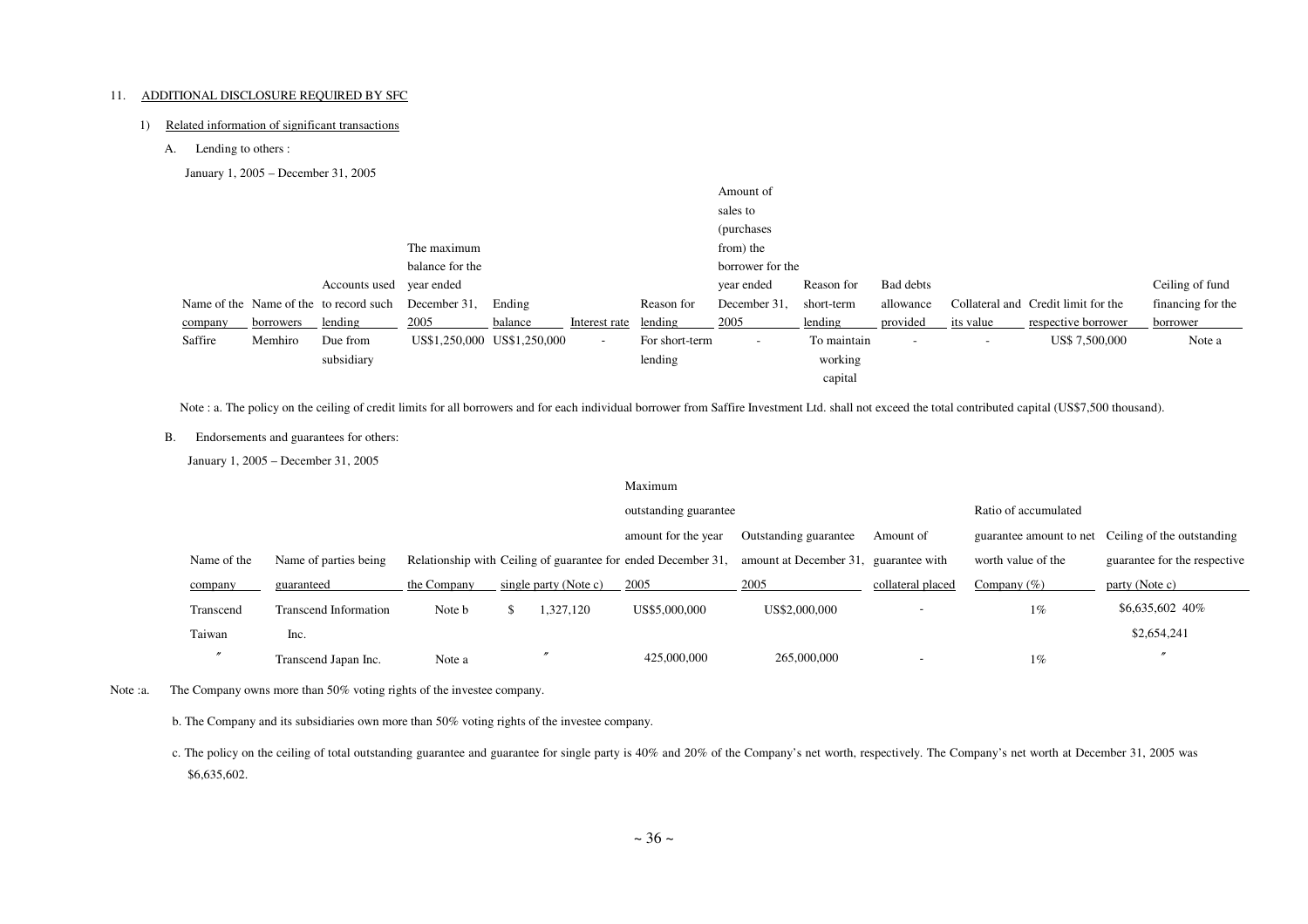C. Marketable securities at December 31, 2005:(Individually disclosed securities over \$60,000)

|                         |                                                                                              |                          |                        | December 31, 2005 |               |                    |                                     |    |                     |
|-------------------------|----------------------------------------------------------------------------------------------|--------------------------|------------------------|-------------------|---------------|--------------------|-------------------------------------|----|---------------------|
|                         |                                                                                              |                          |                        | Number of         |               |                    | Percentage of                       |    | Market value or net |
| Name of the company     | Type and name of marketable securities Relationship with the Company General ledger accounts |                          |                        | shares or units   |               | Book value         | company's ownership worth per share |    |                     |
| <b>Transcend Taiwan</b> | Beneficiary certificates                                                                     |                          |                        |                   |               |                    |                                     |    |                     |
|                         | ABN Amro Bond Fund                                                                           |                          | Short-term investments | 22, 318, 298.35   | -S            | 329,682            |                                     | \$ | 331,677             |
|                         | NITC Bond Fund                                                                               |                          | $^{\prime\prime}$      | 1,663,483.43      |               | 268,958            |                                     |    | 269,953             |
|                         | JF (TAIWAN) First Bond Fund                                                                  |                          |                        | 14,095,729        |               | 193,685            |                                     |    | 195,461             |
|                         | Forsyth Alternative Income, etc                                                              |                          |                        |                   |               | 234,007            |                                     |    | 232,033             |
|                         |                                                                                              |                          |                        |                   |               | 1,026,332          |                                     |    | 1,029,124           |
|                         | <b>Bonds</b>                                                                                 |                          |                        |                   |               |                    |                                     |    |                     |
|                         | Credit Suisse 3 Month Euribo                                                                 |                          |                        | 2,000             |               | 77,960             |                                     |    | 78,350              |
|                         | PSC ECB                                                                                      |                          |                        |                   |               | 139,755            |                                     |    | 140,044             |
|                         |                                                                                              |                          |                        |                   |               | 217,715            |                                     |    | 218,394             |
|                         |                                                                                              |                          |                        |                   |               | 1,244,007          |                                     |    | 1,247,298           |
|                         | <b>Stocks</b>                                                                                |                          |                        |                   |               |                    |                                     |    |                     |
|                         | Transcend Japan                                                                              | The Company's subsidiary | Long-term investments  | 6,400             | <sup>\$</sup> | 95,909             | 100                                 | \$ | 95,909              |
|                         | Saffire                                                                                      |                          |                        | 11,300,000        |               | 399,437            | 100                                 |    | 399,437             |
|                         | <b>Transcend UK</b>                                                                          |                          |                        | 50,000            |               | 885)               | 100                                 |    | 885)                |
|                         | Dramexchange Tech Inc.                                                                       |                          |                        | 158,599           |               | 1,125              | $\sqrt{2}$                          |    |                     |
|                         | Add: credit balance of long-term                                                             |                          | Other liabilities      |                   |               | 885                |                                     |    |                     |
|                         | investment reclassified to other                                                             |                          |                        |                   |               |                    |                                     |    |                     |
|                         | liabilities                                                                                  |                          |                        |                   |               |                    |                                     |    |                     |
|                         |                                                                                              |                          |                        |                   |               | 496,471            |                                     |    |                     |
| Saffire                 | <b>Stocks</b>                                                                                |                          |                        |                   |               |                    |                                     |    |                     |
|                         | Memhiro                                                                                      | The Company's subsidiary | Long-term investments  | 16,607,000        |               | $$10,866$ thousand | 100                                 |    | $$10,866$ thousand  |
| Memhiro                 | <b>Stocks</b>                                                                                |                          |                        |                   |               |                    |                                     |    |                     |
|                         | Transcend Shanghai                                                                           | The Company's subsidiary | Long-term investments  |                   |               | $$9,800$ thousand  |                                     |    | $$9,800$ thousand   |
|                         | <b>Transcend USA</b>                                                                         |                          |                        | 625,000           |               | 1,514 thousand     | 100                                 |    | 1,514 thousand      |
|                         | <b>Transcend Europe</b>                                                                      |                          |                        | 100               |               | 699 thousand       | 100                                 |    | 699 thousand        |
|                         | <b>Transcend Germany</b>                                                                     |                          |                        |                   |               | 2) thousand        | 100                                 |    | 2) thousand         |
|                         |                                                                                              |                          |                        |                   |               | $$12,011$ thousand |                                     |    | $$12,011$ thousand  |
| <b>Transcend Europe</b> | <b>Transcend Maryland</b>                                                                    | The Company's subsidiary | Long-term investments  | 200,000           | \$.           | 169 thousand       | 100                                 |    | 169 thousand        |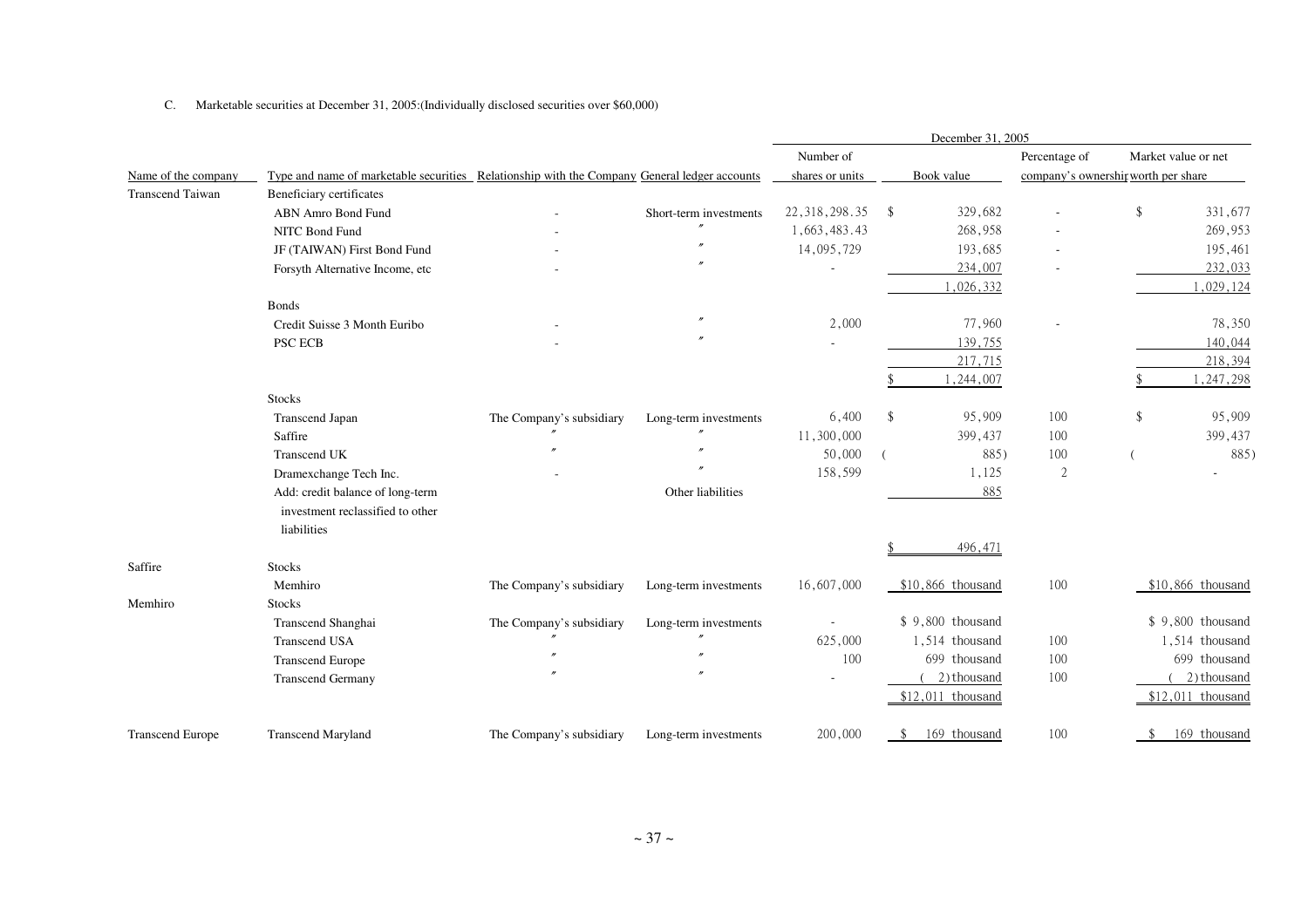### D. Accumulated additions and disposals of one single marketable securities exceeding \$100,000 or 20% of total contributed capital:

January 1, 2005 –December 31, 2005

|         |                                |                |                                   | Beginning balance        |         |                          | Addition                       | Disposal         |               |               |               |                          | Ending balance           |
|---------|--------------------------------|----------------|-----------------------------------|--------------------------|---------|--------------------------|--------------------------------|------------------|---------------|---------------|---------------|--------------------------|--------------------------|
|         |                                |                |                                   | Number of                |         | Number of                |                                |                  |               |               |               | Number of                |                          |
| Name    |                                |                |                                   | shares                   |         | shares                   |                                | Number of        |               |               |               | shares                   |                          |
| of the  | Name of                        | General ledger | Relationship with (thousand       |                          |         | (thousand                |                                | shares (thousand |               |               | Gain (loss)   | (thousand                |                          |
| company | the securities                 |                | accounts Counterparty the Company | units)                   | Amount  | units)                   | Amount                         | units)           | Sales Price   | Book value    | from disposal | units)                   | Amount                   |
|         | Transcend CS Money Market Fund | Short-term     |                                   | 9S                       | 136,251 | $\sim$                   | \$<br>$\overline{\phantom{a}}$ | 9                | 139,209<br>-S | 136,251<br>\$ | 2,958<br>\$   |                          | $\sim$                   |
| Taiwan  | $(LUX)$ -Euro                  | investments    |                                   |                          |         |                          |                                |                  |               |               |               |                          |                          |
|         | NAM Short Term Fixed           |                |                                   | 380                      | 161,676 | 251                      | 105,584                        | 631              | 268,068       | 267,260       | $808\,$       |                          |                          |
|         | Income Fund                    |                |                                   |                          |         |                          |                                |                  |               |               |               |                          |                          |
|         | Truswell Bond fund             |                |                                   | 7,387                    | 91,692  | 12,694                   | 158,500                        | 20,081           | 251,628       | 250,192       | 1,436         |                          |                          |
|         | PCA Bond fund                  |                |                                   | $\overline{\phantom{a}}$ | $\sim$  | 8,545                    | 130,000                        | 8,545            | 130,308       | 130,000       | 308           |                          | $\overline{\phantom{a}}$ |
|         | PCA Well Pool Fund             |                |                                   | 12,290                   | 150,000 | $\overline{\phantom{a}}$ | $\overline{\phantom{a}}$       | 12,290           | 15,090        | 150,902       | 902           |                          | $\sim$                   |
|         | NITC Bond Fund                 |                |                                   | 1,785                    | 284,230 | 4,397                    | 710,000                        | 4,519            | 729,002       | 725,273       | 3,729         | 1,663                    | 268,957                  |
|         | ABN Amro Bond Fund             |                | $\overline{\phantom{a}}$          | 26,298                   | 384,020 | 33,874                   | 501,000                        | 37,854           | 559,000       | 555,338       | 3,662         | 22,318                   | 329,682                  |
|         | JF (TAIWAN) First Bond         | $\prime\prime$ | $\overline{\phantom{a}}$          | 18,287                   | 249,760 | 16,684                   | 230,000                        | 20,875           | 288,000       | 286,075       | 1,925         | 14,096                   | 193,685                  |
|         | Fund                           |                |                                   |                          |         |                          |                                |                  |               |               |               |                          |                          |
|         | Homerun Bond fund              |                |                                   |                          | $\sim$  | 14,918                   | 205,000                        | 14,918           | 205,691       | 205,000       | 691           | $\overline{\phantom{a}}$ | $\overline{\phantom{a}}$ |
|         | NITC TAIWAN Bond               |                |                                   |                          |         | 22,208                   | 307,000                        | 22,208           | 307,549       | 307,000       | 549           |                          |                          |
|         | Fund                           |                |                                   |                          |         |                          |                                |                  |               |               |               |                          |                          |
|         | PARADIGM Pion Fund             |                |                                   |                          |         | 9,589                    | 100,000                        | 9,589            | 100,642       | 100,000       | 642           |                          |                          |

E. Additions of real estate exceeding \$100,000 or 20% of total contributed capital : None.

F. Disposals of real estates exceeding \$100,000 or 20% of total contributed capital : None.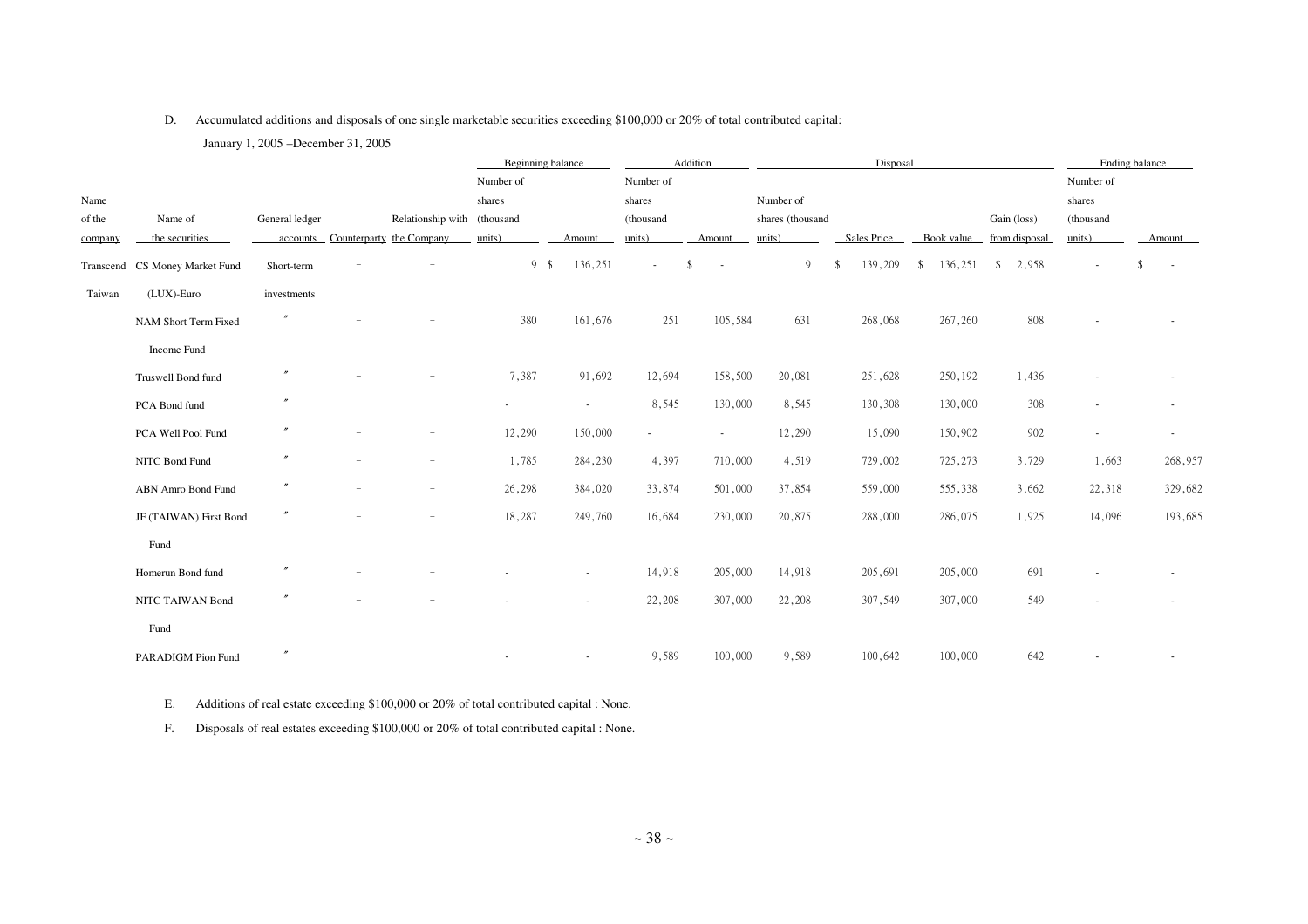#### G. Purchases and sales with related parties exceeding \$100,000 or 20% of contributed capital:

January 1, 2005 – December 31, 2005

|                         |                                         |                                                                                 |                      | Description of the transactions |                                    |                                    | Description of and reasons for difference<br>in transaction terms compared to non-<br>related party transactions |                                    | Accounts or notes receivable (payable) |                                                         |  |  |
|-------------------------|-----------------------------------------|---------------------------------------------------------------------------------|----------------------|---------------------------------|------------------------------------|------------------------------------|------------------------------------------------------------------------------------------------------------------|------------------------------------|----------------------------------------|---------------------------------------------------------|--|--|
| Company                 | Name of the Name of the<br>counterparty | Relationship                                                                    | Purchases<br>(sales) | Amount                          | % of total<br>purchases<br>(sales) | Credit terms                       | Unit price                                                                                                       | Credit terms                       | Balance                                | % of total accounts or<br>notes receivable<br>(payable) |  |  |
| Transcend<br>Taiwan     | Transcend<br>Japan                      | The Company's subsidiary                                                        | <b>Sales</b>         | $(*1,630,195)$                  | 10                                 | Based on<br>operating<br>condition | No significant<br>difference from those to<br>third parties                                                      | Based on<br>operating<br>Condition | \$<br>554,378                          | 26                                                      |  |  |
| $^{\prime\prime}$       | Transcend<br>Europe                     | Subsidiary of Memhiro                                                           | $^{\prime\prime}$    | (2, 744, 942)                   | 17                                 |                                    |                                                                                                                  |                                    | 529,625                                | 25                                                      |  |  |
| $\prime\prime$          | Transcend<br><b>USA</b>                 |                                                                                 | $\prime\prime$       | (1, 288, 001)                   | $\,8\,$                            | $^{\prime\prime}$                  |                                                                                                                  |                                    | 181,913                                | 8                                                       |  |  |
| $^{\prime\prime}$       | Transcend<br>Germany                    |                                                                                 | $\prime\prime$       | (1, 216, 216)                   | $7\phantom{.0}$                    | $^{\prime\prime}$                  |                                                                                                                  | $^{\prime\prime}$                  | 185,238                                | $\overline{9}$                                          |  |  |
| $^{\prime\prime}$       | Transcend<br>H.K.                       | Substantial related party                                                       |                      | 337,428)                        | $\overline{2}$                     |                                    |                                                                                                                  | $^{\prime\prime}$                  | 29,991                                 | 1                                                       |  |  |
| $\prime\prime$          | C-Tech<br>$\mathbf n$                   | C-Tech Corporation's<br>Corporatio chairman is the Company's<br>general manager |                      | 915,292)                        | 5                                  | Monthly, O/<br>A 15 days           |                                                                                                                  |                                    | 169,265                                | $\,8\,$                                                 |  |  |
| Transcend<br>Japan      | Transcend<br>Taiwan                     | Parent Company                                                                  | Purchases            | 1,630,195                       | 100                                | Based on<br>operating<br>condition |                                                                                                                  | $\prime\prime$                     | 554,378)                               | 99                                                      |  |  |
| Transcend<br>Europe     |                                         |                                                                                 | $\prime\prime$       | 2,744,942                       | 100                                |                                    | $\overline{''}$                                                                                                  |                                    | 529,625)                               | 100                                                     |  |  |
| Transcend<br><b>USA</b> |                                         |                                                                                 | $\prime\prime$       | 1,288,001                       | 100                                | $^{\prime\prime}$                  |                                                                                                                  | $^{\prime\prime}$                  | 181,913)                               | 100                                                     |  |  |
| Transcend<br>Germany    | $\theta$                                |                                                                                 | $\prime\prime$       | 1,216,216                       | 99                                 |                                    |                                                                                                                  | $\prime$                           | 185,238)                               | 98                                                      |  |  |
| Transcend<br>H.K.       | $\prime\prime$                          | Substantial related party                                                       | $\prime$             | 377,428                         | 100                                | $^{\prime\prime}$                  |                                                                                                                  | $^{\prime\prime}$                  | 29,991)                                | 100                                                     |  |  |
| C-Tech<br>Corporation   | $^{\prime\prime}$                       | C-Tech Corporation's<br>chairman is the Company's<br>general manager            | $\prime\prime$       | 915,292                         | 100                                | Monthly, O/<br>A 15 days           |                                                                                                                  | $\prime\prime$                     | 169, 265)                              | 100                                                     |  |  |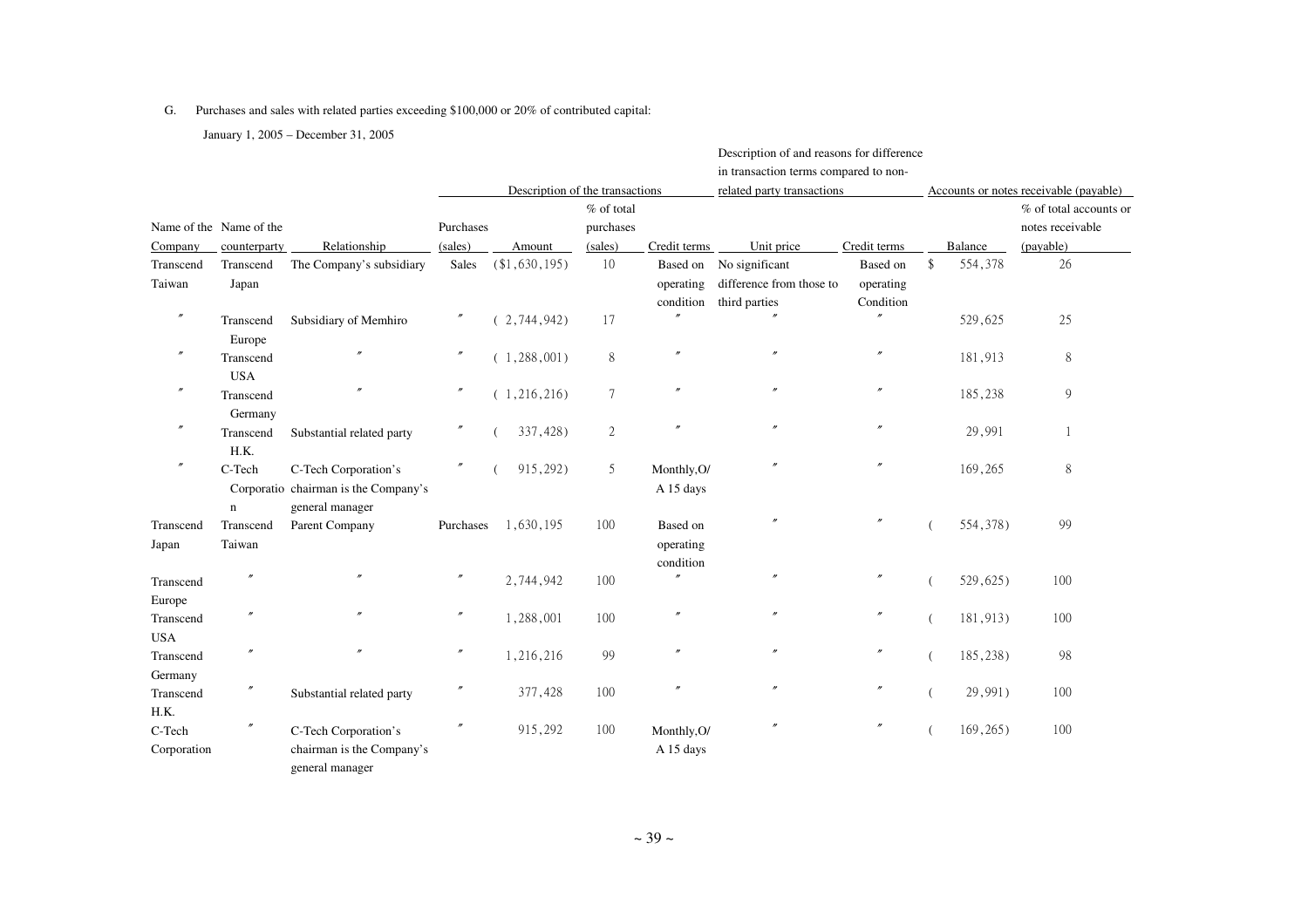#### H. Receivables from related parties exceeding \$100,000 or 20% of contributed capital as of December 31, 2005

|             |                          | Overdue receivables       |                  |               |                          |                          |               |                                |
|-------------|--------------------------|---------------------------|------------------|---------------|--------------------------|--------------------------|---------------|--------------------------------|
|             |                          |                           | Balance of       |               |                          | Action adopted           |               |                                |
| Name of the |                          |                           | receivables from |               |                          | for overdue              | Subsequent    |                                |
| company     | Name of the counterparty | Relationship              | related parties  | Turnover rate | Amount                   | accounts                 | collections   | Bad debts allowance provided   |
| Transcend   | Transcend Japan          | Subsidiary of the Company | 554,378<br>\$    | 3.24          | \$<br><b>.</b>           | $\overline{\phantom{a}}$ | 271,363<br>\$ | \$<br>$\overline{\phantom{a}}$ |
| Taiwan      |                          |                           |                  |               |                          |                          |               |                                |
|             | <b>Transcend Europe</b>  | Subsidiary of Memhiro     | 529,625          | 4.80          | $\sim$                   | $\overline{\phantom{a}}$ | 508,204       | $\overline{\phantom{a}}$       |
|             | <b>Transcend USA</b>     | $\prime$                  | 181,913          | 10.79         | $\overline{\phantom{a}}$ | $\overline{\phantom{a}}$ | 181,913       | $\overline{\phantom{a}}$       |
|             | <b>Transcend Germany</b> |                           | 185,238          | 6.15          | $\overline{\phantom{a}}$ | $\overline{\phantom{a}}$ | 174,363       | $\overline{\phantom{a}}$       |
|             | C-Tech Corporation       | C-Tech Corporation's      | 169,265          | 7.81          | $\sim$                   | $\overline{\phantom{a}}$ | 129,198       | $\overline{\phantom{a}}$       |
|             |                          | chairman is the Company's |                  |               |                          |                          |               |                                |
|             |                          | general manager           |                  |               |                          |                          |               |                                |

I. Transactions of financial instruments: Refer to Note 10.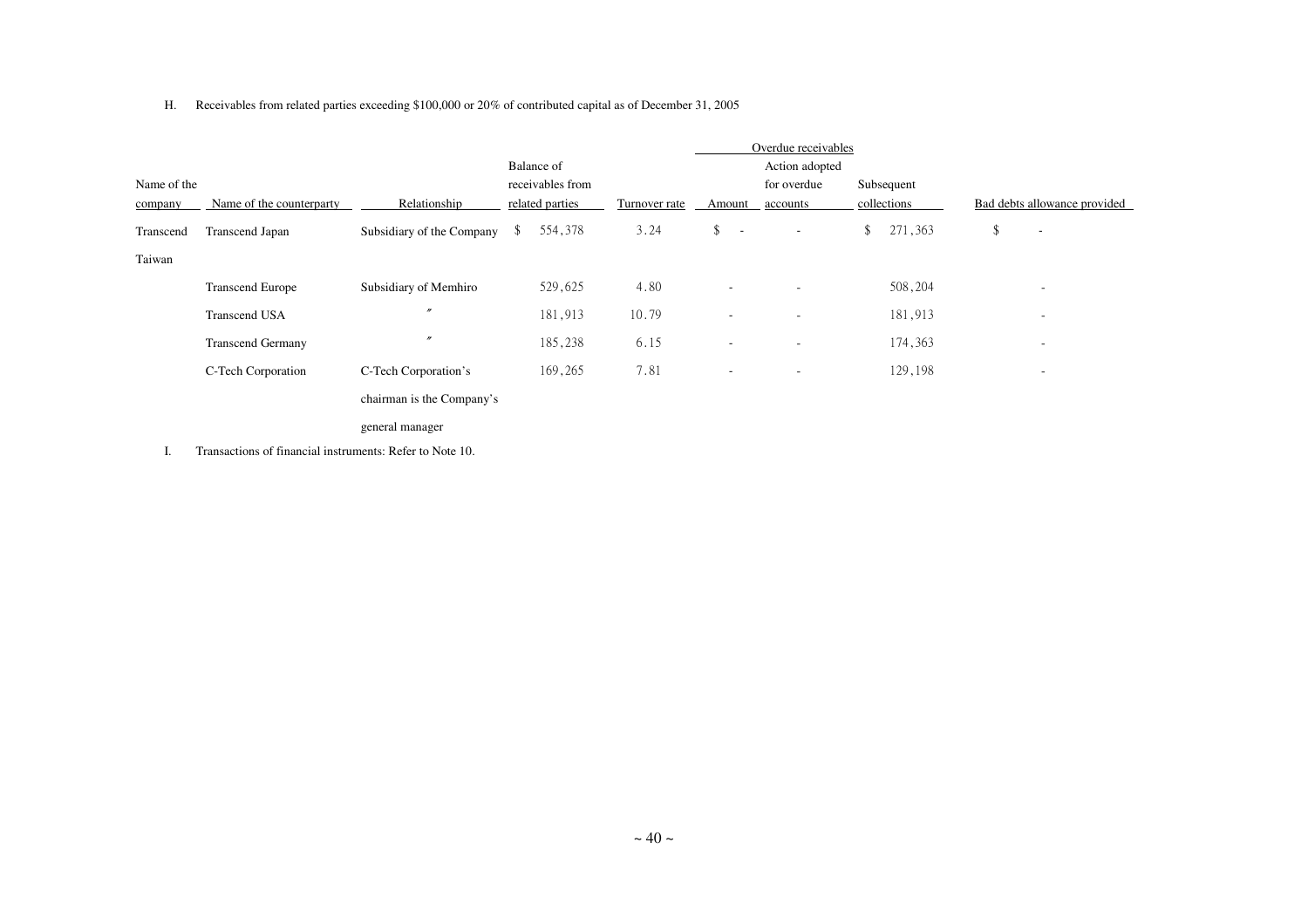#### 2) Related information of investee companies as of December 31, 2005:

|                         |                                       |                                                                                                       |                                                                                            | Original Investment Amount        |      | <b>Holding Status</b> |                   |            |                | Net income      |  |                          |                                           |                                          |
|-------------------------|---------------------------------------|-------------------------------------------------------------------------------------------------------|--------------------------------------------------------------------------------------------|-----------------------------------|------|-----------------------|-------------------|------------|----------------|-----------------|--|--------------------------|-------------------------------------------|------------------------------------------|
| <b>Investor Company</b> | Name of the<br>investee companies     | Address                                                                                               | Major operating<br>activities                                                              | December 31, December 31,<br>2005 | 2004 |                       | <b>Shares</b>     | Percentage |                | Book value      |  | (loss) of<br>investee    | Recognized<br>investment<br>income (loss) | Relationship with the                    |
| Transcend Taiwan        | Transcend Japan                       | 1-8-5, Kuramae, Tokyo,                                                                                | Wholesaler of                                                                              | 89,103<br>\$                      | \$   | 89,103                | 6,400             | 100        | \$             | 95,909          |  | Company<br>7,897,267     | $\frac{1}{2}$ , 309                       | Company<br>Subsidiary of the             |
|                         |                                       | 111-0051, Japan                                                                                       | computer<br>memory modules<br>and peripheral<br>products                                   |                                   |      |                       |                   |            |                |                 |  |                          |                                           | Company                                  |
|                         | Saffire Investment<br>Ltd.            | Citco Building,<br>Wickhams Cay, P.O.<br>Box 662, Road Town,<br>Tortola, B.V.I.                       | Investments<br>holding company                                                             | 378,359                           |      |                       | 51,930 11,300,000 | 100        |                | 399,437         |  | \$692,815                | 22,501                                    |                                          |
|                         | Transcend UK                          | Unit 2, Quad tech,<br>Boundaryway, Hemel<br>Hempstead,<br>Hertfordshive, United<br>Kindom             | Wholesaler of<br>computer<br>memory modules<br>and peripheral<br>products                  | 2,883                             |      |                       | 50,000            | 100        | $\overline{ }$ | 885) (          |  | $65,610$ (               | 3,803)                                    |                                          |
| Saffire                 | Memhiro Pte Ltd.                      | 10 Hoe Chiang Rd, #17-<br>02 Keppel Towers,<br>Singapore 089315                                       |                                                                                            | 332,861                           |      | 6,432                 | 16,607,000        | 100        |                | \$10,865,916    |  | \$695,132                |                                           | Subsidiary of Saffire<br>Investment Ltd. |
| Memhiro                 | <b>Transcend USA</b>                  | 1645 N Brian St.<br>Orange, CA 92867,<br>U.S.A.                                                       | Wholesaler of<br>computer<br>memory modules<br>and peripheral<br>products                  | 38,592                            |      | 38,592                | 625,000           | 100        |                | \$1,514,326     |  | \$179,888                |                                           | Subsidiary of<br>Memhiro Pte Ltd.        |
|                         | <b>Transcend Europe</b>               | Cairostraat 40, 3047 BC,<br>Rotterdam, the<br>Netherlands                                             |                                                                                            | 1,693                             |      | 1,693                 | 100               | 100        |                | \$<br>699,285   |  | 329,139                  |                                           |                                          |
|                         | Transcend Germany Fughafenstrasse 54, | 22335 Hamburg,<br>Germany                                                                             |                                                                                            | 2,288                             |      | 2,288                 |                   | 100        | $\left($       | \$<br>1,877)    |  | 86,035                   |                                           |                                          |
|                         | Transcend Shanghai 1, Central Avenue, | Shanghai Fengpu Export<br>Processing Zone,<br>Fengxian District,<br>Shanghai, China                   | Manufacturer and<br>seller of computer<br>memory modules,<br>storage products<br>and disks | 326,429                           |      |                       |                   | 100        |                | \$9,800,000     |  | $\overline{\phantom{a}}$ |                                           |                                          |
| <b>Transcend Europe</b> |                                       | Transcend Maryland BWI Technology Park,<br>514 Progress Dr Suite Q-<br>R, Linthicum, MD<br>21090, USA | Wholesaler of<br>computer<br>memory modules<br>and peripheral<br>products                  | 6,570                             |      |                       | 200,000           | 100        |                | \$<br>169,011 ( |  | \$30,989                 |                                           | Subsidiary of<br><b>Transcend Europe</b> |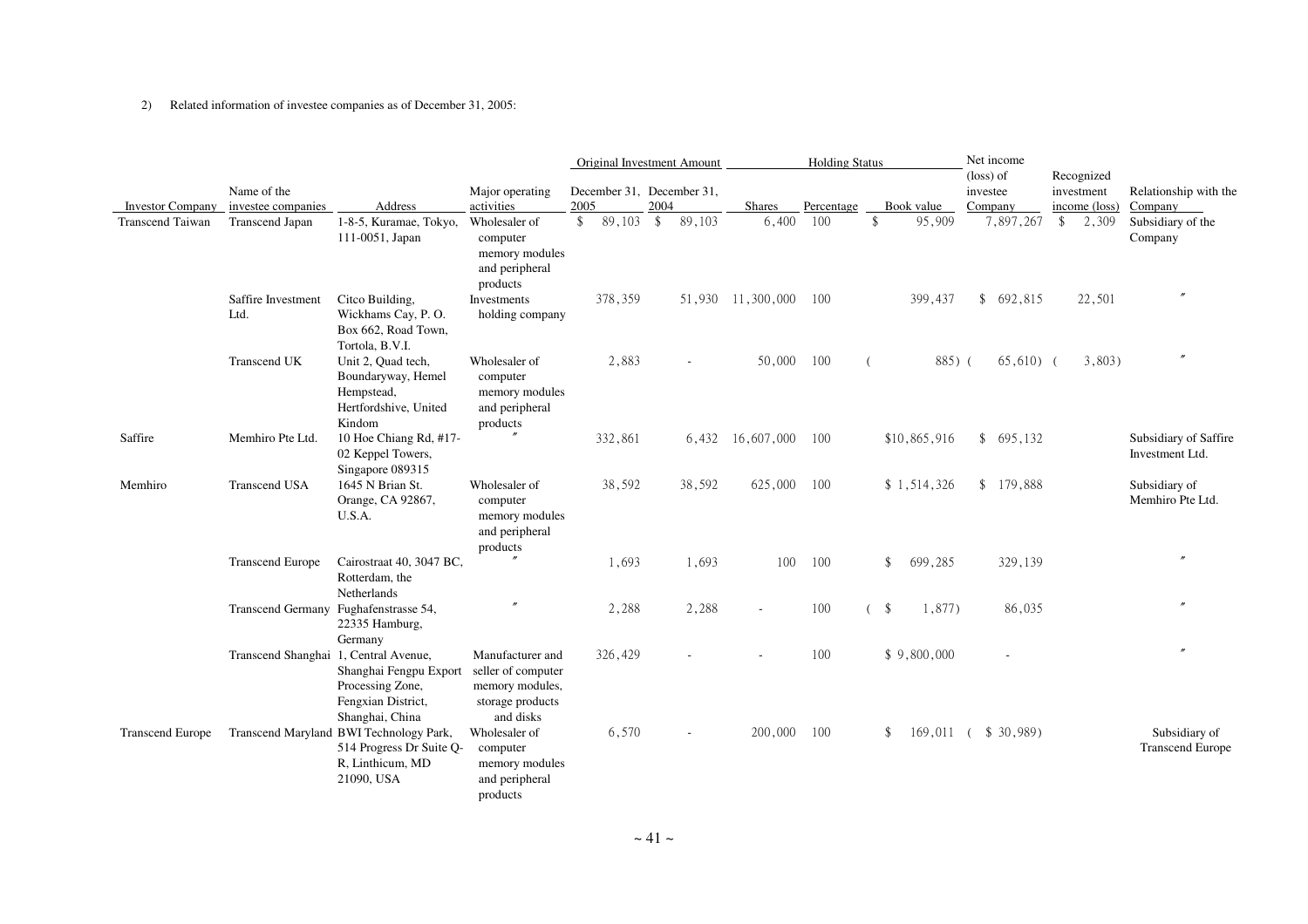| 3) Information on Mainland China investments for the year ended December 31, 2005 |
|-----------------------------------------------------------------------------------|
|-----------------------------------------------------------------------------------|

| Investee in<br>Mainland China | Main activities                                                                                   | Paid-in capital | Investment method                                                                                        |               | Accumulated amount<br>of remittance to<br>Mainland China<br>as of January 1, 2005 | Amount remitted<br>to Mainland China<br>during the year | Amount remitted<br>back to Taiwan<br>during the year | Accumulated amount<br>of remittance to<br>Mainland China as of<br>December 31, 2005                      | Ownership held by<br>the Company<br>(direct and indirect) | Investment income<br>(loss) recognized<br>by the Company<br>for the year | Book value of<br>investments in<br>Mainland China as of<br>December 31, 2005 | Accumulated amount<br>of investment income<br>remitted back to<br>Taiwan as of<br>December 31, 2005 |
|-------------------------------|---------------------------------------------------------------------------------------------------|-----------------|----------------------------------------------------------------------------------------------------------|---------------|-----------------------------------------------------------------------------------|---------------------------------------------------------|------------------------------------------------------|----------------------------------------------------------------------------------------------------------|-----------------------------------------------------------|--------------------------------------------------------------------------|------------------------------------------------------------------------------|-----------------------------------------------------------------------------------------------------|
| Transcend Shanghai            | Manufacturer and<br>seller of computer<br>memory modules,<br>storage products and<br>disks        | US\$9,800,000   | Note A                                                                                                   | US\$          | $\sim$                                                                            | US\$9,800,000                                           | US\$<br>$\overline{\phantom{a}}$                     | US\$9,800,000                                                                                            | 100%                                                      | S.<br>. .                                                                | 326,429<br>S.                                                                | \$<br>$\overline{\phantom{a}}$                                                                      |
| Accumulated                   | amount of remittance<br>from Taiwan to Mainland China<br>as of December 31, 2005<br>US\$9,800,000 |                 | Investment amount approved by<br>the Investment Commission of the<br>Ministry of Economic Affairs (MOEA) | US\$9.800.000 |                                                                                   |                                                         |                                                      | Ceiling on investments in<br>Mainland China imposed by<br>the Investment Commission of MOEA<br>2,490,681 |                                                           |                                                                          |                                                                              |                                                                                                     |

Note A: The Company remits funds from Taiwan to a subsidiary located outside of Taiwan. The funds received by such subsidiary are then invested in the investee company located in Mainland China.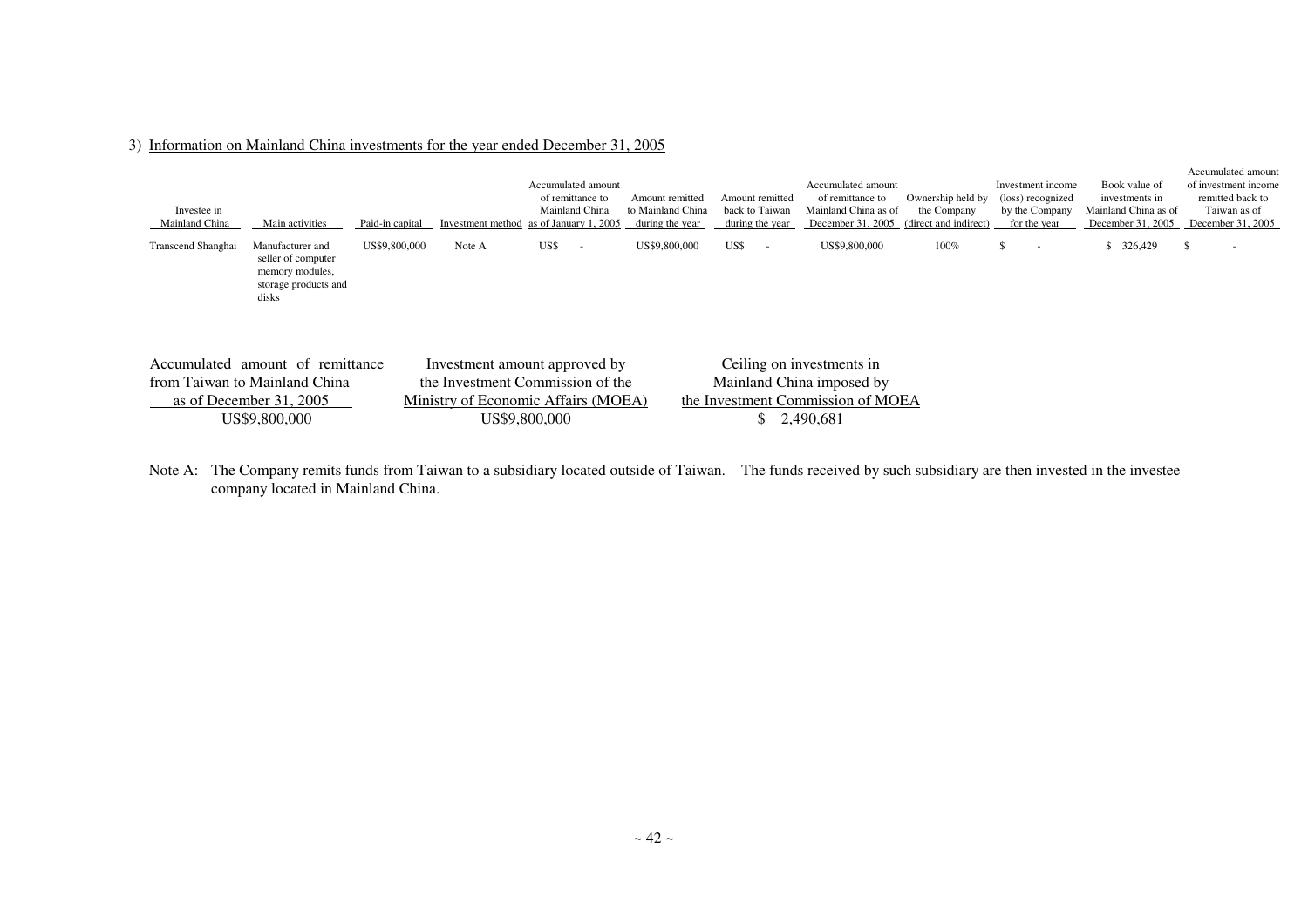# 4) Significant inter-company transactions

January 1, 2005 – December 31, 2005

|                   |                         |                          |                       | Transaction       |  |           |                                                                                                                                   |                                                              |  |
|-------------------|-------------------------|--------------------------|-----------------------|-------------------|--|-----------|-----------------------------------------------------------------------------------------------------------------------------------|--------------------------------------------------------------|--|
| Number            |                         |                          |                       | General ledger    |  |           | Transaction                                                                                                                       | Percentage of<br>consolidated total<br>operating revenues or |  |
|                   |                         |                          |                       |                   |  |           |                                                                                                                                   |                                                              |  |
| (Note 1)          | Company name            | Counterparty             | Relationship (Note 2) | account           |  | Amount    | terms                                                                                                                             | total assets (Note 3)                                        |  |
| $\overline{0}$    | <b>Transcend Taiwan</b> | <b>Transcend Europe</b>  |                       | Sales             |  | 2,744,942 | There is no significant<br>difference in unit price<br>from these to third<br>parties, but credit terms<br>are based on operating | 16%                                                          |  |
|                   |                         |                          |                       |                   |  |           | condition                                                                                                                         |                                                              |  |
| $\boldsymbol{''}$ | $^{\prime\prime}$       | <b>Transcend Japan</b>   | $^{\prime\prime}$     | $^{\prime\prime}$ |  | 1,630,195 |                                                                                                                                   | 10%                                                          |  |
|                   | $^{\prime\prime}$       | <b>Transcend USA</b>     | $^{\prime\prime}$     | $^{\prime\prime}$ |  | 1,288,001 | $\prime$                                                                                                                          | $8\%$                                                        |  |
|                   | $^{\prime\prime}$       | <b>Transcend Germany</b> | $^{\prime\prime}$     | $^{\prime\prime}$ |  | 1,216,216 | $^{\prime\prime}$                                                                                                                 | 7%                                                           |  |
| $^{\prime\prime}$ | $\prime\prime$          | <b>Transcend Europe</b>  | $^{\prime\prime}$     | Accounts          |  | 529,625   | $^{\prime\prime}$                                                                                                                 | 7%                                                           |  |
|                   |                         |                          |                       | Receivable        |  |           |                                                                                                                                   |                                                              |  |
| $^{\prime\prime}$ | $^{\prime\prime}$       | <b>Transcend Japan</b>   | $^{\prime\prime}$     | n                 |  | 554,378   | $^{\prime\prime}$                                                                                                                 | 7%                                                           |  |
|                   | $^{\prime\prime}$       | <b>Transcend USA</b>     | $^{\prime\prime}$     | $^{\prime\prime}$ |  | 181,913   | $\prime$                                                                                                                          | $2\%$                                                        |  |
|                   | $\prime\prime$          | <b>Transcend Germany</b> | $^{\prime\prime}$     | $^{\prime\prime}$ |  | 185,238   | $^{\prime\prime}$                                                                                                                 | 2%                                                           |  |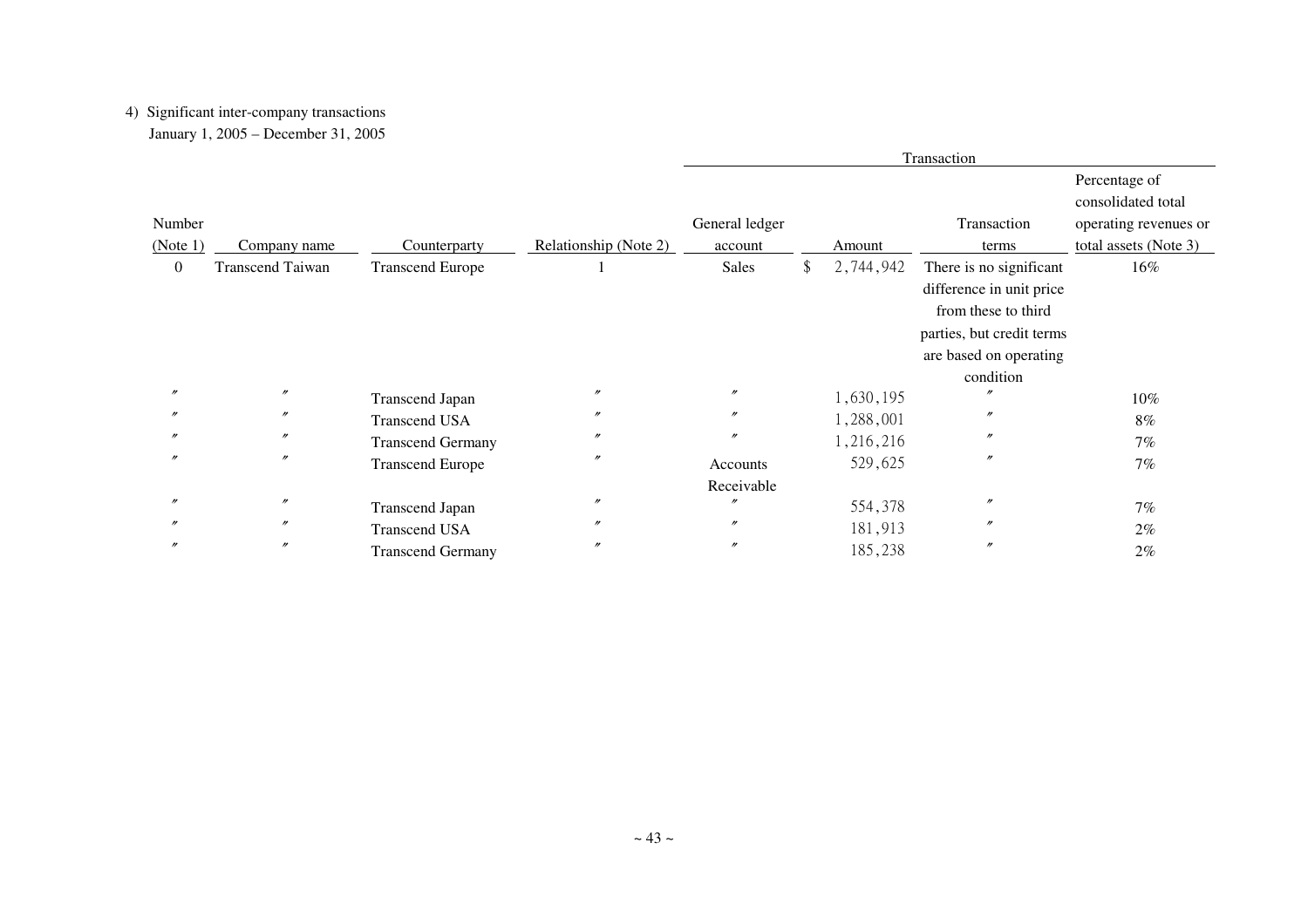### January 1, 2004 – December 31, 2004

|                |                         |                          |                       | Transaction                  |     |           |                                                                                                                                                |                                     |  |
|----------------|-------------------------|--------------------------|-----------------------|------------------------------|-----|-----------|------------------------------------------------------------------------------------------------------------------------------------------------|-------------------------------------|--|
|                |                         |                          |                       |                              |     |           |                                                                                                                                                | Percentage of<br>consolidated total |  |
| Number         |                         |                          |                       | General ledger               |     |           | Transaction                                                                                                                                    | operating revenues or               |  |
| (Note 1)       | Company name            | Counterparty             | Relationship (Note 2) | account                      |     | Amount    | terms                                                                                                                                          | total assets (Note 3)               |  |
| $\overline{0}$ | <b>Transcend Taiwan</b> | <b>Transcend Europe</b>  |                       | <b>Sales</b>                 | \$. | 2,994,891 | There is no significant<br>difference in unit price<br>from these to third<br>parties, but credit terms<br>are based on operating<br>condition | 20%                                 |  |
|                | $\prime\prime$          | <b>Transcend Japan</b>   | $^{\prime\prime}$     | $^{\prime\prime}$            |     | 1,482,164 |                                                                                                                                                | 10%                                 |  |
|                | $\prime\prime$          | <b>Transcend USA</b>     | $^{\prime\prime}$     | $^{\prime\prime}$            |     | 1,508,846 | $\prime$                                                                                                                                       | 10%                                 |  |
|                | $^{\prime\prime}$       | <b>Transcend Germany</b> | $^{\prime\prime}$     | $\prime\prime$               |     | 1,392,953 | $^{\prime\prime}$                                                                                                                              | $9\%$                               |  |
|                | $\prime\prime$          | <b>Transcend Europe</b>  | $^{\prime\prime}$     | Accounts                     |     | 614,282   | $^{\prime\prime}$                                                                                                                              | $8\%$                               |  |
|                | $^{\prime\prime}$       |                          | $^{\prime\prime}$     | Receivable<br>$\prime\prime$ |     |           | $^{\prime\prime}$                                                                                                                              |                                     |  |
|                |                         | <b>Transcend Japan</b>   |                       |                              |     | 449,582   |                                                                                                                                                | 6%                                  |  |
|                | $^{\prime\prime}$       | <b>Transcend USA</b>     | $^{\prime\prime}$     | $\prime\prime$               |     | 56,871    | $^{\prime\prime}$                                                                                                                              | $1\%$                               |  |
|                | $^{\prime\prime}$       | <b>Transcend Germany</b> | $^{\prime\prime}$     | $\prime\prime$               |     | 206,400   | $^{\prime\prime}$                                                                                                                              | 3%                                  |  |

Note 1: Transaction information between parent company and subsidiaries should he noted in the first column, the number is written as below:

A. Parent company: 0

B. Subsidiaries were numbered from 1.

Note 2: Relationships between the counterparties:

A. Parent company to subsidiary.

B. Subsidiary to parent company.

C. Subsidiary to subsidiaries.

Note 3: For balance sheet accounts, it's calculated by consolidated assets, for income statement accounts, it's calculated by consolidated revenue.